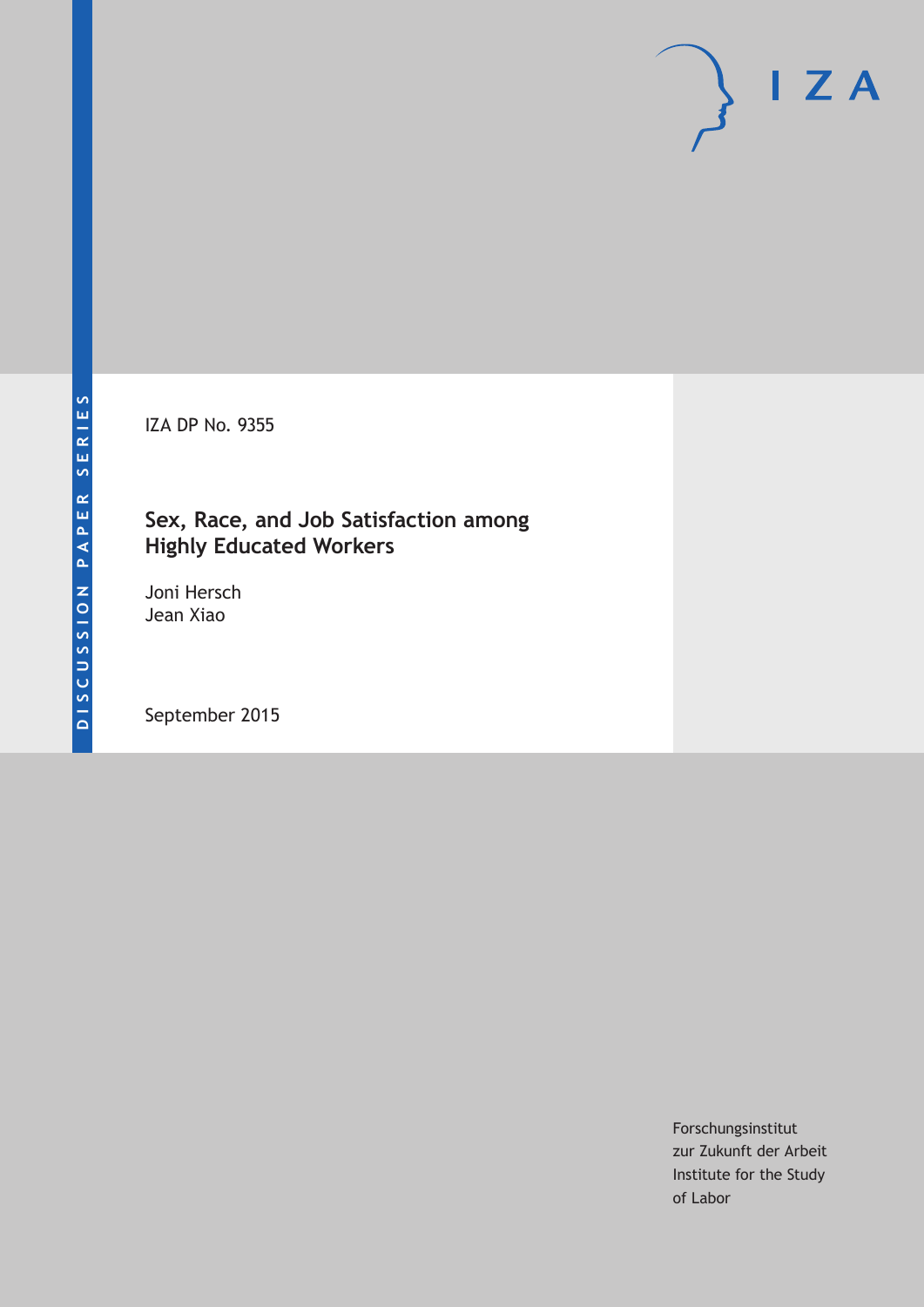# **Sex, Race, and Job Satisfaction among Highly Educated Workers**

## **Joni Hersch**

*Vanderbilt University and IZA* 

## **Jean Xiao**

*Vanderbilt University* 

Discussion Paper No. 9355 September 2015

IZA

P.O. Box 7240 53072 Bonn **Germany** 

Phone: +49-228-3894-0 Fax: +49-228-3894-180 E-mail: iza@iza.org

Any opinions expressed here are those of the author(s) and not those of IZA. Research published in this series may include views on policy, but the institute itself takes no institutional policy positions. The IZA research network is committed to the IZA Guiding Principles of Research Integrity.

The Institute for the Study of Labor (IZA) in Bonn is a local and virtual international research center and a place of communication between science, politics and business. IZA is an independent nonprofit organization supported by Deutsche Post Foundation. The center is associated with the University of Bonn and offers a stimulating research environment through its international network, workshops and conferences, data service, project support, research visits and doctoral program. IZA engages in (i) original and internationally competitive research in all fields of labor economics, (ii) development of policy concepts, and (iii) dissemination of research results and concepts to the interested public.

IZA Discussion Papers often represent preliminary work and are circulated to encourage discussion. Citation of such a paper should account for its provisional character. A revised version may be available directly from the author.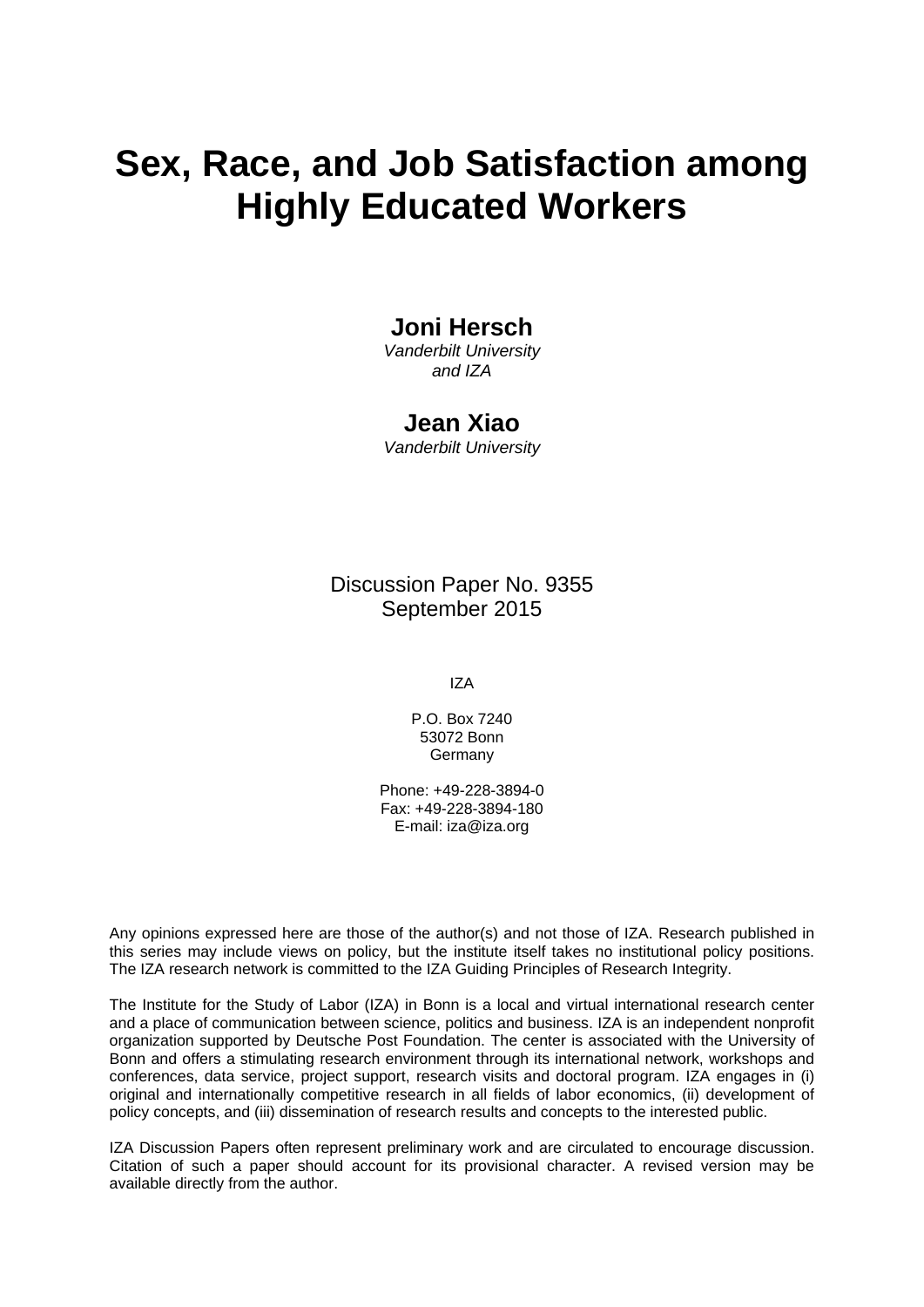IZA Discussion Paper No. 9355 September 2015

## **ABSTRACT**

## **Sex, Race, and Job Satisfaction among Highly Educated Workers\***

There has been a considerable amount of work focusing on job satisfaction and sex, generally finding that women are more satisfied than men despite having objectively worse job conditions. But there is little evidence on whether job satisfaction differs by race or ethnicity. We use data from the 2010 National Survey of College Graduates to examine the relation between job satisfaction and race and ethnicity among Asian, black, Hispanic/Latino, and white workers. Overall job satisfaction does not differ by sex among college graduates. Relative to white workers of the same sex, Asian and black workers are far less satisfied. The lower satisfaction of Asian and black workers relative to white workers is not explained by immigrant status, job match, or other individual or job characteristics.

JEL Classification: J15, J16, J28, J71

Keywords: job satisfaction, gender, race and ethnicity, immigrants, college graduates, discrimination

Corresponding author:

 $\overline{a}$ 

Joni Hersch Vanderbilt Law School Vanderbilt University 131 21st Avenue South Nashville, TN 37203 USA E-mail: Joni.hersch@vanderbilt.edu

<sup>\*</sup> We thank Barry Hirsch and participants at the Southern Economic Association 2014 annual meeting in the session "Gender and the Labor Market" for their comments.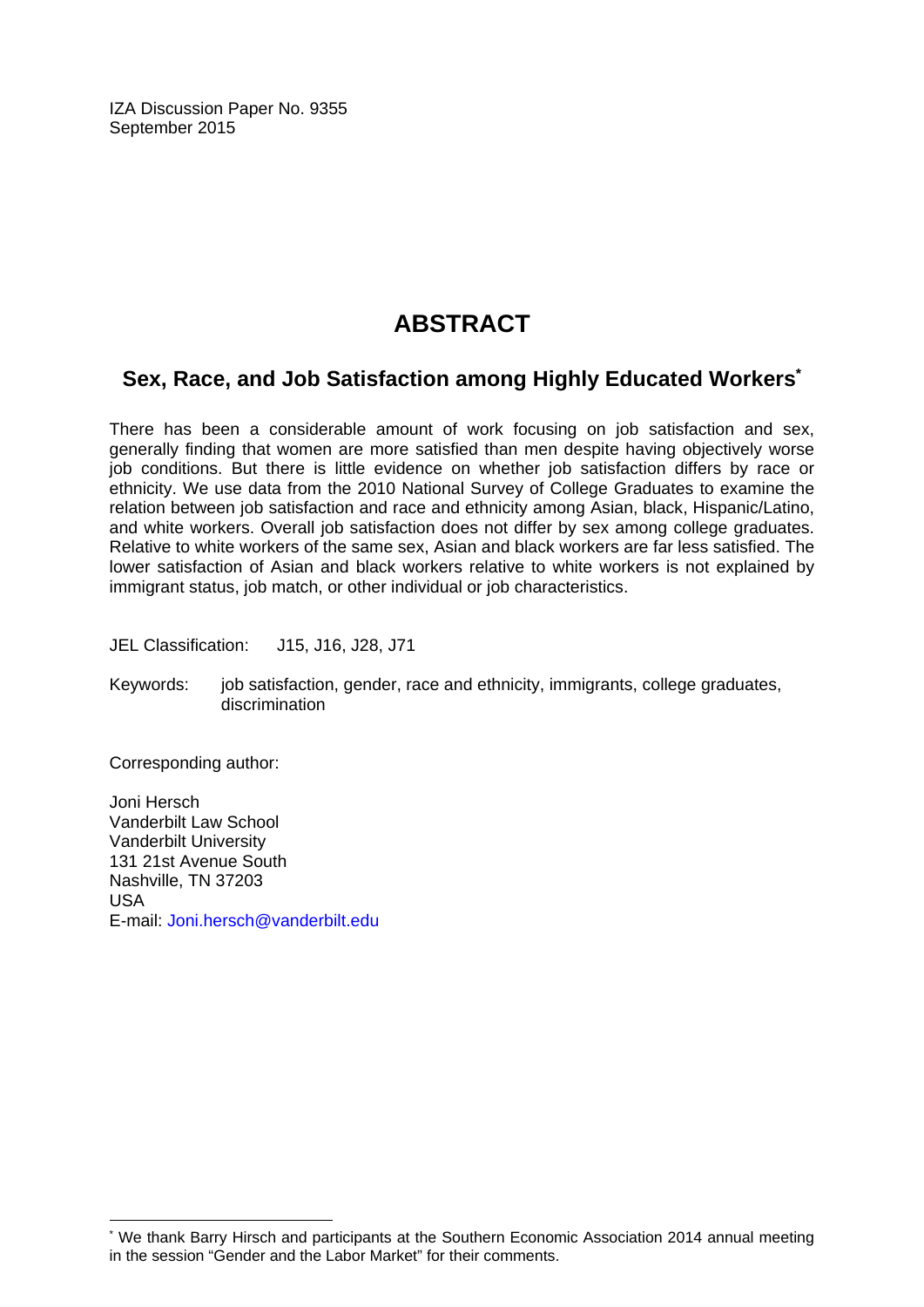#### **Sex, Race, and Job Satisfaction Among Highly Educated Workers**

#### **1. Introduction**

There is substantial economics literature concerning sex differences in job satisfaction,<sup>[1](#page-3-0)</sup> but very little work that investigates racial or ethnic differences in job satisfaction. In this paper, we examine the relation between race or ethnicity and job satisfaction among a large sample of college graduates.

Studies of the relation between sex and job satisfaction typically find that, despite having lower pay and fewer opportunities for advancement—which may be related to discriminatory treatment—women are more satisfied than men with their jobs. Possible explanations for this apparent paradox include sex differences in values, in job expectations, and in labor force participation rates. Women appear to value high pay and opportunities for advancement less than men do, and women also appear to have lower expectations about their pay and prospects for promotion and therefore may be more easily satisfied. Further, women who are not satisfied with their jobs may choose to stay out of the labor market, so that the women who are employed are on average more satisfied. The finding that women are on average more satisfied suggests that the positive effect on job satisfaction of differences in values, lower expectations, and selection into the labor market of those who are more satisfied with their jobs outweighs the negative effect on job satisfaction of discriminatory treatment.

There is little evidence on whether nonwhite workers likewise experience a job satisfaction differential relative to white workers. However, the reasons that job satisfaction may differ by sex—that is, discriminatory treatment and differences in expectations, values, or labor force participation—may also pertain to race or ethnicity.

Although some papers that examine the relation between sex and job satisfaction include an indicator for black workers and find that black workers have lower job satisfaction (e.g., Donohue and Heywood 2004), there is little investigation into the source of this racial differential. Notable exceptions are papers by Bartel (1981), who uses data from the National Longitudinal Surveys of Mature Men, and Mukerjee (2014), who uses data from the General Social Survey and the National Longitudinal Survey of Youth. Bartel (1981) finds that blacks

<span id="page-3-0"></span><sup>&</sup>lt;sup>1</sup> See, e.g., Clark (1997); Sloane and Williams (2000); Sousa-Poza and Sousa-Poza (2000); Ward and Sloane (2000); Donohue and Heywood (2004); Bender, Donohue, and Heywood (2005); Westover (2012). As we discuss later, these studies also provide evidence on sex differences in work values and job expectations.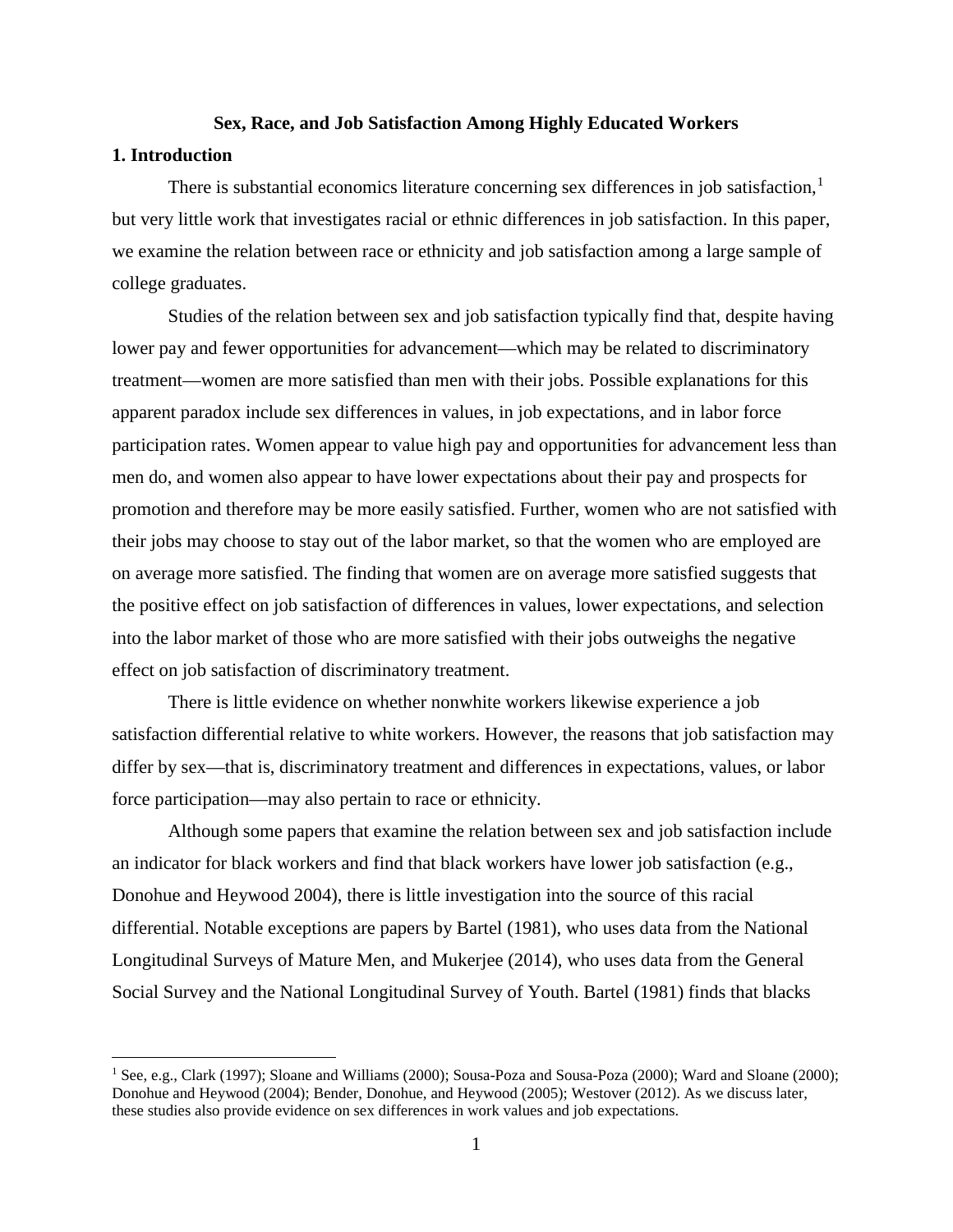report significantly higher job satisfaction. She surmises that blacks have lower expectations due to discrimination, and thus, job expectations are more easily fulfilled for blacks. In contrast, Mukerjee (2014) finds that blacks report significantly lower job satisfaction and that controlling for perceived discrimination eliminates the black-white gap in job satisfaction. This suggests that any lowering of expectations among black workers, as posited by Bartel (1981), is not sufficient to offset the direct effect of perceived discriminatory treatment.

Most of the datasets that have been used to examine job satisfaction have too few observations to provide adequate statistical power to examine workers of any race other than black or white. By using data from the 2010 National Survey of College Graduates (NSCG), which includes information on more than 77,000 college graduates, we have a large enough sample to examine workers of the Asian race and those of Hispanic/Latino ethnicity, as well as those of black and white races.<sup>[2](#page-4-0)</sup> The NSCG is a nationally representative survey of college graduates. In addition to highly detailed demographic and labor market information, the NSCG requests unusually extensive information on job satisfaction, with respondents reporting their satisfaction for nine separate dimensions of their job, as well as overall satisfaction that is typically used in job satisfaction studies. We augment the data available in the NSCG with information on occupational characteristics from the Current Population Survey (CPS) and on working conditions from the Department of Labor Occupational Information Network (O\*NET) database.

The contributions of this paper include providing additional evidence on sex differences in job satisfaction using data on a large sample of college graduates; providing unique information on whether job satisfaction differs by race or ethnicity; and providing unique information on how satisfaction with specific aspects of the job differs by sex, race, or ethnicity. We examine whether racial or ethnicity differences in job satisfaction are related to differences in the population share who are immigrants, as well as whether job satisfaction differs within

<span id="page-4-0"></span><sup>&</sup>lt;sup>2</sup> We recognize that because the NSCG includes only those who are college graduates, our results may not be directly comparable to studies that are not restricted to those with college degrees. However, there are no other datasets with information on job satisfaction and the labor market that have a sufficient number of observations to provide adequate statistical power to examine races other than black or white. For example, even pooling multiple years of the General Social Survey would not avoid the sample size limitation because until 2000 race was recorded only as black, white, or other, and Hispanic ethnicity was not recorded. Although the Behavioral Risk Factor Surveillance System records have detailed race information and a large number of observations, this survey includes questions about life satisfaction and not about job satisfaction.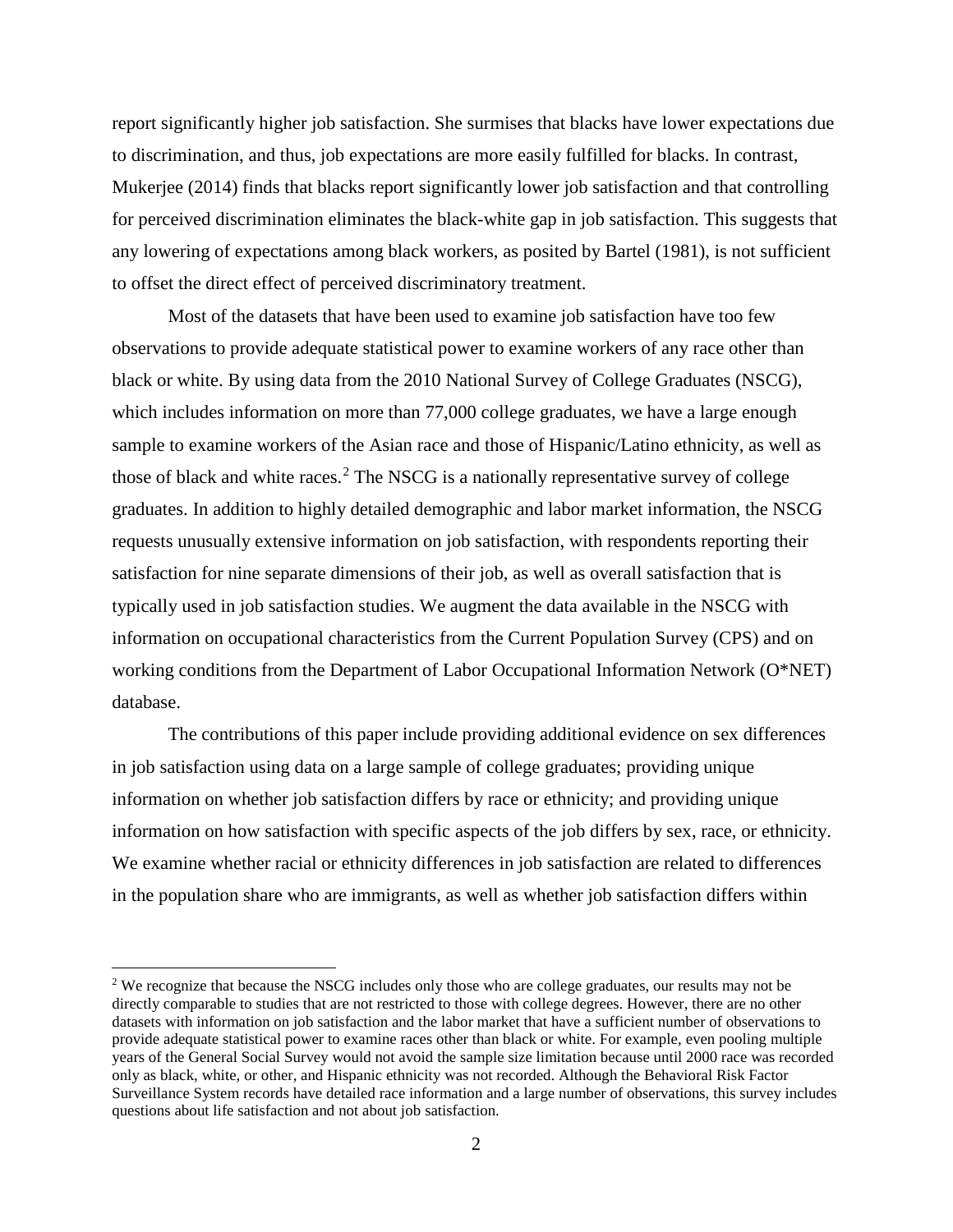race or ethnicity by immigrant status. We also account for job match, unaccounted for in most of the previous gender and race job satisfaction literature.

#### **2. Theoretical and Empirical Framework**

Conceptually, overall utility can be represented by  $v = v(u, u)$ , where  $u(\cdot)$  is a sub-utility function that captures utility from work and  $\mu$  captures utility from other facets of life such as relationships with friends and family (Clark and Oswald 1996). Work utility takes the form (1)  $u = u(y, h, x, c)$ ,

where *y* is income, *h* is the number of hours worked, *x* is a vector of individual characteristics, and *c* is a vector of job-specific characteristics.

We use the NSCG job satisfaction measure as a proxy for utility from employment, recognizing that utility from other facets of life embodied in the term *μ* may spill over and influence utility as well as choices related to employment. A worker's job satisfaction captures the worker's reaction to the "entire panoply of job characteristics" (Hamermesh 2001, p. 2). Scholars have found job satisfaction to be correlated with quit intentions or turnover (Freeman 1978; Hersch and Stone 1990; Clark 2001; Lee 2012), worker absenteeism (Clegg 1983), worker productivity (Mangione and Quinn 1975), and organizational performance (Ostroff 1992).

We estimate job satisfaction equations with the general form of

$$
(2) s_i = \alpha + \beta x_i + \delta c_i + \varepsilon,
$$

where *s* is a measure of job satisfaction, *x* is a vector of individual characteristics including sex, race, and ethnicity, and *c* is a vector of job-specific characteristics including income, hours worked, and working conditions.

We are interested in whether there are sex, race, or ethnicity differences in job satisfaction. As discussed earlier, there is substantial literature examining sex and job satisfaction but little literature examining the relation between race or ethnicity and job satisfaction. Many of the arguments offered to explain sex disparities in satisfaction are relevant to race and ethnicity as well, so we start by reviewing the hypotheses that relate sex to job satisfaction in order to motivate our empirical specification.

First, past studies have noted that women value intangible aspects of the job such as good relationships and the actual work itself more than men do, and men value the tangibles such as salary and promotions more than women do (Clark 1997). If values differ by sex and workers choose jobs based on their values, studies that do not control for less-quantifiable job aspects that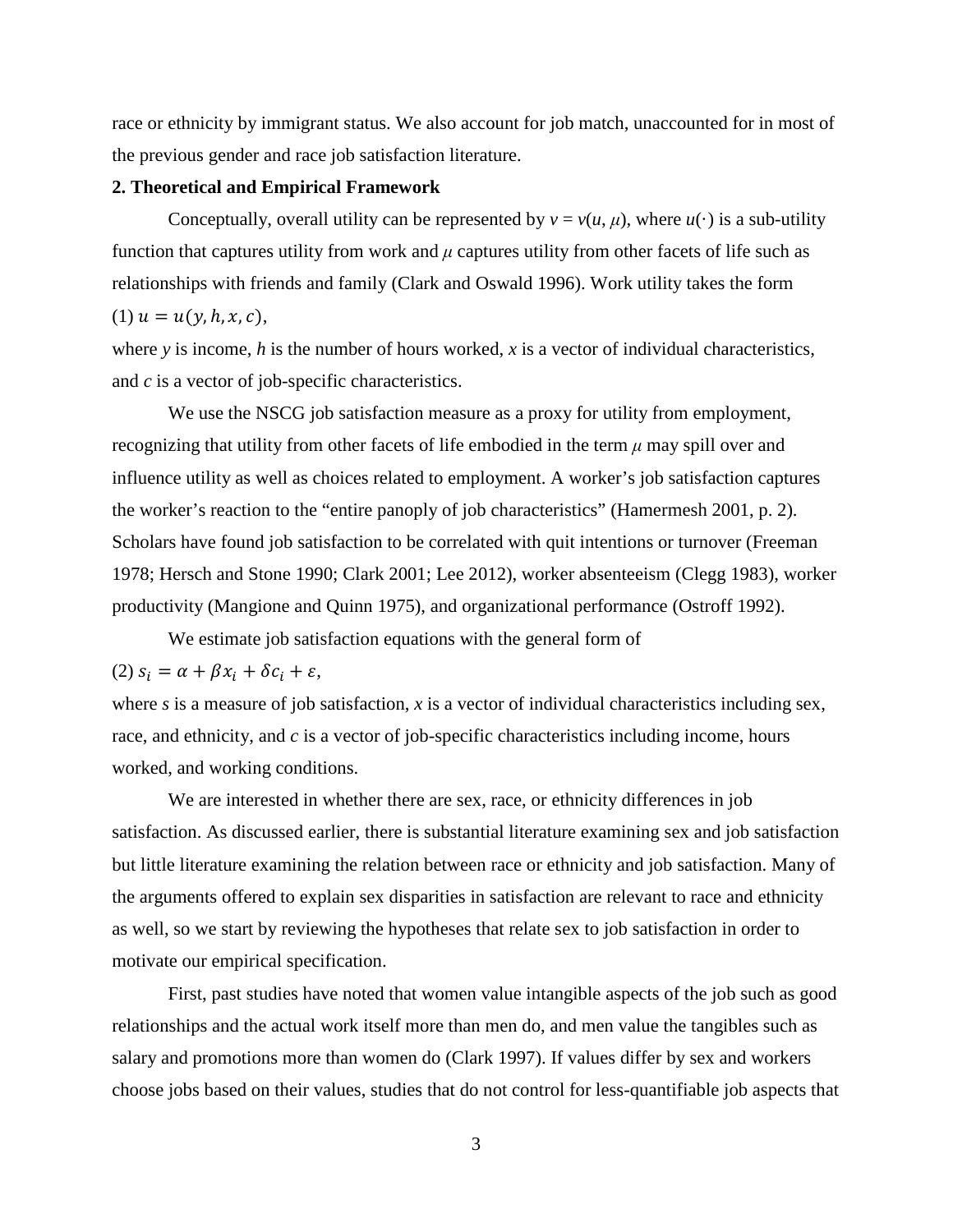may be correlated with sex, such as workplace relationships, suffer from omitted variable bias. In this case, the sex disparity would disappear if information on actual working conditions or individual work values are taken into account. Bender, Donohue, and Heywood (2005) and Ward and Sloane (2000) find that controlling for work values eliminates the unadjusted satisfaction differential by sex. [3](#page-6-0) Similar arguments may pertain to race or ethnicity if work values differ by race or ethnicity. Because workers may sort into occupations on the basis of work values, we control for both occupation and occupational characteristics in the job satisfaction equations.

Second, women may expect less from their job than men, and thus, job expectations may be more easily fulfilled for women. Or, relatedly, job satisfaction may be determined relative to others; that is, expectations may be based on a reference point. There is indirect evidence supporting this hypothesis. The differential in satisfaction by sex disappears for certain groups of workers who are likely to have similar expectations. Clark (1997) finds no differential in overall satisfaction for the young, the well-educated, and those in professional occupations. Donohue and Heywood (200[4](#page-6-1)) find no differential in their full sample of young workers.<sup>4</sup> Ward and Sloane (2000) find no differential in overall satisfaction for their sample of academics. Clark (1997) and Sloane and Williams (2000) find that controlling for a measure of comparison income decreases the size of the satisfaction differential between men and women. The influence of expectations on job satisfaction observed in comparing male and female workers may also pertain to race and ethnicity. Nonwhites in general may expect less from their jobs and therefore be more easily satisfied, although we anticipate that the college graduates in our sample may have expectations that are more similar than those of the general population.

Third, the satisfaction differential by sex may be attributed to different labor force participation rates, with women who are genuinely dissatisfied with their jobs choosing to not participate in the labor market. That is, the lower labor market participation rate of women may reflect the fact that job satisfaction or dissatisfaction forms a component of the opportunity cost

<span id="page-6-0"></span><sup>&</sup>lt;sup>3</sup> Bender, Donohue, and Heywood (2005) use the 1997 National Study of the Changing Workforce and find that the sex difference in satisfaction becomes statistically insignificant after controlling for whether "employees have to choose between advancing in their jobs or devoting attention to their family or personal lives." Based on data from Scottish academics, Ward and Sloane (2000) find that controlling for work values eliminates the unadjusted satisfaction differentials by sex for salary satisfaction and job security satisfaction. Work values in their study include "teaching importance" and "relationships with colleagues importance."

<span id="page-6-1"></span><sup>&</sup>lt;sup>4</sup> Using data from the 1979 National Longitudinal Survey of Youth, Donohue and Heywood (2004) find the satisfaction disparity by sex becomes insignificant after controlling for fringe benefits such as the availability of childcare, paid vacation days, and a profit-sharing plan.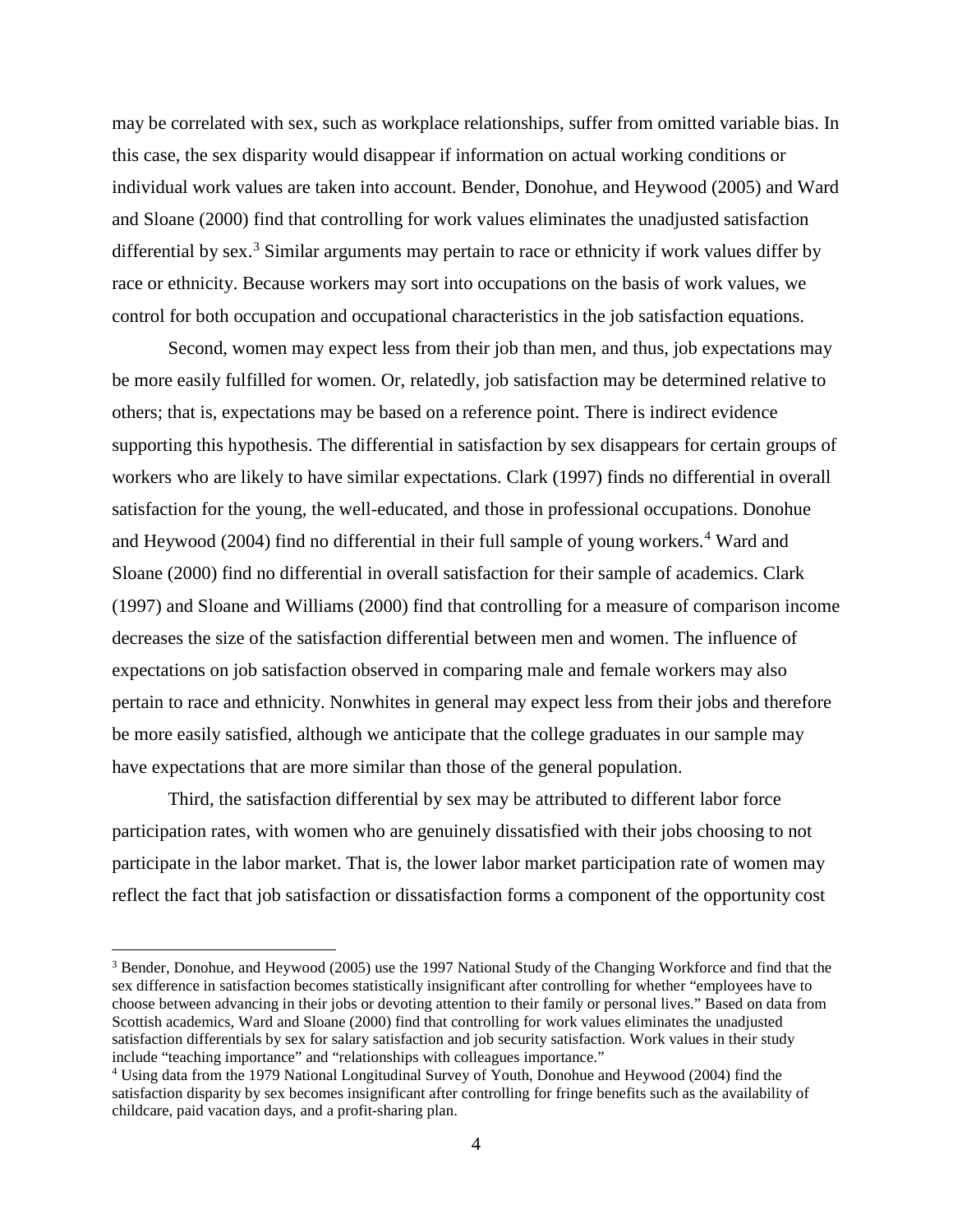of market work relative to nonmarket work. Workers associate a higher reservation wage to lowsatisfaction jobs and a lower reservation wage to high-satisfaction jobs. The influence of job satisfaction on the reservation wage may lead to sorting of women with higher levels of job satisfaction into the labor market. This participation hypothesis emphasizes the importance of taking into account selection into the labor force in estimating the relation between sex and job satisfaction. It is notoriously hard to find credible instruments for the labor force participation decision, and with the exception of Clark (1997), who finds that selection does not explain the satisfaction disparity between men and women, studies do not correct for possible sample selection bias. Later, we discuss whether differences in labor force participation may be relevant in explaining job satisfaction differentials on the basis of race or ethnicity.

Because the share of a population who are immigrants differs by race and ethnicity, with a large share of Asians and Hispanics/Latinos who are immigrants to the United States, racial or ethnic differences in job satisfaction may actually reflect the distribution of immigrants within the different racial and ethnic groups. Therefore, we also examine whether job satisfaction differs within race or ethnicity by immigrant status. Immigrants' job satisfaction may differ from that of their same race or ethnic counterparts. They may have lower job satisfaction if they face greater discrimination or if they have higher expectations, to the extent that immigrants are positively selected on the basis of characteristics like skills and ambition. Immigrants may instead have higher job satisfaction than their same race or ethnic counterparts if they have lower expectations due to less familiarity with the language or culture of the United States. To our knowledge, the only paper that has explored differentials in job satisfaction by immigrant status is McGuinness and Byrne (2014), who find that female immigrants, but not male immigrants, have lower job satisfaction than their same-sex native-born counterparts within a sample of graduates of European universities. Their data does not allow an examination of ethnic differentials.

Finally, studies find that workers who have better education or skill matches are more satisfied with their jobs (e.g., Hersch 1991; Allen and van der Velden 2001), but job match has not been widely accounted for in the sex and race job satisfaction literature. In situations of job mismatch, there is a higher likelihood that workers' job expectations are not met. To the extent that job match quality differs by sex, race, ethnicity, or immigrant status, part of any satisfaction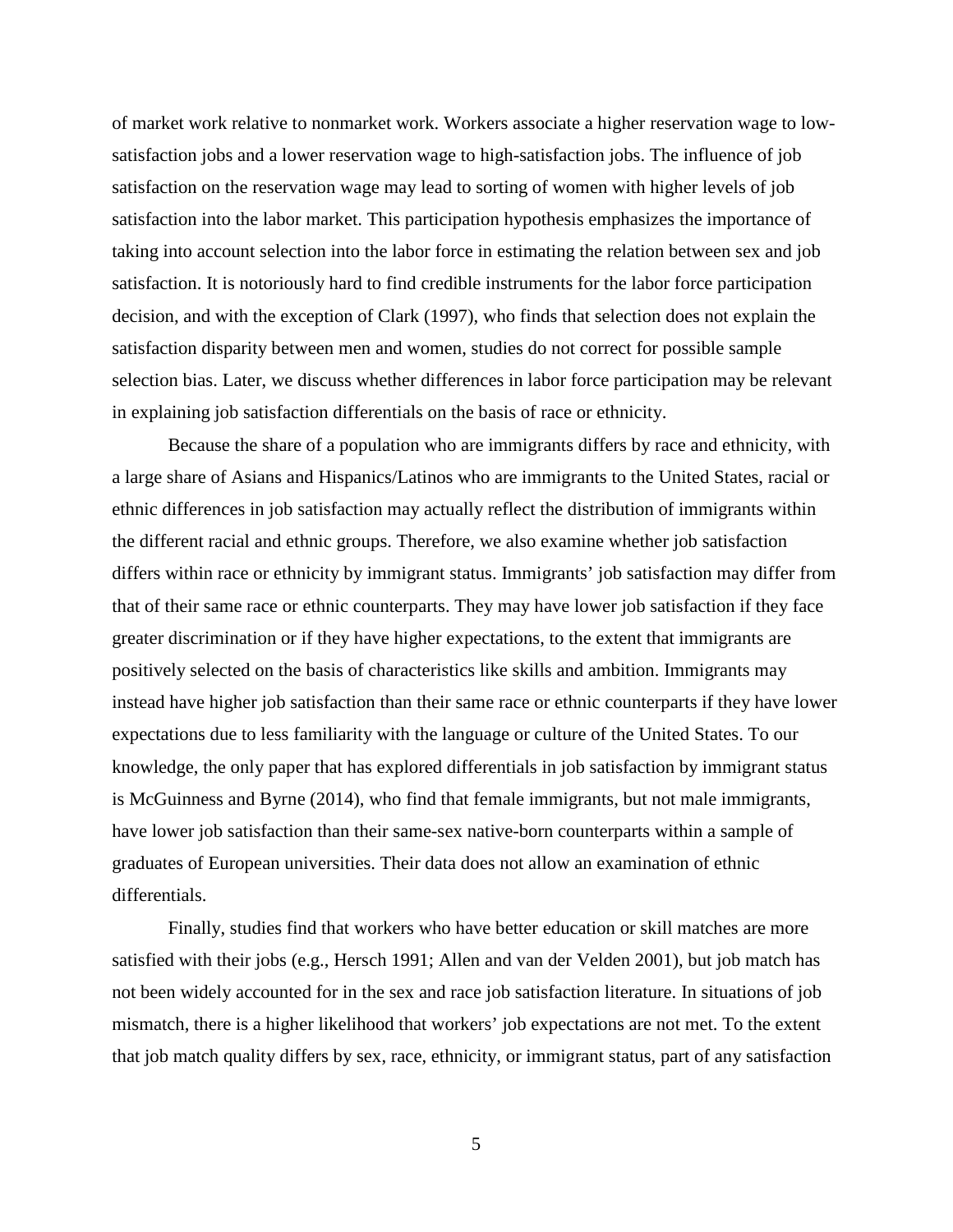differential may be attributable to job match quality. We therefore control in the estimates for job match quality.

#### **3. Data Sources and Variable Definitions**

Our source for individual data is the 2010 National Survey of College Graduates (NSCG).[5](#page-8-0) To be included in the NSCG sample, individuals must have a bachelor's or higher degree and be under 76 years old and not institutionalized as of the survey reference date (October 1, 2010). The number of observations in the full sample is 77,188. Job satisfaction questions are asked only of those employed as of the survey reference date, and we additionally exclude from our analyses those missing salary or reporting zero salary on current job, as well as those with a non-U.S. work location. This leaves us with 61,870 observations for most of the analyses of this paper.<sup>[6](#page-8-1)</sup> We use the 2010 NSCG sampling weights to account for the survey's sample design in the reported descriptive statistics and regression results.

We describe the key variables used in the analyses below, starting with the job satisfaction, race, and ethnicity measures, followed by individual characteristics and job characteristics including income, hours worked, and measures of working conditions. Descriptive statistics for all variables defined below are reported in Appendix 2 for the full sample and by sex; descriptive statistics by race or ethnicity are reported in Appendix 3.

The NSCG asks respondents to rate their satisfaction on a four-point scale (very dissatisfied, somewhat dissatisfied, somewhat satisfied, or very satisfied) with nine aspects of their principal job: salary, benefits, job security, job location, opportunities for advancement, intellectual challenge, level of responsibility, degree of independence, and contribution to society. After rating their satisfaction with these specific aspects, respondents are asked to rate their overall satisfaction with their job. Our analyses start by examining this measure of overall job satisfaction. For each of the satisfaction questions, the responses are highly concentrated at the upper end (i.e., somewhat satisfied and very satisfied). We create an indicator variable for each measure of job satisfaction where the variable is equal to 1 if the respondent answers very satisfied.

<span id="page-8-0"></span> <sup>5</sup> Se[e http://www.nsf.gov/statistics/srvygrads/.](http://www.nsf.gov/statistics/srvygrads/) The 2003 NSCG also includes information on job satisfaction and most of the information used in this paper, but information on fringe benefits that is reported in 2010 is not available in 2003, so we use only the 2010 wave in this paper.

<span id="page-8-1"></span><sup>&</sup>lt;sup>6</sup> See Appendix 1 for more information on the construction of the sample.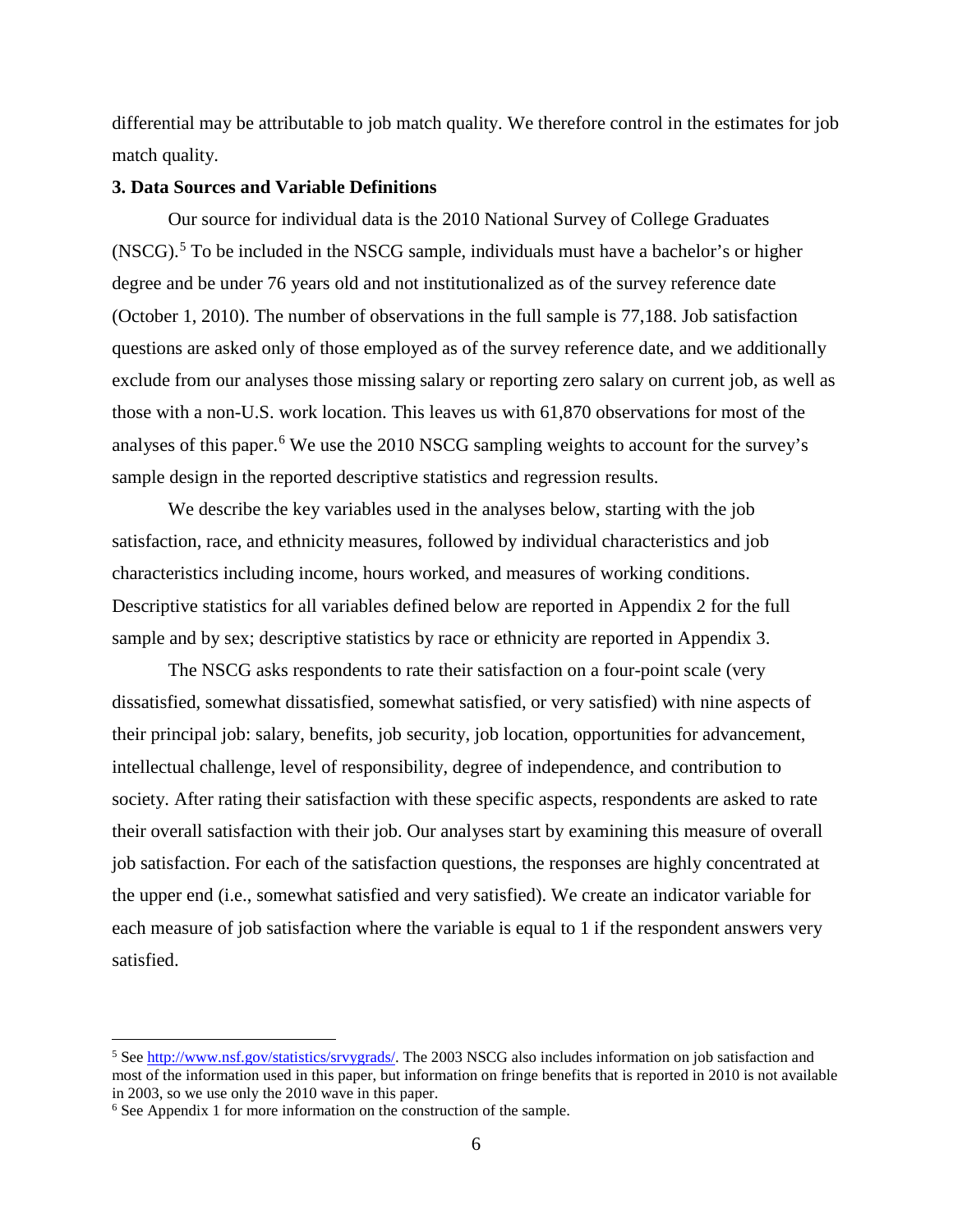In addition to an indicator variable for sex, we create indicators for mutually exclusive race and ethnicity categories, as well as an indicator for immigrants. All respondents reporting Hispanic, Latino, or Spanish origin (any race) are identified by an indicator variable. We then create mutually exclusive non-Hispanic or Latino race categories for those reporting only one race of Asian, black, or white. Non-Hispanic individuals of any other race (specifically Native Hawaiian or other Pacific Islander, or American Indian or Alaska Native) and reporting more than one race are grouped in an 'other race' category. The respondent is categorized as an immigrant if the respondent was not a U.S. citizen born in the United States, Puerto Rico, or another U.S. territory, or was not born of U.S. citizen parent(s). Whether an individual is an immigrant to the United States varies considerably by race and ethnicity.<sup>[7](#page-9-0)</sup> We also create mutually exclusive race or ethnicity categories by immigrant status in order to help identify the source of job satisfaction disparities by race or ethnicity.

Individual characteristics include detailed demographic, health, and educational information. We control for age, being married or living in a marriage-like relationship (which we refer to as 'married' for brevity), total number of children under 18 in the household, and whether the person is an immigrant. To account for health status, we use the four survey questions on functional limitations that ask the respondents to rate their difficulty with seeing, hearing, walking, and lifting. For each question, the respondent could answer no difficulty, slight difficulty, moderate difficulty, severe difficulty, or unable to do the activity in question. We create an indicator variable for each functional limitation where the variable is equal to 1 if the respondent answered moderate difficulty, severe difficulty, or unable to do the activity in question.

NSCG respondents report information on their first bachelor's degree and two most recent degrees (other than first bachelor's degree) at the bachelor's level or higher. For each degree reported, respondents provide the year the degree was obtained, the type of degree (bachelor's, master's, doctorate, or professional), and the field of study (selecting from a list of more than 140 fields). From this information, we create mutually exclusive indicator variables for the highest degree obtained: JD, MD, MBA, MA not in business, PhD, and no graduate degree.

<span id="page-9-0"></span><sup>&</sup>lt;sup>7</sup> Specifically, within our sample, the shares that are immigrants are as follows: white, 5%; Asian, 81%; black, 15%; other race, 11%; Hispanic/Latino, 30%.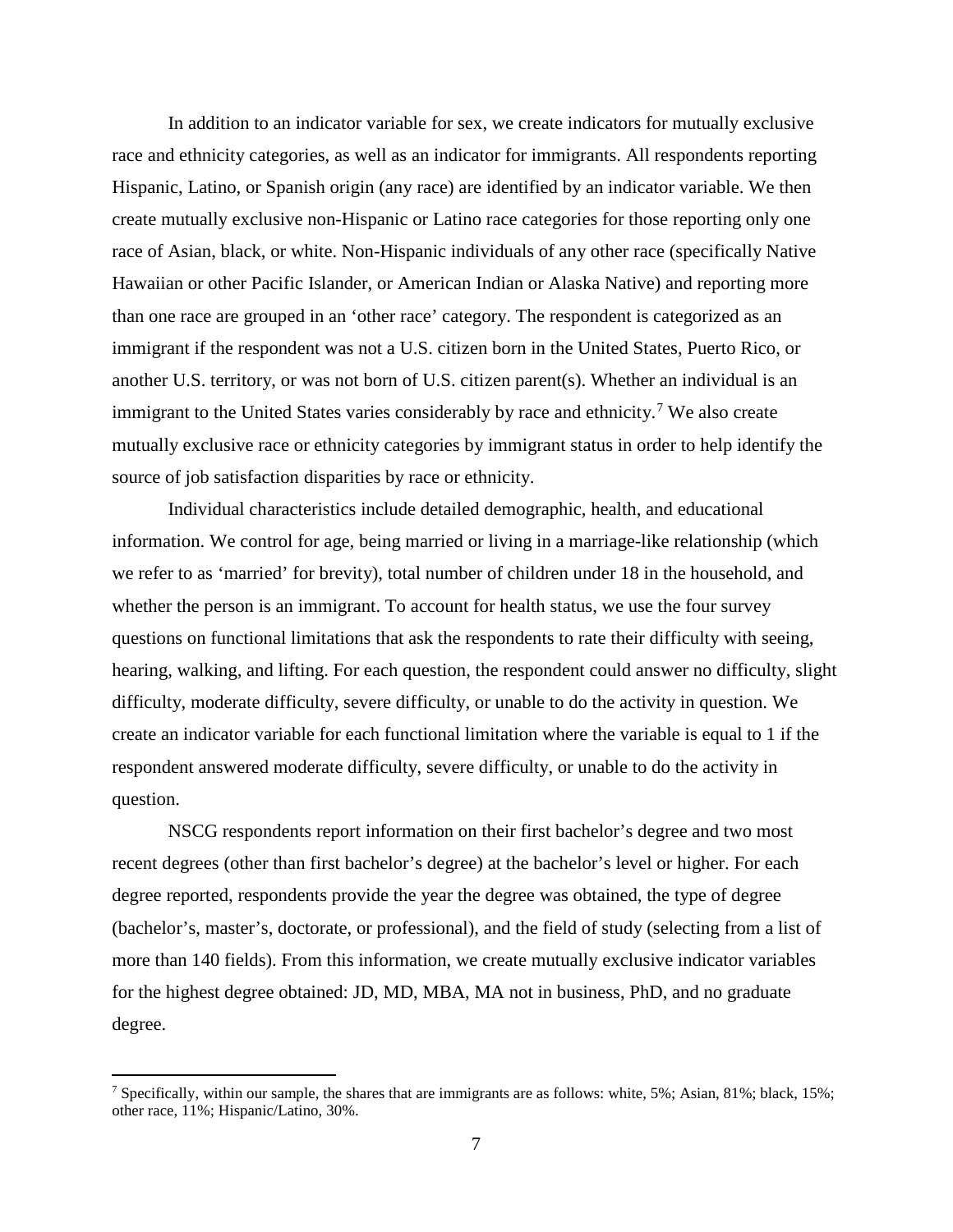The NSCG includes extensive information on job characteristics. Our measure of salary is basic annual salary on the principal job held as of the survey reference date.<sup>[8](#page-10-0)</sup> In the regression analyses, we control for log of own salary, which is typically found to be positively related to job satisfaction (e.g., Clark 1997; Sloane and Williams 2000). Fringe benefits form an additional component of pay. Respondents are asked whether any of these benefits were available to them, even if they chose not to take them: health insurance that is at least partially paid by employer, pension or retirement plan to which employer contributed, profit-sharing plan, and paid vacation, sick, or personal days. Because fringe benefits are a form of compensation, we expect those with fringe benefits to be more satisfied with their jobs. We also control for the log of usual hours worked per week in a typical week on the principal job. Studies (e.g., Clark 1997) have found an inverse relation between job satisfaction and hours worked per week. Tenure is the number of years that the respondent had worked for the principal employer from the time the respondent started the job to the survey's reference date.

Respondents report whether they supervise the work of others as part of their principal job, and we create a supervisor indicator variable. Firm size is reported in eight categories, from 10 or fewer employees to 25,000 or more employees. We create indicator variables for each of the provided firm size categories. We create indicator variables for type of employer: government, self-employed, non-profit, for-profit, or other employer type. We also create indicator variables for employer location based on region of country, which is reported in nine Census categories.<sup>[9](#page-10-1)</sup> To account for job match quality, we create indicator variables using respondents' report of whether their job is closely related, somewhat related, or not related to the field of their highest degree.

Occupation is reported in the NSCG by selection from a list of 132 occupations. We control in the regressions for occupation by grouping these occupations into 10 categories based on the 2010 Standard Occupational Classification (SOC) intermediate aggregation level categories.[10](#page-10-2)

<span id="page-10-0"></span> <sup>8</sup> The specific question is: "Before deductions, what was your basic annual salary on this job [that is, the principal job] as of the week of October 1, 2010?" The question includes this instruction in parentheses: "Do not include bonuses, overtime, or additional compensation for summertime teaching or research." Those who are not salaried

<span id="page-10-2"></span>

<span id="page-10-1"></span> $9$  No other locational information such as SMSA or city size is available.<br><sup>10</sup> These occupations are management, business, and financial; computer, engineering, and science; education, legal, and community service; arts and media; healthcare practitioners and technical; service; sales and related; office and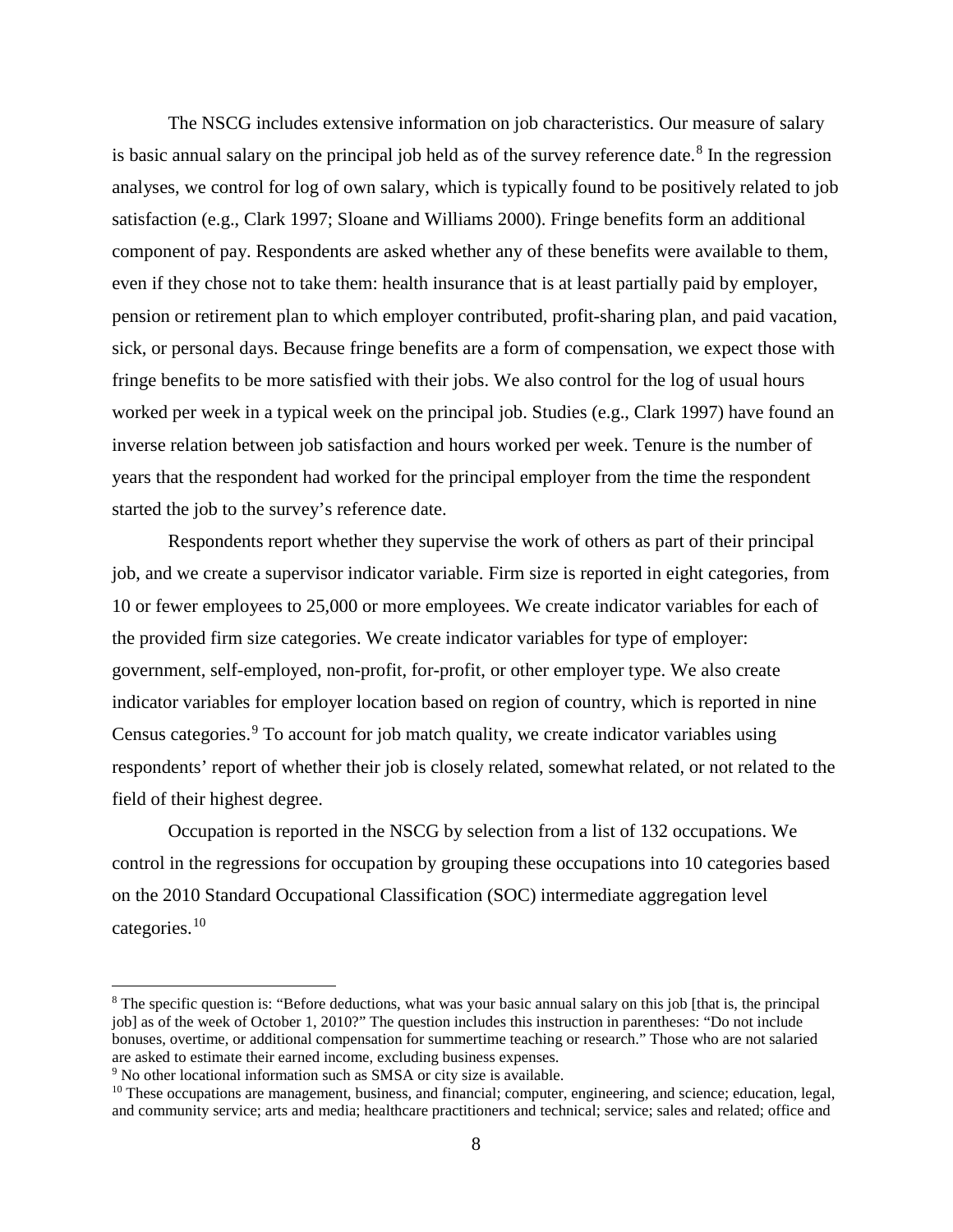For comparison to other studies, we construct additional variables which we match to individuals by assigning occupational average job characteristics calculated from the CPS and O\*NET database. The NSCG does not report whether an individual is a member of a union or covered by a union contract. Union status has been shown to be negatively associated with job satisfaction (e.g., Bender and Sloane 1998; Artz 2012). Artz (2012) suggests that a higher percentage of females in an organization is positively associated with job satisfaction. Along similar lines of reasoning, the percentages of different minorities at a workplace might also be important to job satisfaction. Using CPS data for the years 2008–2010, we create, by occupational category, variables for the percentage of workers in a union or covered by a union contract, female, white, Asian, black, other race, and Hispanic/Latino. To improve the precision of the match, the percentages are generated based on the 22 occupation categories in the SOC major groups categorization.<sup>[11](#page-11-0)</sup> We generate a three-year average to reduce measurement error. In order to match the variables constructed from the CPS to the NSCG, we create the same 22 occupation categories from NSCG occupation codes and link the percentages calculated from the CPS to observations in the NSCG by matching the occupation group in the CPS to the corresponding occupation group in the NSCG.

We also supplement the information available in the NSCG with data from the O\*NET database, which provides ratings for many different skill requirements and work characteristics. Prior studies have used O\*NET data to control for occupational characteristics in wage equations. For example, using O\*NET data, Hirsch (2005) shows that much of the wage gap between full-time and part-time workers is due to occupation skill requirements and working conditions. To select specific characteristics to include in our analyses, we draw on Krueger and Schkade (2008) who show, using data that the authors themselves collected, that personal interactions on the job, an unpleasant physical work environment, and pressure at work significantly affect job satisfaction. Using O\*NET data, they demonstrate that extroverted

 $\overline{a}$ 

administrative support; natural resources, construction, maintenance, production, transportation, and material moving (e.g., 'blue-collar occupations'); and other.

<span id="page-11-0"></span><sup>&</sup>lt;sup>11</sup> The 22 occupation categories are management; business and financial operations; computer and mathematical; architecture and engineering; life, physical, and social science; community and social service; legal; education, training, and library; arts, design, entertainment, sports, and media; healthcare practitioners and technical; healthcare support; protective service; food preparation and serving related; other service; sales and related; office and administrative; farming, fishing, and forestry; construction and extraction; installation, maintenance, and repair; production; transportation and material moving; and other. Because industry is not reported in the 2010 NSCG, we are unable to match percentage unionized by industry.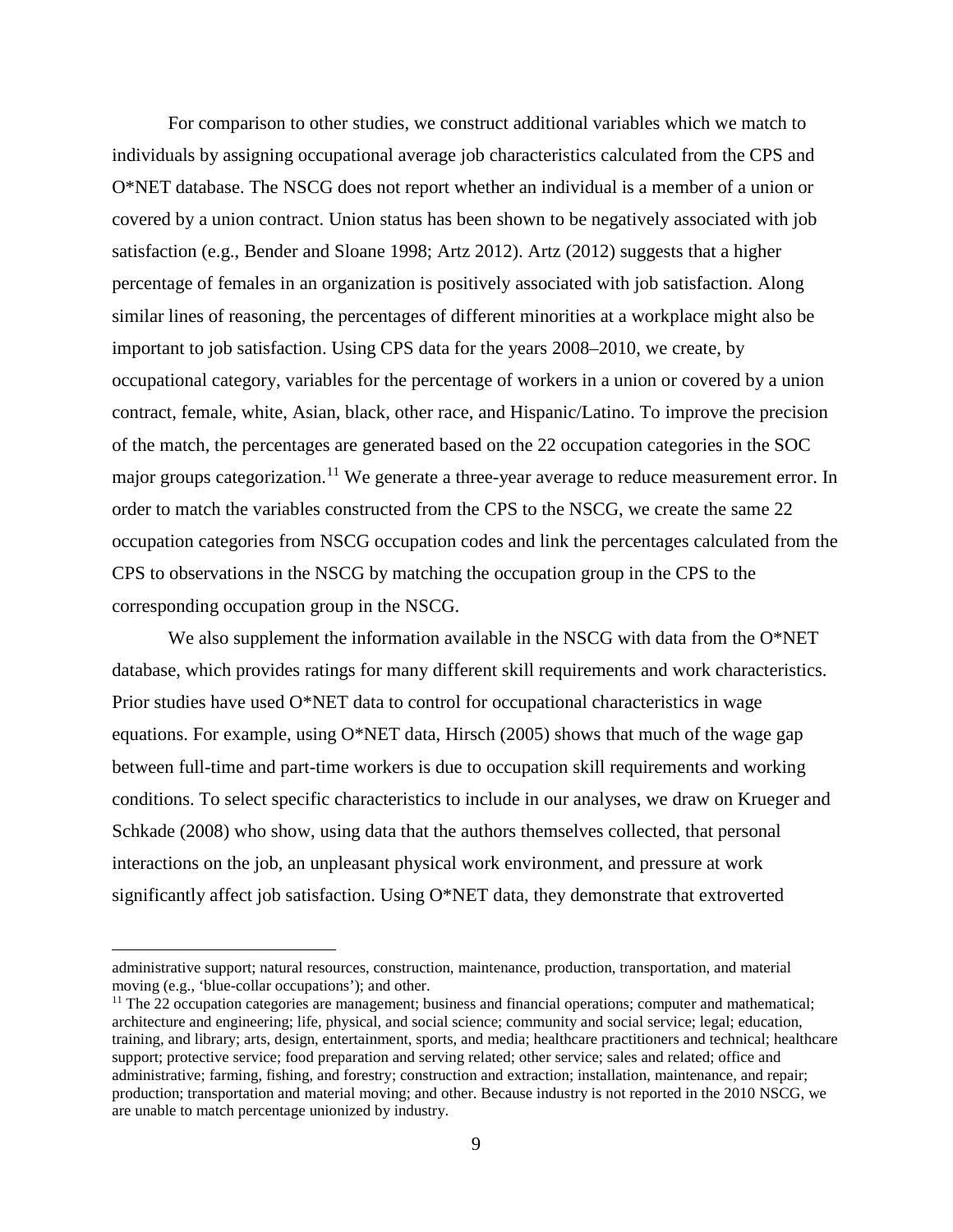workers sort into occupations that involve more personal interactions with others. We therefore chose O\*NET variables that measure personal interactions on the job, an unpleasant work environment, and pressure at work. We additionally include O\*NET measures that account for physical effort required on the job, dangerousness of the job, and autonomy and structure on the  $job.<sup>12</sup>$  $job.<sup>12</sup>$  $job.<sup>12</sup>$ 

We match these  $O^*NET$  variables to individual observations in the NSCG by using a crosswalk between individual SOC codes and the NSCG occupation categories. Of the 132 occupations indicated in the NSCG, there are 7 occupations for which the O\*NET variables do not have ratings and thus could not be matched to O\*NET data. In regressions controlling for O\*NET characteristics, we drop the observations that could not be matched and ones for which certain O\*NET variables had missing data, leaving us with 59,025 observations. [13](#page-12-1)

#### **4. Descriptive Statistics**

Tables 1 and 2 provide descriptive statistics on overall job satisfaction by sex and race or ethnicity. Table 1 shows that there is no difference on average by sex in overall job satisfaction for the full sample. However, the overall values mask considerable differences by race or ethnicity. The difference in satisfaction between men and women who are either white or in the 'other race' category is not statistically significant. But Asian and black men are about 4 percentage points more likely than women of the same race to report that they are very satisfied, and Hispanic/Latino women are 6 percentage points more likely to report they are very satisfied than are Hispanic/Latino men. These statistics highlight the importance of considering the role of race or ethnicity in any comparison of sex differences in job satisfaction.

Furthermore, white workers have considerably higher job satisfaction than Asian and black workers of the same sex. Table 2 shows the magnitudes of the differences in percentages that are very satisfied and indicates which pairs have statistically significant differences. White

<span id="page-12-0"></span><sup>&</sup>lt;sup>12</sup> The O\*NET variables used here are coded on 1–5 scales of importance, incidence, and degree. O\*NET variables for personal interactions on the job (except for contact with others, deal with unpleasant or angry people, and deal with physically aggressive people) and O\*NET variables for physical effort required for the job are measured on a scale of importance, from 1 (not important) to 5 (essential).  $\overline{O^*NET}$  variables for an unpleasant work environment, along with the variables deal with unpleasant or angry people and deal with physically aggressive people, are measured on a scale of frequency, from 1 (never) to 5 (every day). The O\*NET variable contact with others, along with variables for autonomy and structure on the job, are measured on a scale of degree, from 1 (none) to  $5$  (a lot).

<span id="page-12-1"></span><sup>&</sup>lt;sup>13</sup> As an alternative, we estimate regressions including indicator variables for each of the 132 NSCG occupations in the regressions. This approach directly nets out the influence on job satisfaction of working conditions associated with the individual's occupation. The estimates are very similar using either approach.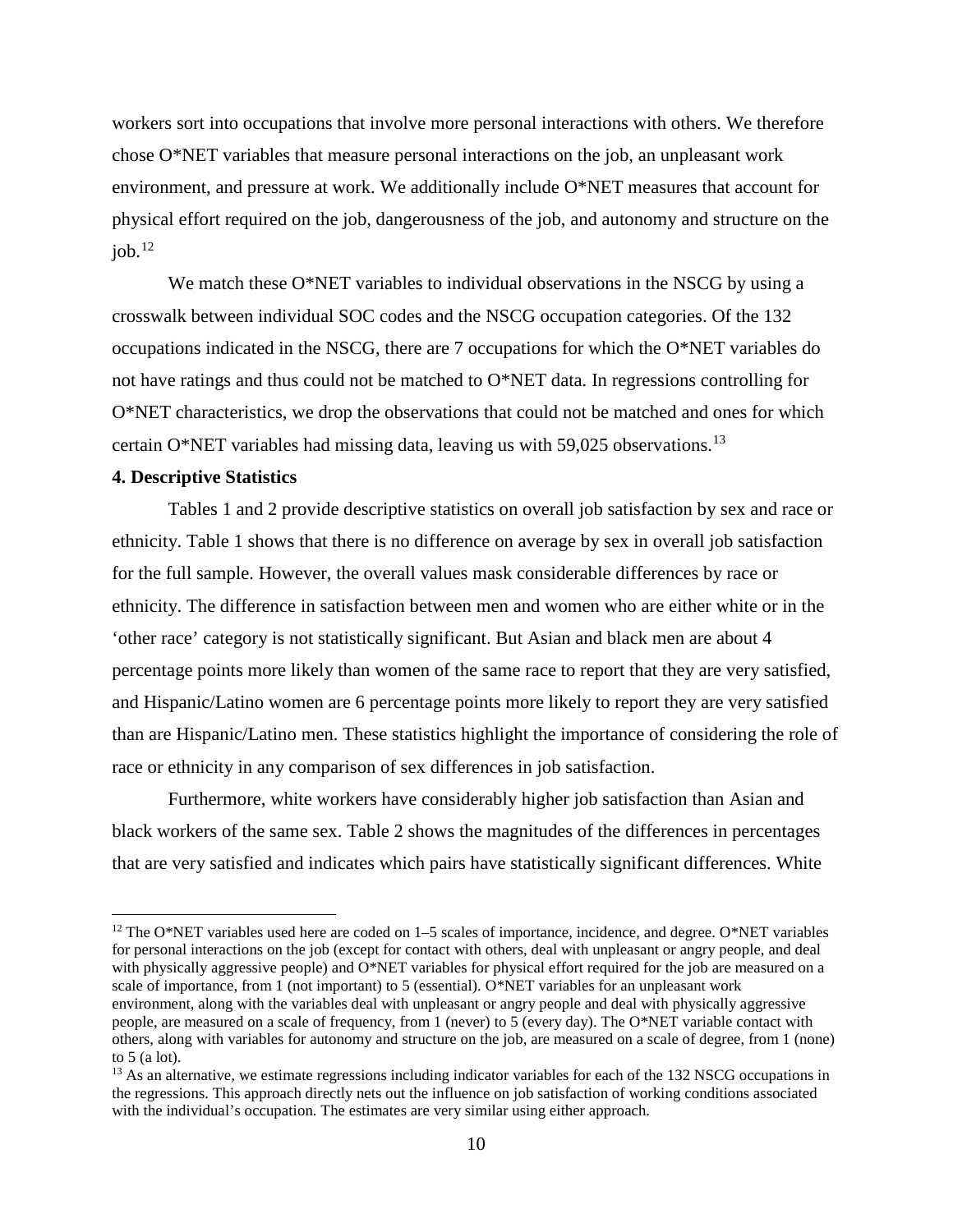and Hispanic/Latino women report similar levels of job satisfaction and are about 15 percentage points more likely to report they are very satisfied than are Asian and black women. White men report higher job satisfaction than Hispanic/Latino men, but both white and Hispanic/Latino men are more likely to report they are very satisfied than are Asian and black men. White men are about 11 percentage points more likely to report that they are very satisfied than Asian and black men, and Hispanic/Latino men are about 5 percentage points more likely to report that they are very satisfied than Asian or black men.

#### **5. Estimates Controlling for Individual and Job Characteristics**

In this section, we report marginal probit estimates for regressions in which the dependent variable is an indicator for those reporting very satisfied for overall job satisfaction.<sup>[14](#page-13-0)</sup> Table 3 reports estimates based on the entire sample with an indicator variable for sex, and Table 4 summarizes the coefficients on race and ethnicity for regressions that correspond to the specifications reported in Table 3 but stratified by sex. Because job characteristics may be affected by job satisfaction, we begin by reporting in column 1 of Tables 3 and 4 results from regressions that include only individual characteristics that are determined outside of the labor market. For example, if job satisfaction influences turnover, then tenure will be determined jointly with job satisfaction. A comparison of estimates with and without controls for potentially endogenously determined job characteristics provides evidence on whether the estimates on sex, race, or ethnicity are biased by potential endogeneity.

We then explore whether the racial differentials for Asian and black workers observed in the sample means are due to workers of these races sorting into occupations based on job characteristics that lead to higher or lower job satisfaction. We do this by first controlling for individual and job characteristics (reported in column 2 of Tables 3 and 4), and then controlling for individual and job characteristics as well as working conditions using O\*NET variables (reported in column 3 of Tables 3 and 4).

In the regressions with only individual characteristics reported in Table 3, column 1, first note that, similar to the overall means of job satisfaction, there is no overall disparity in job

<span id="page-13-0"></span><sup>&</sup>lt;sup>14</sup> Estimation by ordinary least squares (OLS) produces very similar marginal effects. We also estimated ordered probit regressions where the satisfaction measure can take any value on the four-point scale and find results that are similar to those reported in this paper. Regressions which include variables calculated from the CPS and O\*NET and based on clustered standard errors are similar to those reported in the tables. All results discussed in this paper but not reported in the text or appendices are available from the authors upon request.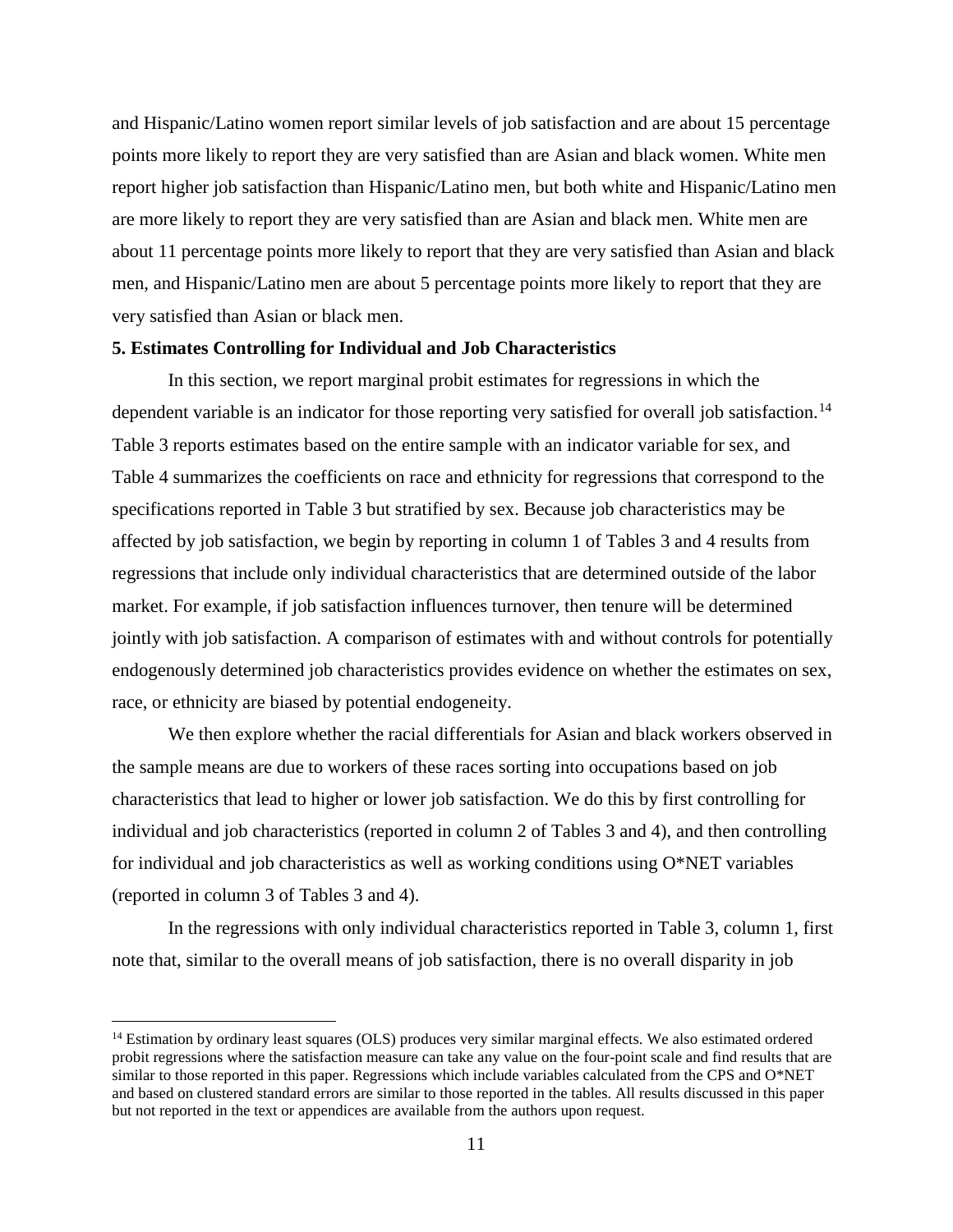satisfaction by sex. We find that race, however, does have an important influence on job satisfaction. Specifically, when examining the entire sample with an indicator variable for sex, Asians are 6.9 percentage points less likely than whites to report that they are very satisfied, and blacks are 10.4 percentage points less likely than whites to report that they are very satisfied. For comparison, Table 1 shows an unadjusted difference in overall job satisfaction between whites and both Asians and blacks of about 13 percentage points for the pooled sample. Thus, controlling for individual characteristics reduces the unadjusted Asian to white differential by about half, but has a smaller influence on the unadjusted black to white differential.

Other individual characteristics are also associated with job satisfaction. Generally, those who are married and those with children under 18 are more likely to report that they are very satisfied, whereas those with some sort of physical difficulty (i.e., those with worse health) are less likely to report that they are very satisfied (Clark 1997; Donohue and Heywood 2004). In contrast to much of the literature, we find that those with graduate degrees are more likely to report that they are very satisfied. This is likely because our sample only contains college graduates. Immigrants report lower satisfaction. But even controlling for immigrant status, the Asian and black differentials are still statistically significant. This means that the racial differentials found should not be attributed solely to immigrant status.

Table 3, column 2, adds the NSCG and CPS job-specific controls to the specification. These results show that even though the regressions add a broad range of job characteristics that in most cases differ significantly between whites and both Asians and blacks (as indicated in Appendix Table 3), the coefficients on Asian and black change by only tenths of a percentage point either up or down, with these coefficients remaining negative and statistically significant.<sup>[15](#page-14-0)</sup>

Those with higher salaries are more likely to report very satisfied while those with higher hours are less likely to report very satisfied.<sup>[16](#page-14-1)</sup> In Table 3, column 2, when the coefficients on the

<span id="page-14-0"></span><sup>&</sup>lt;sup>15</sup> Because many of the job characteristics differ significantly by race, it may seem surprising that inclusion of job characteristics in column 2 has little effect on the magnitude of the race effects relative to the estimates in column 1 that control only for individual characteristics. However, many job characteristics are correlated with individual characteristics, such as occupation and highest degree, so the correlation with race of these job characteristics is already accounted for. In other cases, the race differences in average characteristics are small and/or the coefficients on the job characteristics are small.<br><sup>16</sup> In order to examine whether differences in expectations about salary influence job satisfaction, as found in Clark

<span id="page-14-1"></span><sup>(1997)</sup> and Sloane and Williams (2000), we estimated equations controlling for alternative measures of comparison salary: predicted salary; difference between predicted and actual salary; predicted salary based on the white male salary equation (assuming that the white male equation represents the nondiscriminatory salary structure); and differences between predicted salary based on the white male structure and actual salary. In most specifications,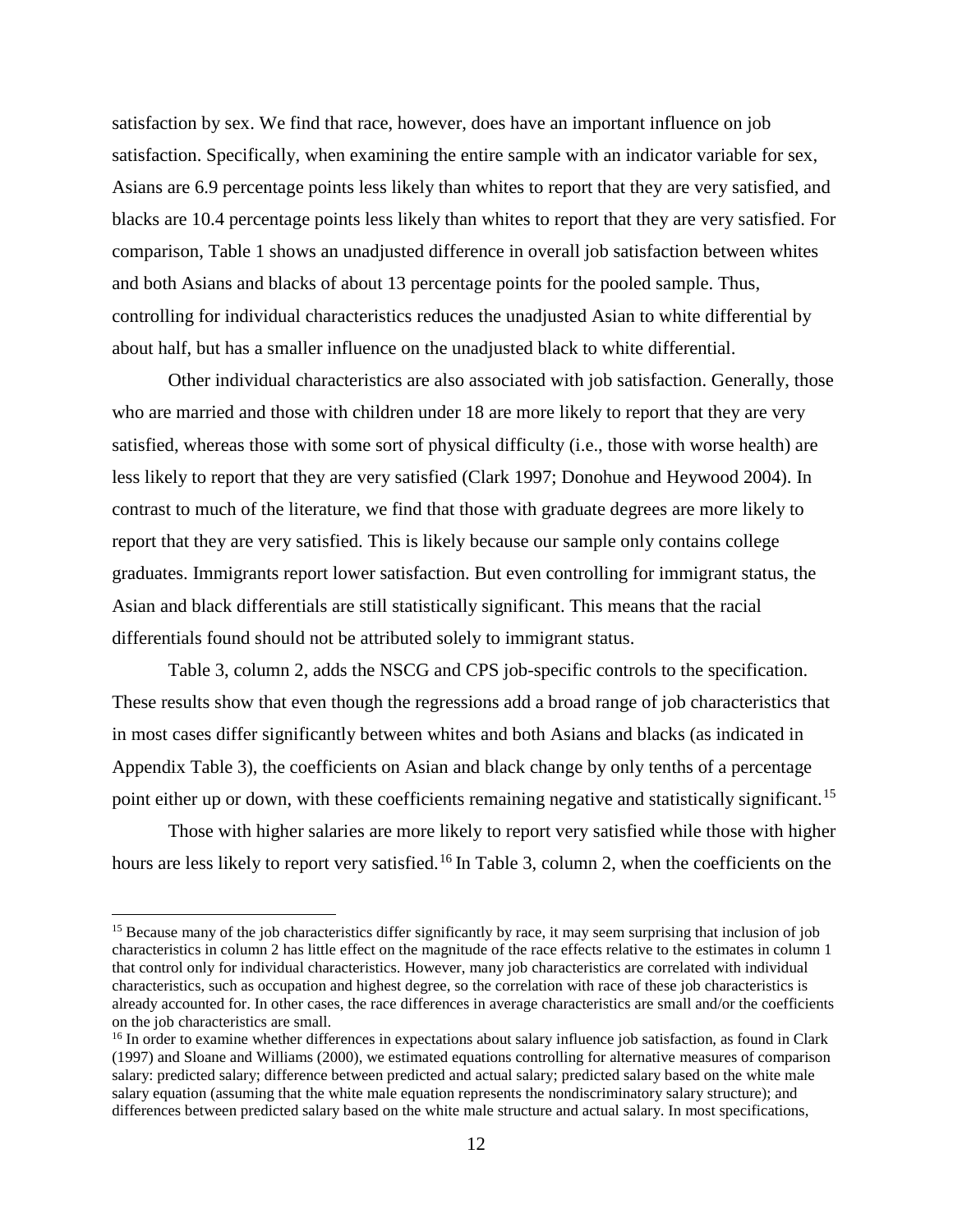fringe benefit variables are significant, they are positive. Those who are supervisors are more likely to report that they are very satisfied. Job satisfaction is lower among employees of larger firms. Compared to those in the for-profit sector, those who work for a government employer, non-profit employer, or are self-employed are more likely to report very satisfied. Also, relative to those in management, business, and financial occupations, those in office and administrative support and blue-collar occupations are less likely to report very satisfied. These findings are standard in the empirical literature on job satisfaction.

Having a job that is closely related to one's highest degree is associated with higher job satisfaction. In contrast to much of the literature, we find that those in occupations with more unionized workers do not have statistically lower job satisfaction. The relation between job satisfaction and union status may differ from that found in other studies because our sample only contains college graduates. In the pooled regressions reported in Table 3, we find that the percent female has no significant effect on job satisfaction. However, in our regressions stratified by sex, we find that men in occupations with a greater share of women have lower job satisfaction, although the share of women in an occupation is not related to job satisfaction among women.<sup>[17](#page-15-0)</sup> This is in part consistent with Haile (2012), who suggests that the sex composition of the workplace has different effects on men and women, although Haile (2012) finds that greater gender diversity lowers job satisfaction for women and not for men.

The results reported in Table 3, column 3, show that adding the  $O^*NET$  occupational characteristics slightly decreases the coefficient on Asian and increases the coefficient on black, but by only tenths of a percentage point. Very few O\*NET variables individually have a significant effect on overall job satisfaction, and when they are statistically significant, the signs and significance sometimes differ between men and women. Because the insignificance of the individual working conditions may be due to collinearity, we also use factor analysis to create latent factors for personal interactions, physical effort required, unpleasant environment, dangerousness, autonomy and structure, and pressure by combining the O\*NET variables in each

 $\overline{a}$ 

<span id="page-15-0"></span>comparison salary did not have a statistically significant relation with job satisfaction. Most importantly, there was very little difference in the sex and race satisfaction differentials relative to those reported in Tables 3 and 4. Overall, these results suggest that expectations may not be an important determinant of job satisfaction among college graduates, and that the sex and racial differentials are not due to differences in expectations about income. <sup>17</sup> In the wage context, Macpherson and Hirsch (1995) also find that the percent female in an occupation has a stronger negative effect on wages among men than among women.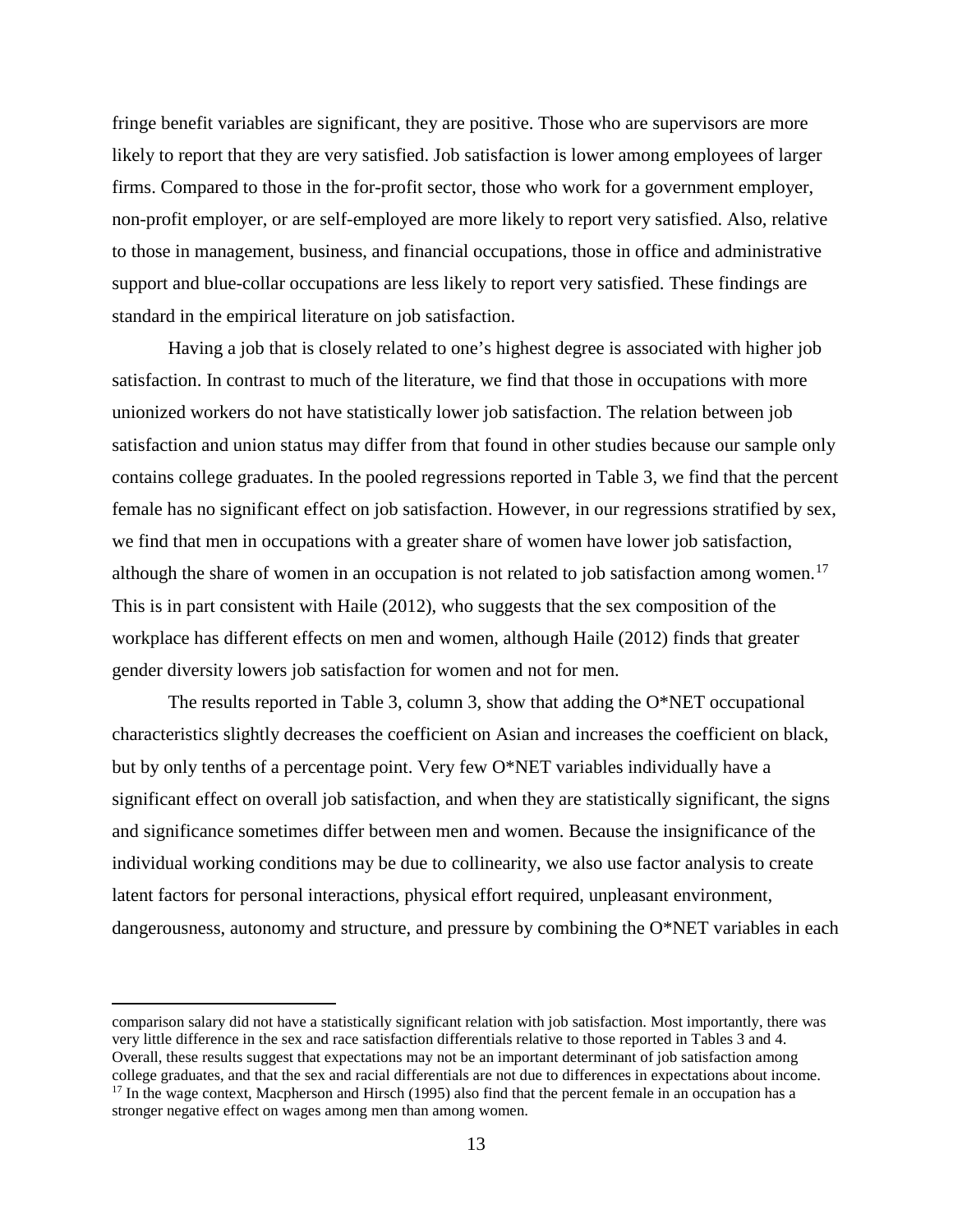category, respectively.<sup>[18](#page-16-0)</sup> As we found when we control for individual  $O*NET$  characteristics, estimates with these latent factors show little change in the coefficients on sex, race, and ethnicity. We also find that the only factor that has a statistically significant relation with job satisfaction is the factor representing freedom to make decisions and extent of structured work, which has a positive relation in the full sample.<sup>[19](#page-16-1)</sup>

Table 4 reports coefficients on race and ethnicity for estimates that stratify the sample by sex, with estimates for women summarized in Panel A and estimates for men summarized in Panel B. As in the estimates pooling men and women reported in Table 3, there is no significant difference in satisfaction between white workers and Hispanic/Latino workers or those in the 'other race' category. Among workers of the same sex, Asian and black workers are less satisfied with their jobs relative to whites. But the gap in satisfaction between Asian and black workers relative to whites of the same sex is smaller for men than for women. As in Table 3, sequentially adding more controls usually has only a small effect on the coefficients on Asian and black. Within sex, controlling for individual characteristics reduces the unadjusted Asian to white differential (reported in Table 2) by about half, but has a smaller influence on the unadjusted black to white differential.

A possible interpretation of the smaller racial gap in satisfaction among men relative to women may relate to racial differences in labor force participation within sex. We report labor force participation rates by sex, race, and ethnicity in Table 5. The labor force participation rate of college educated men is higher for men than for women of the same race, with the exception of blacks. The labor force participation rate of black women is 9 percentage points higher than the rate of white women and, at 87 percent, is similar to that of white men. If white women who are dissatisfied with their jobs are more likely to exit the labor force than are dissatisfied black women, at least part of the satisfaction differential between black and white women may be due to selection. However, because Asian and white women have similar labor force participation rates, as do black and white men, selection is unlikely to explain the satisfaction differential between Asian and white women or between black and white men.

By including an indicator for immigrant status in Tables 3 and 4, we test whether racial or ethnic differences in job satisfaction were due to immigrant status. However, this average

<span id="page-16-1"></span><span id="page-16-0"></span><sup>&</sup>lt;sup>18</sup> See Hirsch and Manzella (2015) for a thorough description of how to create latent factors from O\*NET variables.  $19$  In estimates stratified by sex, this factor is statistically significant and positive for women but not for men.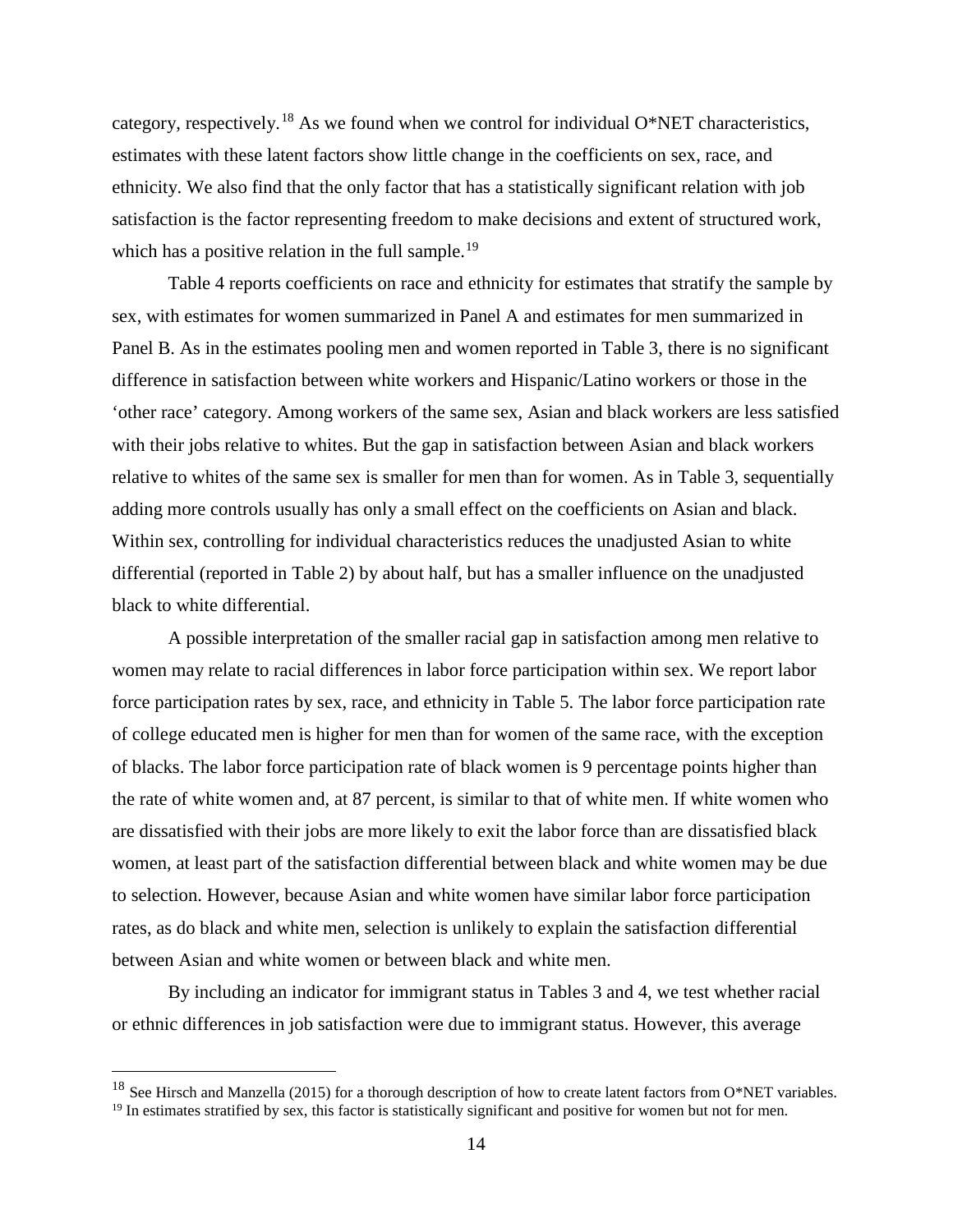effect may mask heterogeneity in the effect of immigrant status by race or ethnicity. As we discussed earlier, immigrants' job satisfaction may differ from their same race or ethnic counterparts. Because the share who are immigrants differs by race and ethnicity, the substantially lower satisfaction of Asians relative to whites may be driven by the large proportion of immigrants in the sample of Asian workers, while the absence of a significant difference between Hispanic/Latino and white workers may be related to the smaller share of Hispanic/Latino workers within our sample who are immigrants. To test this hypothesis, we estimate equations that include separate indicators for race and ethnicity by immigrant status. We summarize the coefficients on race or ethnicity by immigrant status in Table 6, with estimates summarized in column 1 for the full sample, in column 2 for women, and column 3 for men. The reported estimates are based on regressions with the full set of variables corresponding to column 3 of Tables 3 and 4. That is, we control for individual characteristics, job characteristics, and O\*NET occupational characteristics.

For women, these results show negative Asian and black satisfaction differentials regardless of immigrant status, with magnitudes that are larger (although not statistically different) for immigrants than for native-born U.S. citizens of the same race. For men, there is no difference in job satisfaction between native-born whites and Asians, showing that the Asian satisfaction differential is driven by immigrants. However, among men, there is no difference in job satisfaction between native-born whites and black immigrants, showing that the black satisfaction differential is driven by black natives. Interestingly, white male immigrants have lower job satisfaction relative to native-born white male workers.

#### **6. Different Aspects of Job Satisfaction**

In Tables 7 and 8, we summarize the coefficients on race and ethnicity for job satisfaction regressions based on the nine specific aspects of job satisfaction available in the NSCG. To see whether different aspects of job satisfaction differ by sex, Table 7 reports estimates pooling men and women, with an indicator for female. To examine whether there are racial or ethnic differences in specific aspects of job satisfaction within sex, Table 8 provides corresponding estimates stratified by sex. Each row reports a different regression with the dependent variable indicated in the left column, and all regressions control for the full set of individual, job, and O\*NET characteristics that correspond to column 3 in Tables 3 and 4.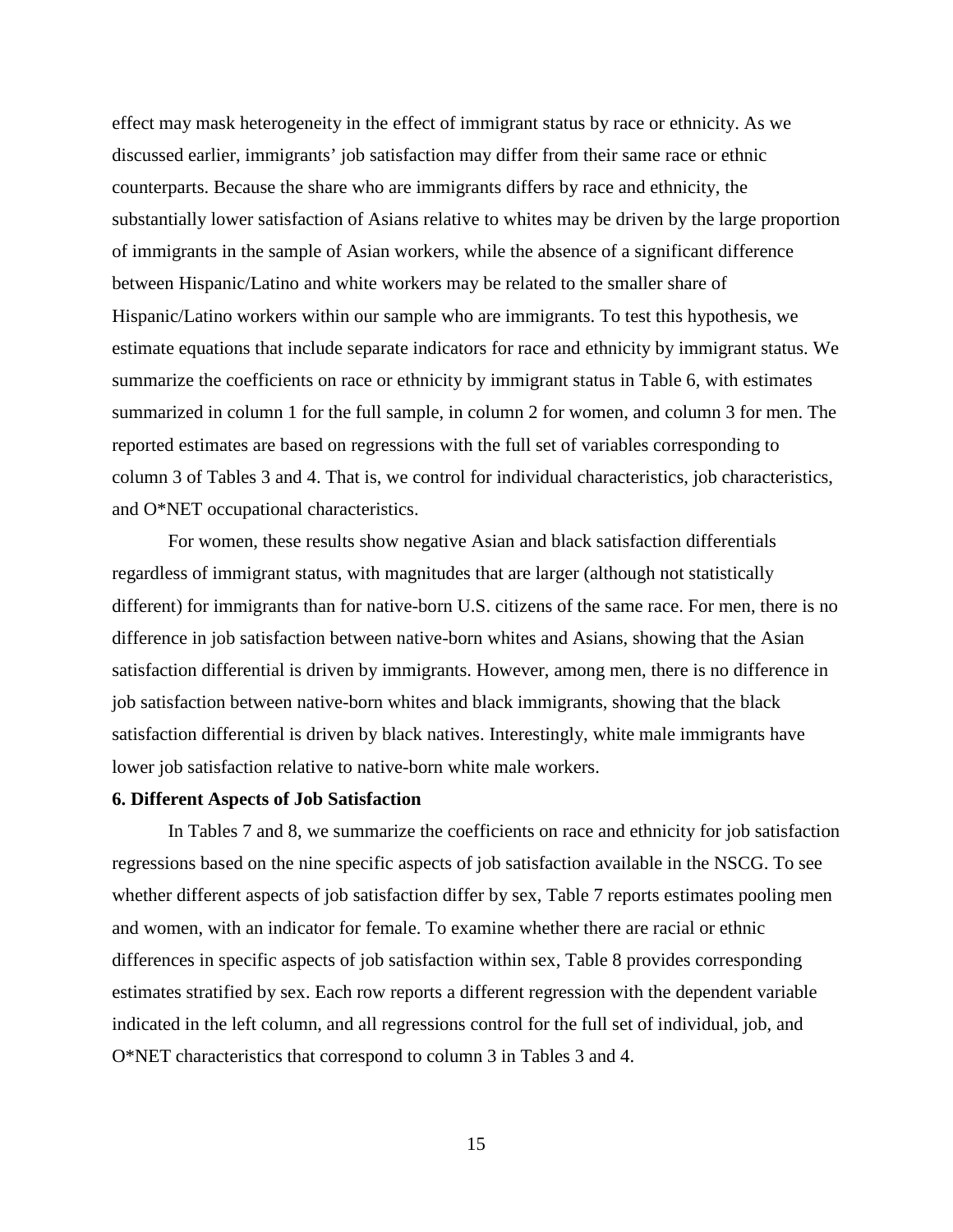Although there is no difference in overall satisfaction between men and women, Table 7 shows that women are more satisfied than men for five satisfaction measures: job location, opportunities for advancement, intellectual challenge, level of responsibility, and contribution to society. Women are no less satisfied than are men with salary, benefits, job security, and degree of independence. That is, women seem to be more satisfied than men with aspects of their jobs that seem to reflect values and preferences, suggesting that any female advantage in job satisfaction is not necessarily paradoxical.

In contrast, Table 7 shows that the negative differentials for Asians and blacks in the overall satisfaction regressions are reflected in most of the individual satisfaction measures. There is a negative Asian differential for five satisfaction measures: salary, benefits, level of responsibility, degree of independence, and contribution to society. The magnitudes are considerable, with, for instance, a gap of 5 percentage points for salary, and about 10 percentage points for benefits and degree of independence. Similarly, there is a negative black differential for six satisfaction measures: salary, job security, job location, intellectual challenge, level of responsibility, and degree of independence. There is no Hispanic/Latino or 'other race' differential in any measure of job satisfaction.

Table 8 provides corresponding estimates for different aspects of job satisfaction by sex. Reflecting their lower overall job satisfaction relative to white women, Asian and black female workers are less satisfied than white female workers on most of the nine aspects of job satisfaction. For females, there is a negative Asian differential in six satisfaction measures: salary, benefits, job security, level of responsibility, degree of independence, and contribution to society. Similarly, there is a negative black differential for seven satisfaction measures: salary, job security, job location, intellectual challenge, level of responsibility, degree of independence, and contribution to society. Other race women are less satisfied than white women with their salary, but there are otherwise no differences in satisfaction with specific job aspects between white women and those of other race or Hispanic/Latino.

Although Asian and black men report substantially lower overall job satisfaction relative to white men, they are less likely than are women to report lower satisfaction with specific aspects of their jobs. Asian men report lower satisfaction than white men in three areas: salary, benefits, and degree of independence. There are no differentials between black and white men in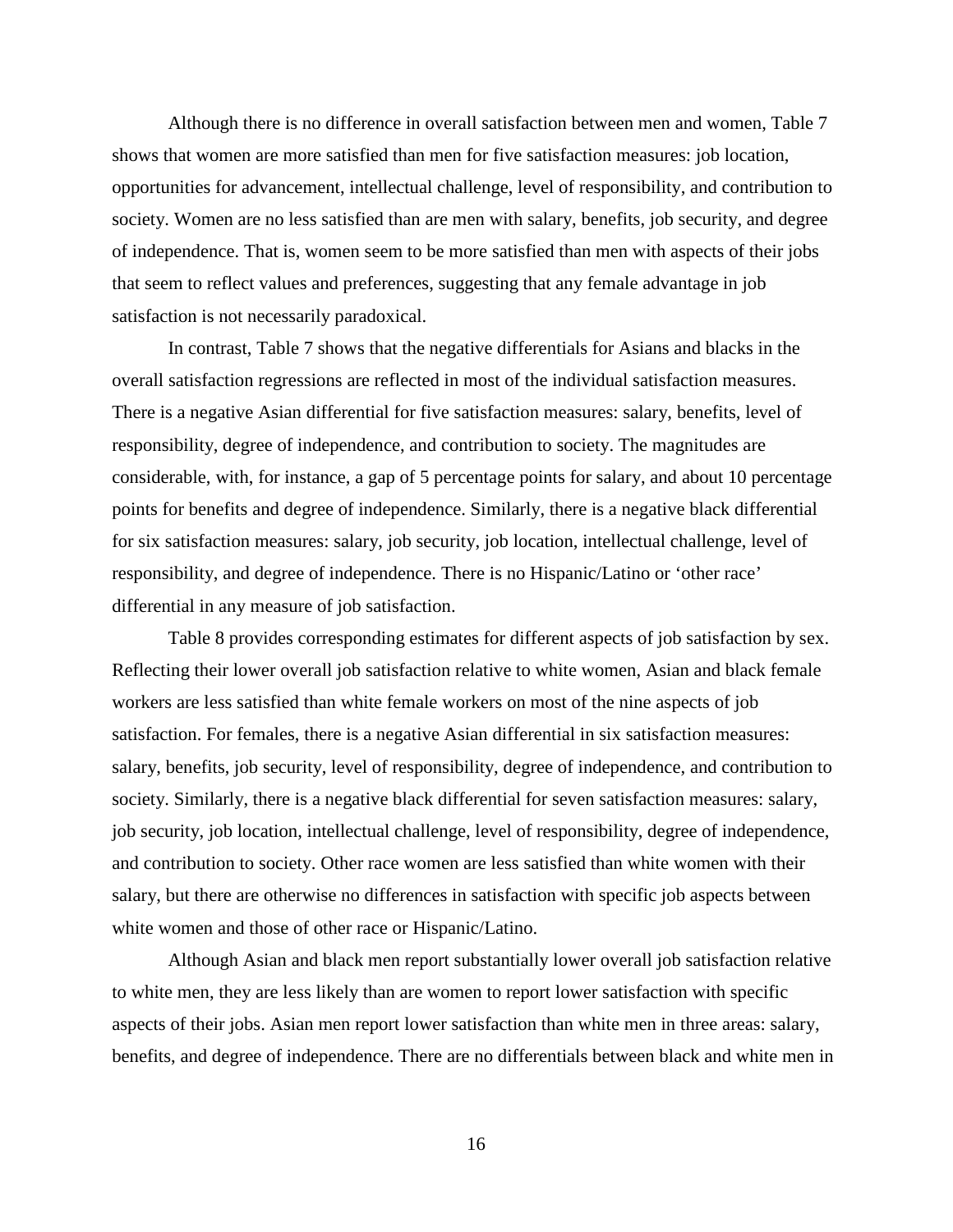any of the specific aspects of job satisfaction, nor are there any differences between men who are other race or Hispanic/Latino and white men in any of the specific measures of job satisfaction.

It is clear from the results in Table 8 that Asian and black women are less satisfied with many specific job aspects than are white women, which helps explain their lower overall job satisfaction relative to white women. Asian men likewise are less satisfied than white men with three of the specific job aspects, which likewise helps explain their lower overall job satisfaction. But black men do not report lower satisfaction than white men with respect to any of the specific job aspects, making it puzzling why they report such substantially lower overall job satisfaction. It is possible that the sources of lower job satisfaction among black men are not measured by the nine specified job aspects and that the lower satisfaction may reflect a more generalized form of discriminatory treatment.

#### **7. Conclusion**

There has been little research examining the relation between race or ethnicity and job satisfaction, and there is no evidence on whether job satisfaction differs within race by immigrant status. Our work presents a contribution in this area. Using data from the National Survey of College Graduates and controlling for detailed individual and job-specific characteristics, we find little evidence that overall job satisfaction differs between men and women. Additionally, women are more satisfied than are men with many job aspects including intellectual challenge and contribution to society. These results, among college graduates who are expected to have similar expectations, seem to suggest that discrimination is not a major source of workplace dissatisfaction among women or, at the very least, that the effect of lower expectations in combination with lower labor force participation among women outweighs the effect of perceived or actual employment discrimination.

In contrast, we find that, relative to white workers, Asian and black workers have substantially lower overall job satisfaction, and Asian men and women and black women are less satisfied with many specific aspects of their jobs. Because we include extensive controls for individual and job characteristics, omitted variables representing individual heterogeneity or group-wide differences in values are not likely to account for the large disparities in job satisfaction. In fact, although inclusion of individual premarket characteristics reduced the unadjusted Asian and black satisfaction differential relative to whites, the satisfaction gap was only slightly reduced by inclusion of additional detailed job characteristics information. Thus, for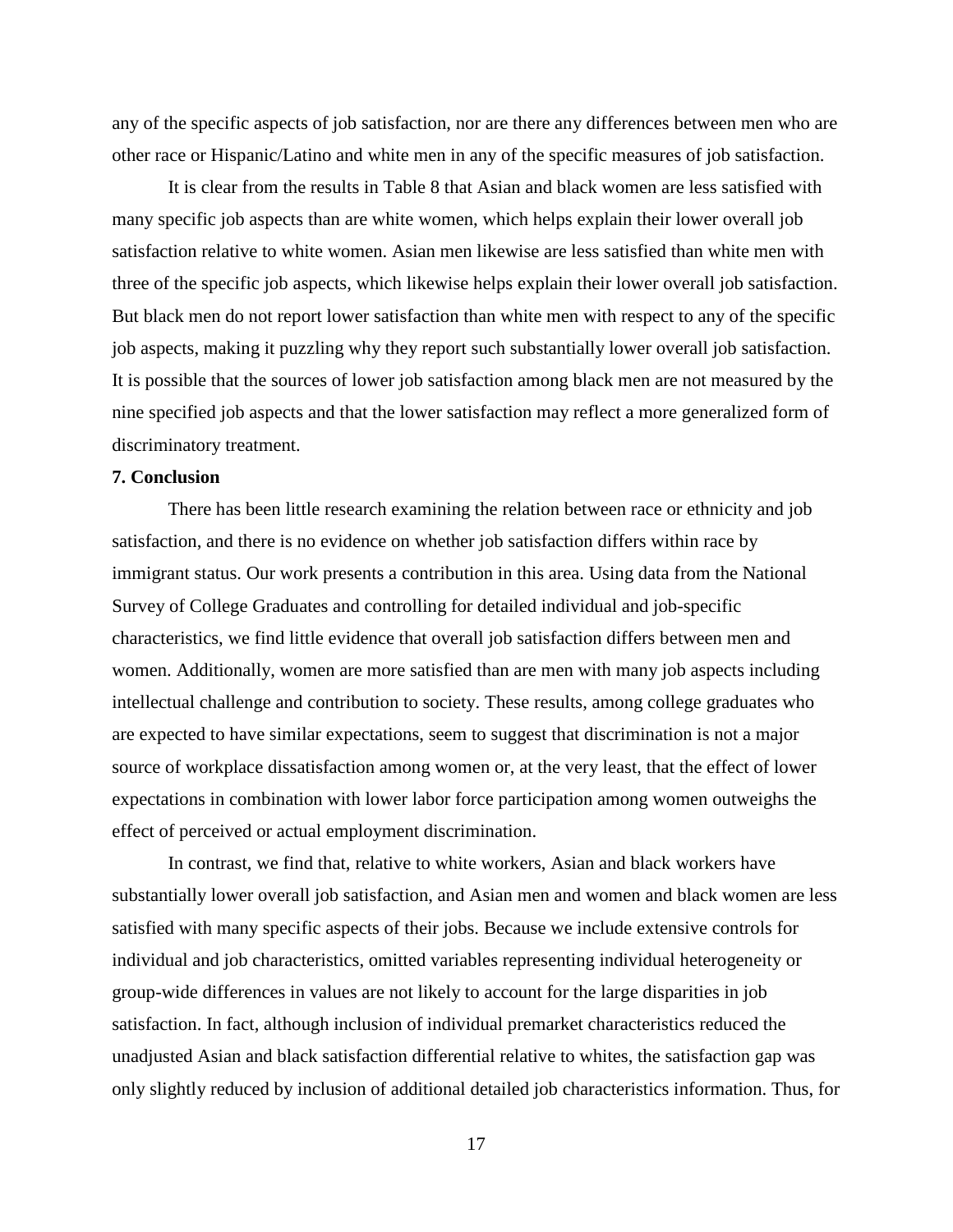unobserved individual heterogeneity to have an important influence in potentially reducing the racial satisfaction differential, the omitted characteristics would need to have a stronger influence on satisfaction than observed characteristics, have a low correlation with observed characteristics included in the regressions, and would have to be distributed in such a way that white workers are more satisfied than other workers.

Although we establish that Asian and black workers have lower job satisfaction than their white counterparts, one limitation of our study is that we are not able to distinguish between differences in expectations and discrimination as the source of lower job satisfaction. A second limitation of our study is that only college graduates are represented, which means that the results may not generalize to the entire labor market. In particular, even though Hispanics/Latinos in the United States generally fare far worse than whites in terms of education and earnings, the absence of a job satisfaction differential between whites and Hispanics/Latinos in this study suggests that college educated Hispanics/Latinos are similar to college educated whites in their expectations or experience with discrimination.

Because turnover is related to job satisfaction, the lower job satisfaction of Asian and black workers even in regressions that control for income and fringe benefits suggests that nondiscrimination in pay may not be sufficient for firms to maintain a diverse workforce. Employers should consider whether other environmental characteristics are disproportionately lowering the job satisfaction of Asian and black workers. Future research would benefit from data that tracks actual turnover as well as provides more information on employers and employees.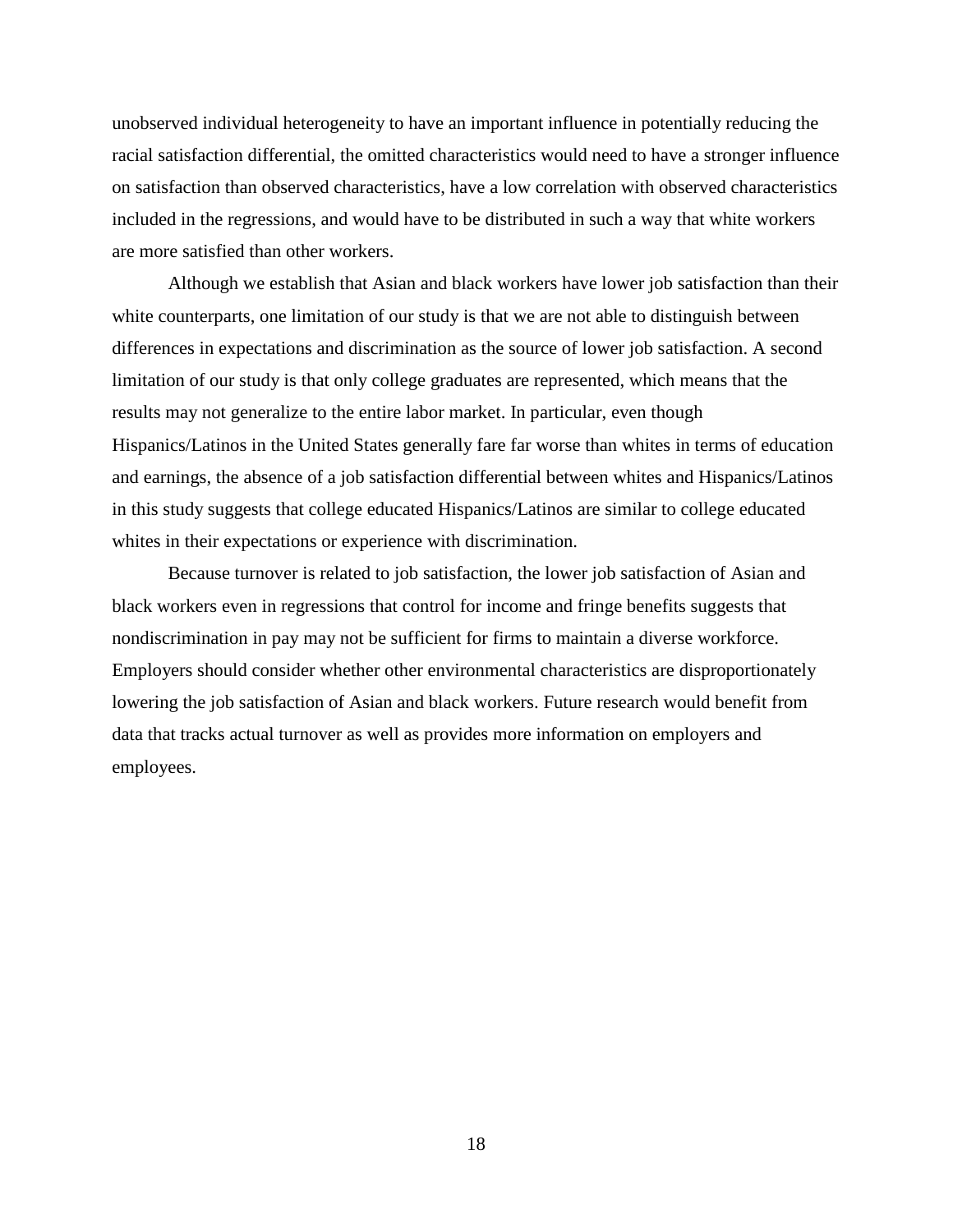### **References**

Allen, Jim, and Rolf van der Velden. 2001. Educational Mismatches versus Skill Mismatches: Effects on Wages, Job Satisfaction, and On-the-Job Search. *Oxford Economic Papers* 53(3): 434–52.

Artz, Benjamin. 2012. Does the Impact of Union Experience on Job Satisfaction Differ by Gender? *Industrial and Labor Relations Review* 65(2): 225–43.

Bartel, Ann P. 1981. Race Differences in Job Satisfaction: A Reappraisal. *Journal of Human Resources* 16(2): 294–303.

Bender, Keith A., and Peter J. Sloane. 1998. Job Satisfaction, Trade Unions, and Exit-Voice Revisited. *Industrial and Labor Relations Review* 51(2): 222–40.

Bender, Keith A., Susan M. Donohue, and John S. Heywood. 2005. Job Satisfaction and Gender Segregation. *Oxford Economic Papers* 57(3): 479–96.

Clark, Andrew E. 1997. Job Satisfaction and Gender: Why are Women so Happy at Work? *Labour Economics* 4(4): 341–72.

Clark, Andrew E. 2001. What Really Matters in a Job? Hedonic Measurement Using Quit Data. *Labour Economics* 8(2): 223–42.

Clark, Andrew E., and Andrew J. Oswald. 1996. Satisfaction and Comparison Income. *Journal of Public Economics* 61(3): 359–81.

Clegg, Chris W. 1983. Psychology of Employee Lateness, Absence, and Turnover: A Methodological Critique and an Empirical Study. *Journal of Applied Psychology* 68(1): 88–101.

Donohue, Susan M., and John S. Heywood. 2004. Job Satisfaction and Gender: An Expanded Specification from the NLSY. *International Journal of Manpower* 25(2): 211–38.

Freeman, R. B. 1978. Job Satisfaction as an Economic Variable. *American Economic Review* 68(2): 135–41.

Haile, Getinet Astatike. 2012. Unhappy Working with Men? Workplace Gender Diversity and Job-Related Well-Being in Britain. *Labour Economics* 19(3): 329–50.

Hamermesh, Daniel S. 2001. The Changing Distribution of Job Satisfaction. *Journal of Human Resources* 36(1): 1–30.

Hersch, Joni. 1991. Education Match and Job Match. *Review of Economics and Statistics* 73(1): 140–44.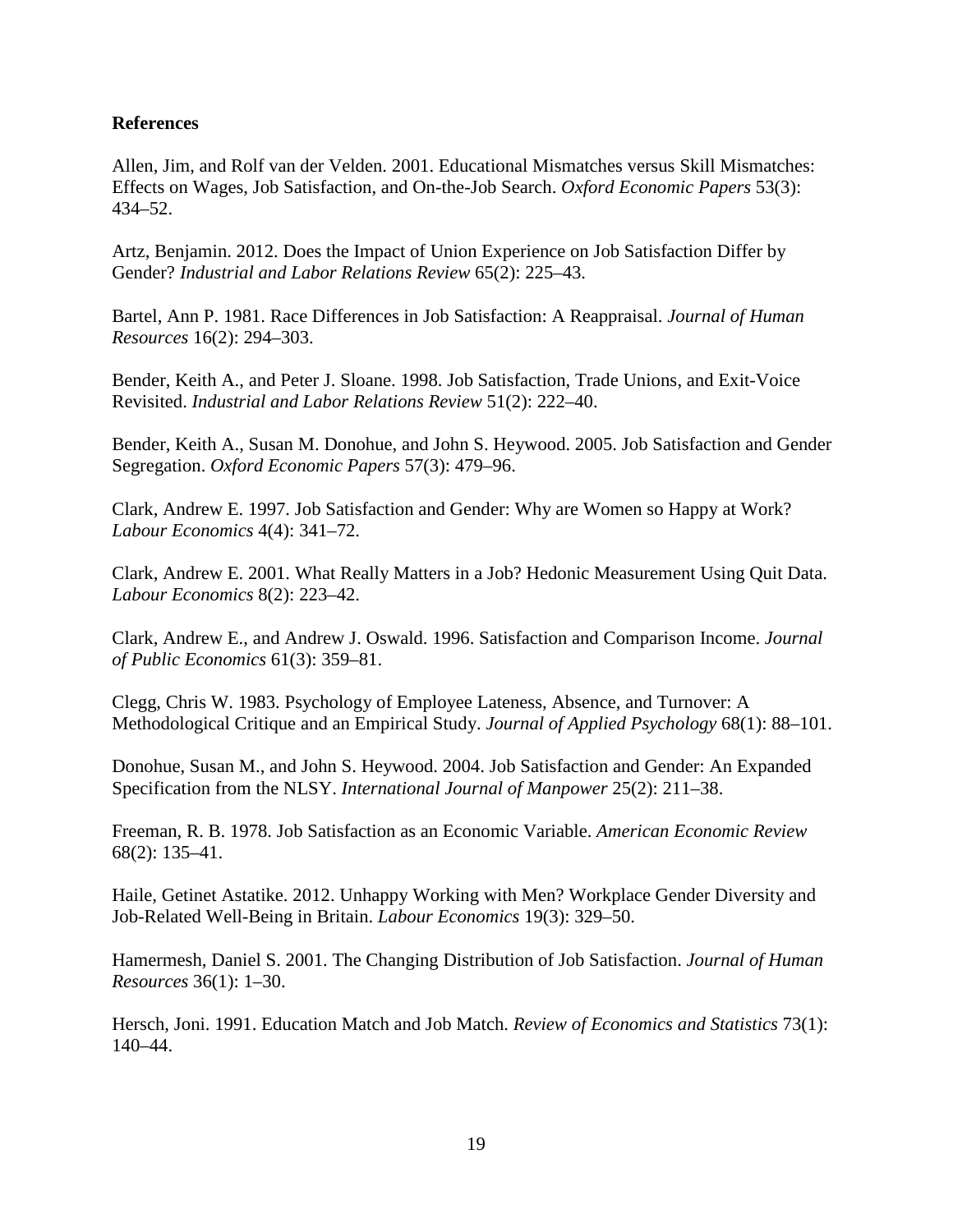Hersch, Joni, and Joe A. Stone. 1990. Is Union Job Dissatisfaction Real? *Journal of Human Resources* 25(4): 736–51.

Hirsch, Barry T. 2005. Why Do Part-Time Workers Earn Less? The Role of Worker and Job Skills. *Industrial and Labor Relations Review* 58(4): 525–51.

Hirsch, Barry T., and Julia Manzella. 2015. Who Cares – and Does It Matter? Measuring Wage Penalties for Caring Work. In *Research in Labor Economics* 41, edited by Solomon W. Polachek, Konstantinos Tatsiramos, and Klaus F. Zimmermann. Bingley, United Kingdom: Emerald Publishing Group, pp. 213–75.

Krueger, Alan B., and David Schkade. 2008. Sorting in the Labor Market: Do Gregarious Workers Flock to Interactive Jobs? *Journal of Human Resources* 43(4): 859–83.

Lee, Tae Heon. 2012. Gender Differences in Voluntary Turnover: Still a Paradox? *International Business Research* 5(10): 19–28.

Macpherson, David A., and Barry T. Hirsch. 1995. Wages and Gender Composition: Why Do Women's Jobs Pay Less? *Journal of Labor Economics* 13(3): 426–71.

Mangione, Thomas W., and Robert P. Quinn. 1975. Job Satisfaction, Counterproductive Behavior, and Drug Use at Work. *Journal of Applied Psychology* 60(1): 114–16.

McGuinness, Seamus, and Delma Byrne. 2014. Examining the Relationships Between Labour Market Mismatches, Earnings and Job Satisfaction Among Immigrant Graduates in Europe. IZA Discussion Paper No. 8440.

Mukerjee, Swati. 2014. Job Satisfaction in the United States: Are Blacks Still More Satisfied? *Review of Black Political Economy* 41(1): 61–81.

Ostroff, Cheri. 1992. The Relationship Between Satisfaction, Attitudes and Performance: An Organizational Level Analysis. *Journal of Applied Psychology* 77(6): 963–74.

Sloane, P. J., and H. Williams. 2000. Job Satisfaction, Comparison Earnings, and Gender. *Labour* 14(3): 473–502.

Sousa-Poza, Alfonso, and Andrés A. Sousa-Poza. 2000. Taking Another Look at the Gender/Job-Satisfaction Paradox. *Kyklos* 53(2): 135–52.

Ward, Melanie E., and Peter J. Sloane. 2000. Non-Pecuniary Advantages Versus Pecuniary Disadvantages; Job Satisfaction Among Male and Female Academics in Scottish Universities. *Scottish Journal of Political Economy* 47(3): 273–303.

Westover, Jonathan H. 2012. The Job Satisfaction-Gender Paradox Revisited: A Cross-National Look at Gender Differences in Job Satisfaction, 1989-2005. *Journal of Global Responsibility* 3(2): 263–77.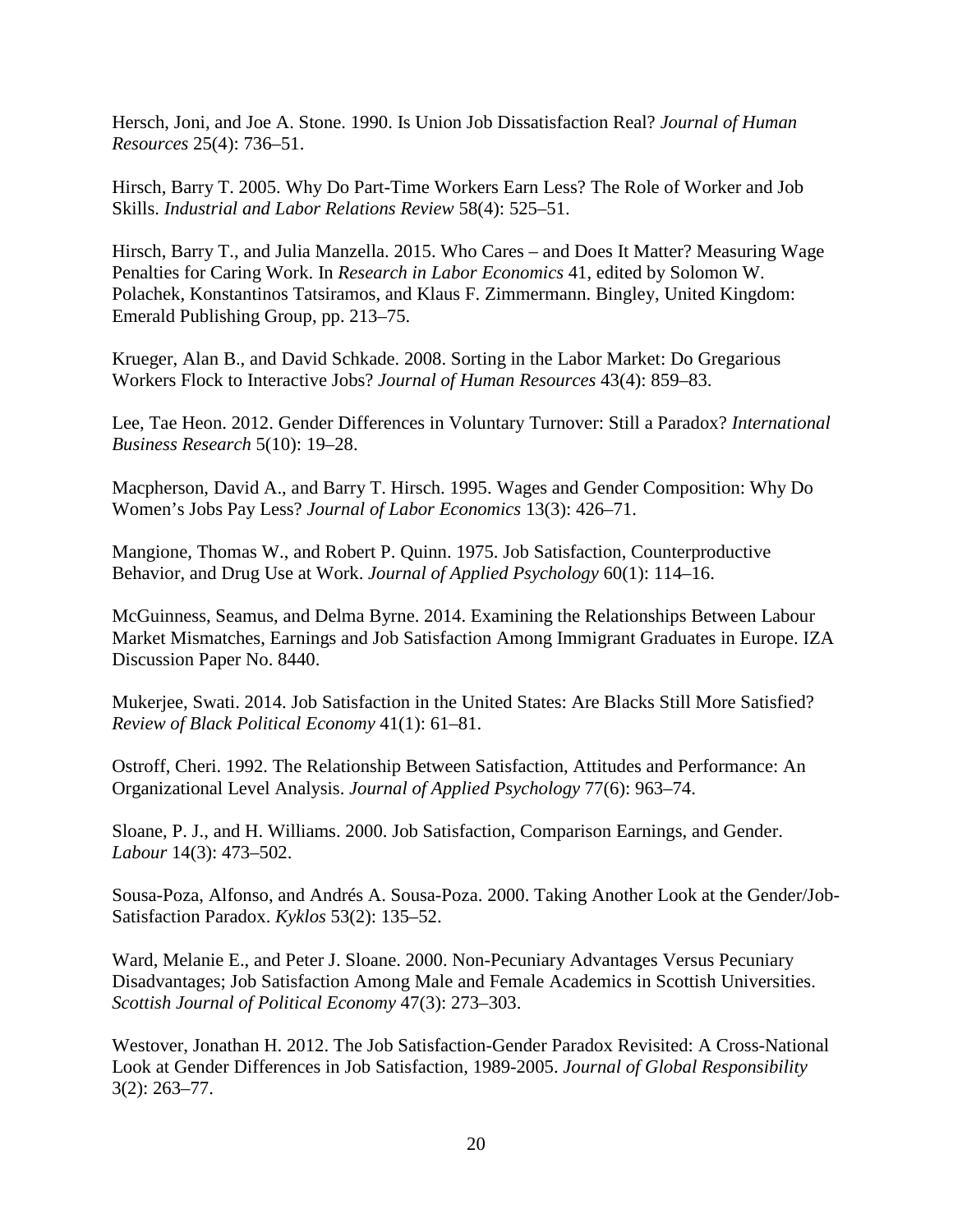|                 | Female    | Male      | All    | N      |
|-----------------|-----------|-----------|--------|--------|
| White           | 48.02     | 47.67     | 47.84  | 38,149 |
| Asian           | 32.57     | $36.17**$ | 34.64  | 10,119 |
| <b>Black</b>    | 33.20     | $37.17**$ | 34.83  | 5,629  |
| Other Race      | 38.26     | 41.56     | 39.80  | 1,756  |
| Hispanic/Latino | $47.16**$ | 40.91     | 44.23  | 6,217  |
| All             | 45.48     | 45.51     | 45.50  | 61,870 |
| N               | 26,125    | 35,745    | 61,870 |        |

**Table 1. Percentage Reporting Very Satisfied for Overall Job Satisfaction by Sex, Race, and Ethnicity**

Authors' calculations are from the 2010 National Survey of College Graduates. All values are calculated using the NSCG sample weight. Overall job satisfaction equals 1 if very satisfied and 0 if somewhat satisfied, somewhat dissatisfied, or very dissatisfied. Differences in percentages between female and male within race or ethnicity are tested using the Bonferroni comparison test, with asterisks associated with the group with higher value. \* significant at 5% level; \*\* significant at 1% level.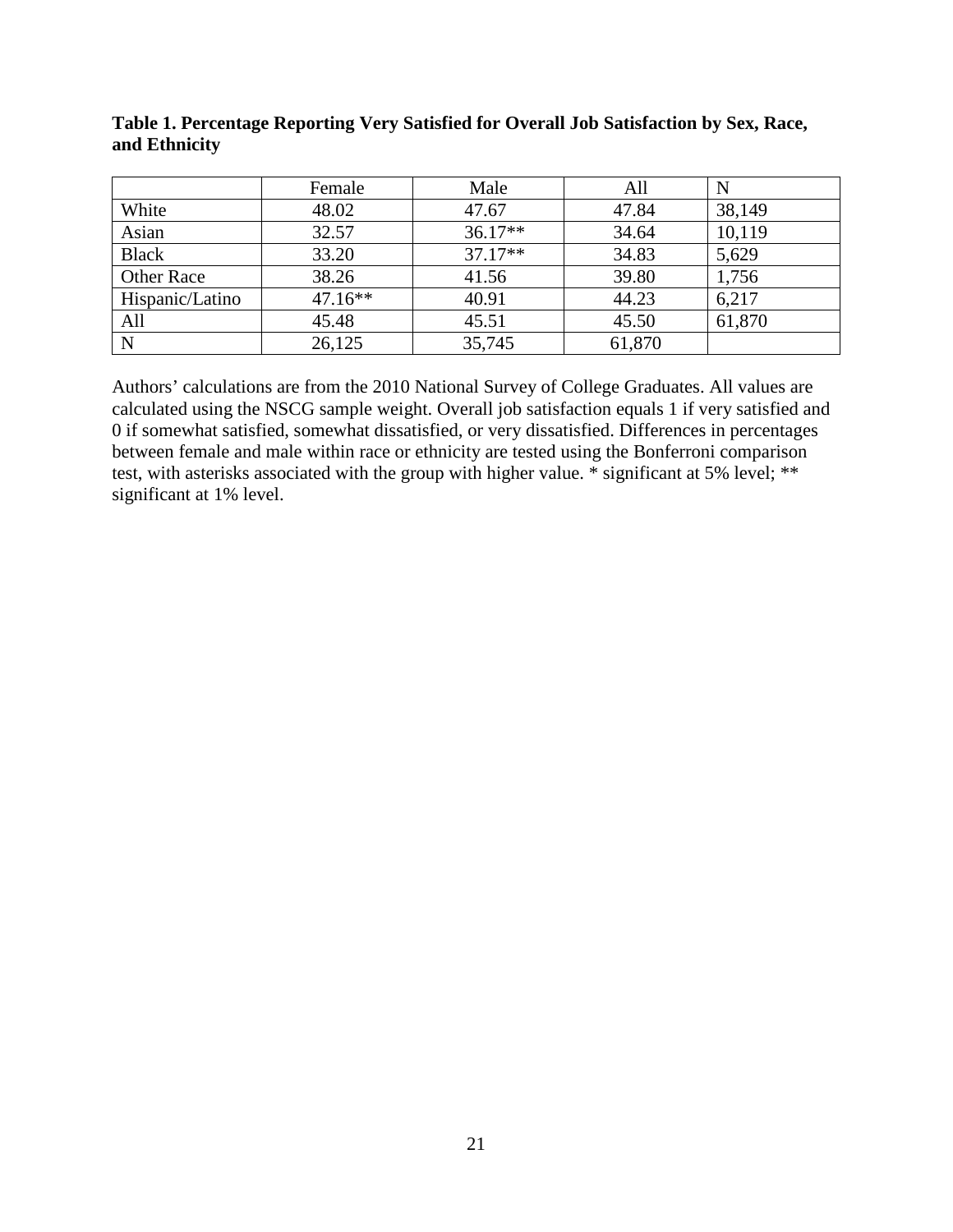#### **Table 2. Differences in Overall Job Satisfaction by Race and Ethnicity Within Sex**

| Patiel A. Felliale $(N - 20, 12)$ |            |           |              |                   |  |  |
|-----------------------------------|------------|-----------|--------------|-------------------|--|--|
|                                   | White      | Asian     | <b>Black</b> | <b>Other Race</b> |  |  |
| Asian                             | $-15.46**$ |           |              |                   |  |  |
| <b>Black</b>                      | $-14.83**$ | 0.63      |              |                   |  |  |
| <b>Other Race</b>                 | $-9.76**$  | $5.69*$   | 5.06         |                   |  |  |
| Hispanic/Latino                   | $-0.86$    | $14.59**$ | $13.96**$    | $8.90**$          |  |  |

 $P<sub>enol</sub> \Lambda \cdot F<sub>omol</sub> \Lambda (N - 26, 125)$ 

#### Panel B: Male ( $N = 35,745$ )

|                   | White      | Asian    | <b>Black</b> | <b>Other Race</b> |
|-------------------|------------|----------|--------------|-------------------|
| Asian             | $-11.50**$ |          |              |                   |
| <b>Black</b>      | $-10.50**$ | 1.00     | ---          | ---               |
| <b>Other Race</b> | $-6.11**$  | $5.39*$  | 4.39         |                   |
| Hispanic/Latino   | $-6.76**$  | $4.74**$ | $3.74*$      | $-0.65$           |

Authors' calculations are from the 2010 National Survey of College Graduates. All values are calculated using the NSCG sample weight. Overall job satisfaction equals 1 if very satisfied and 0 if somewhat satisfied, somewhat dissatisfied, or very dissatisfied. The magnitude of the difference between the row variable mean minus the column variable mean is reported. Differences in percentages between race or ethnicity among those of the same sex are tested using the Bonferroni comparison test. \* significant at 5% level; \*\* significant at 1% level.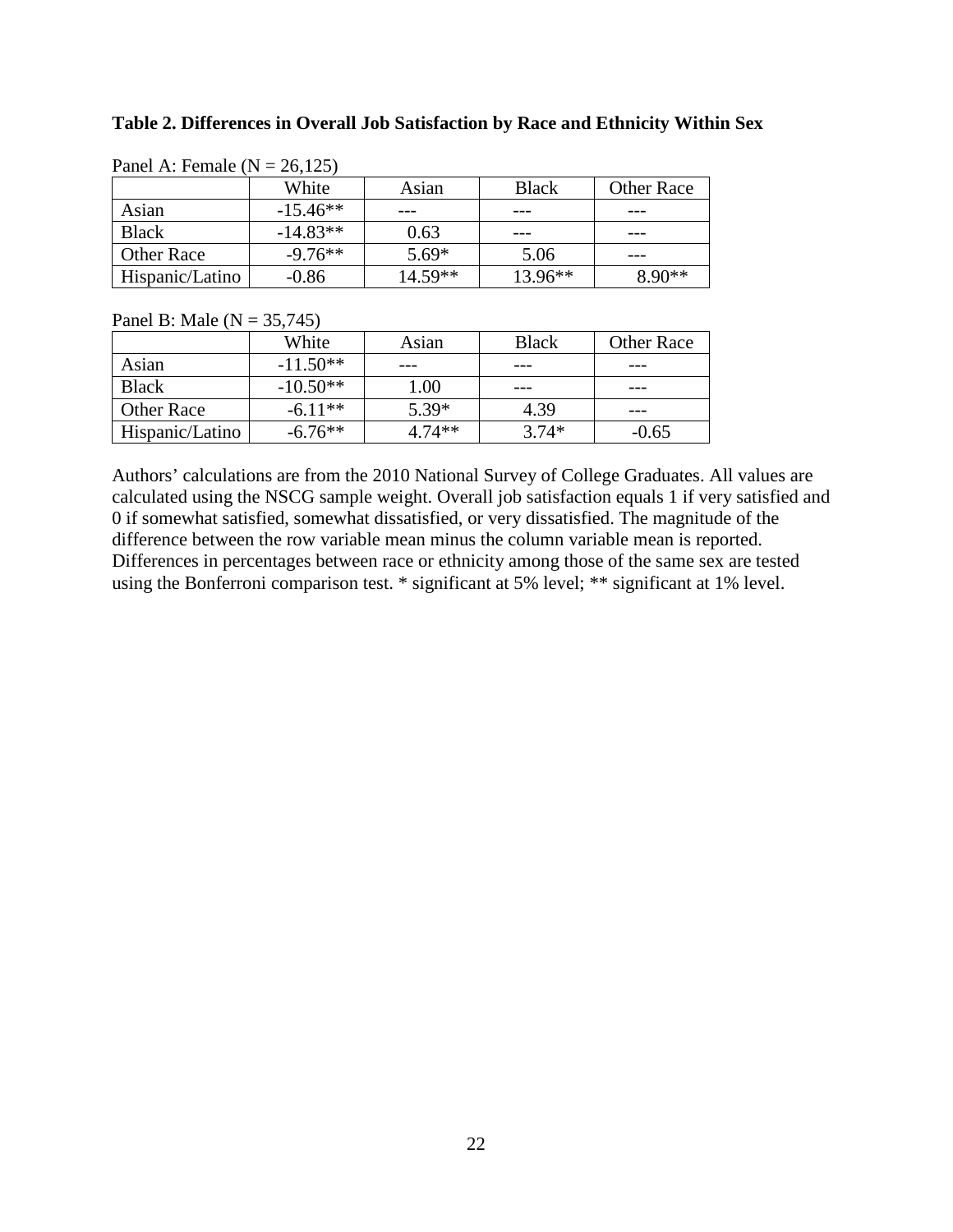|                                       | (1)        | (2)        | (3)        |
|---------------------------------------|------------|------------|------------|
| Female                                | 0.013      | 0.021      | 0.020      |
|                                       | (0.011)    | (0.012)    | (0.012)    |
| Asian                                 | $-0.069**$ | $-0.065**$ | $-0.061**$ |
|                                       | (0.020)    | (0.020)    | (0.021)    |
| <b>Black</b>                          | $-0.104**$ | $-0.105**$ | $-0.108**$ |
|                                       | (0.022)    | (0.022)    | (0.022)    |
| <b>Other Race</b>                     | $-0.050$   | $-0.061$   | $-0.062$   |
|                                       | (0.039)    | (0.041)    | (0.042)    |
| Hispanic/Latino                       | 0.006      | 0.008      | 0.011      |
|                                       | (0.023)    | (0.023)    | (0.023)    |
| Immigrant                             | $-0.083**$ | $-0.061**$ | $-0.060**$ |
|                                       | (0.017)    | (0.017)    | (0.018)    |
| Age                                   | $-0.007*$  | $-0.015**$ | $-0.015**$ |
| Age squared/100                       | $0.012**$  | $0.020**$  | $0.020**$  |
| Married                               | $0.060**$  | $0.045**$  | $0.044**$  |
| Children under 18 in household        | $0.020**$  | $0.015**$  | $0.014*$   |
| Difficulty with seeing                | $-0.075*$  | $-0.077*$  | $-0.079*$  |
| Difficulty with hearing               | $-0.065*$  | $-0.061$   | $-0.060$   |
| Difficulty with walking               | 0.004      | 0.012      | 0.015      |
| Difficulty with lifting               | $-0.023$   | $-0.007$   | $-0.006$   |
| JD                                    | $0.068*$   | $-0.009$   | 0.036      |
| <b>MD</b>                             | $0.215**$  | 0.044      | $-0.011$   |
| <b>MBA</b>                            | $-0.007$   | $-0.044$   | $-0.040$   |
| MA not in business                    | $0.081**$  | 0.017      | 0.012      |
| PhD                                   | $0.101**$  | $-0.003$   | $-0.021$   |
| Log(salary)                           |            | $0.067**$  | $0.070**$  |
| Health insurance                      |            | 0.015      | 0.016      |
| Pension plan                          |            | $0.037*$   | $0.039*$   |
| Profit-sharing plan                   |            | $0.087**$  | $0.087**$  |
| Paid vacation, sick, or personal days |            | 0.009      | 0.005      |
| Log(hours)                            |            | $-0.050**$ | $-0.052**$ |
| Tenure                                |            | $-0.003$   | $-0.003$   |
| Tenure squared/100                    |            | $0.014*$   | $0.013*$   |
| Supervisor                            |            | $0.049**$  | $0.041**$  |
| Government employer                   |            | $0.127**$  | $0.123**$  |
| Self-employed                         |            | $0.049**$  | $0.048**$  |
| Non-profit employer                   |            | $0.132**$  | $0.122**$  |
| Other type of employer                |            | 0.040      | 0.044      |
| Computer, engineering, & science      |            | $-0.039$   | $-0.096*$  |
| Education, legal, & community         |            | $-0.022$   | $-0.044$   |
| service                               |            |            |            |
| Arts & media                          |            | $-0.059$   | $-0.040$   |

| Table 3. Overall Job Satisfaction Regressions - Pooled by Sex |  |
|---------------------------------------------------------------|--|
|---------------------------------------------------------------|--|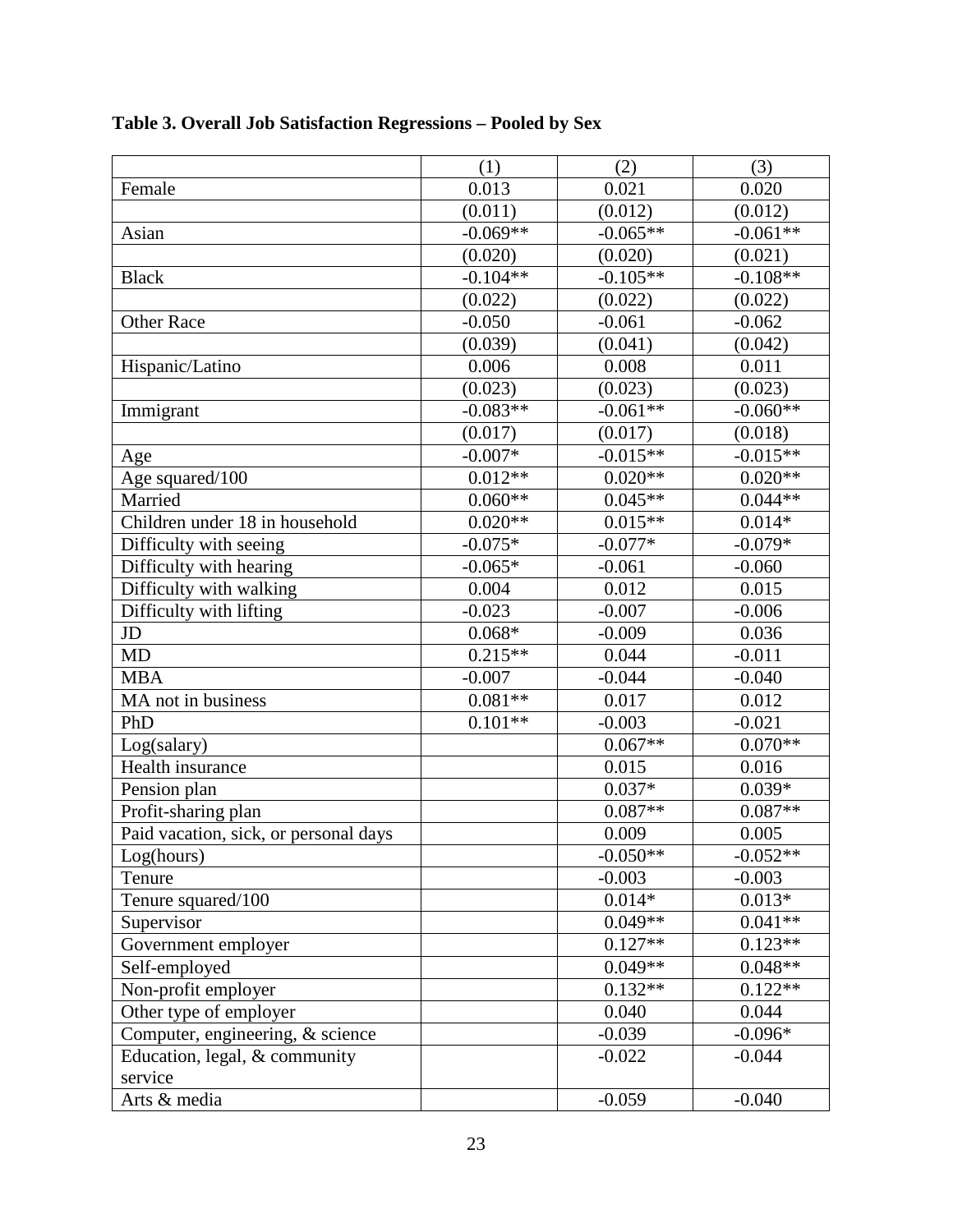| Healthcare practitioners & technical    | 0.022      | $-0.004$  |
|-----------------------------------------|------------|-----------|
| Service                                 | $-0.132$   | $-0.179$  |
| Sales & related                         | $-0.063$   | $-0.071$  |
| Office & administrative support         | $-0.119**$ | $-0.113*$ |
| Blue-collar                             | $-0.160*$  | $-0.134$  |
| Other occupation                        | $-0.034$   | $-0.136$  |
| Degree closely related                  | $0.125**$  | $0.122**$ |
| Degree somewhat related                 | 0.027      | 0.027     |
| Union percent                           | 0.230      | 0.343     |
| Female percent                          | $-0.078$   | $-0.208$  |
| Asian percent                           | 0.261      | 0.892     |
| <b>Black percent</b>                    | $-0.303$   | $-0.221$  |
| Other race percent                      | 3.144      | 6.919     |
| Hispanic percent                        | 0.721      | 0.809     |
| Communicating with supervisors,         |            | $-0.021$  |
| peers, or subordinates                  |            |           |
| Communicating with persons outside      |            | $-0.022$  |
| the organization                        |            |           |
| Establish and maintaining               |            | 0.062     |
| interpersonal relationships             |            |           |
| Perform or working directly with the    |            | 0.001     |
| public                                  |            |           |
| Provide consultation and advice to      |            | $-0.014$  |
| others                                  |            |           |
| Contact with others                     |            | $-0.097*$ |
| Work with group or team                 |            | $0.086**$ |
| Deal with external customers            |            | 0.033     |
| Deal with unpleasant or angry people    |            | 0.017     |
| Deal with physically aggressive         |            | $-0.022$  |
| people                                  |            |           |
| Static strength                         |            | 0.034     |
| Explosive strength                      |            | $-0.004$  |
| Dynamic strength                        |            | $-0.087$  |
| Trunk strength                          |            | 0.040     |
| Stamina                                 |            | $-0.044$  |
| Sounds, noise level are distracting or  |            | $-0.022$  |
| uncomfortable                           |            |           |
| Very hot or cold temperatures           |            | $-0.044$  |
| <b>Exposed to contaminants</b>          |            | 0.040     |
| Exposed to hazardous conditions         |            | 0.011     |
| Exposed to hazardous equipment          |            | $-0.044$  |
| Exposed to minor burns, cuts, bites, or |            | 0.039     |
| stings                                  |            |           |
| Freedom to make decisions               |            | 0.061     |
| Degree of automation                    |            | 0.011     |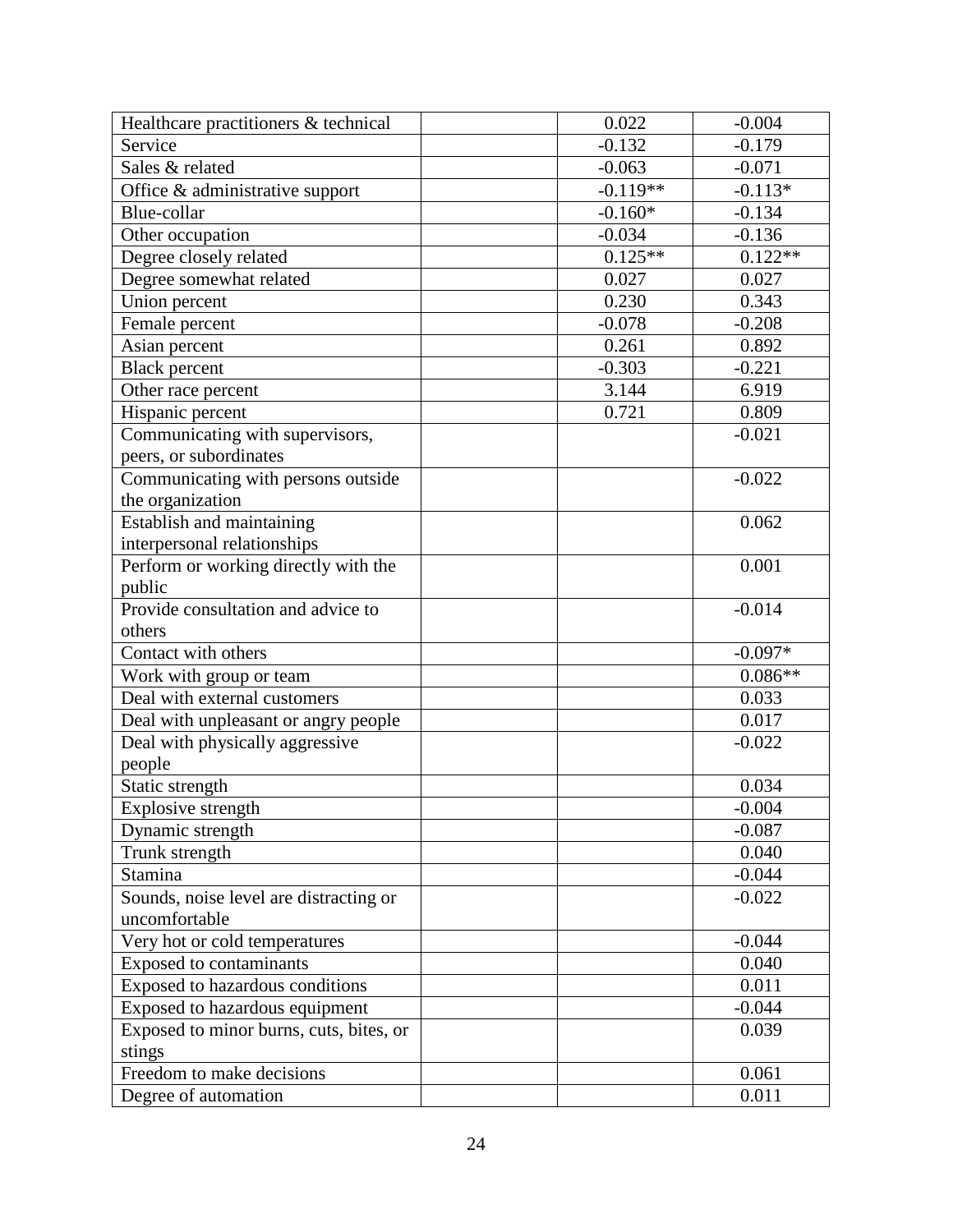| Importance of repeating the same tasks |          |          | $-0.013$ |
|----------------------------------------|----------|----------|----------|
| Extent of structured work              |          |          | $-0.015$ |
| Level of competition                   |          |          | $-0.005$ |
| Time pressure                          |          |          | $-0.036$ |
|                                        | 61,870   | 61,870   | 59,025   |
| Pseudo R-Squared                       | 0.0263   | 0.0704   | 0.0732   |
| Log Likelihood                         | $-41511$ | $-39634$ | $-37708$ |

Authors' calculations are from the 2010 National Survey of College Graduates in conjunction with CPS and O\*NET data. All values are calculated using the NSCG sample weight. Overall job satisfaction equals 1 if very satisfied and 0 if somewhat satisfied, somewhat dissatisfied, or very dissatisfied. The values listed are marginal effects from probit estimation using robust standard errors. To save space, standard errors are reported in parentheses only for the coefficients on sex, race, ethnicity, and immigrant status. Firm size and employer location indicators are also included in the regressions reported in columns 2 and 3, but the coefficients are not reported in the table. \* significant at 5% level; \*\* significant at 1% level.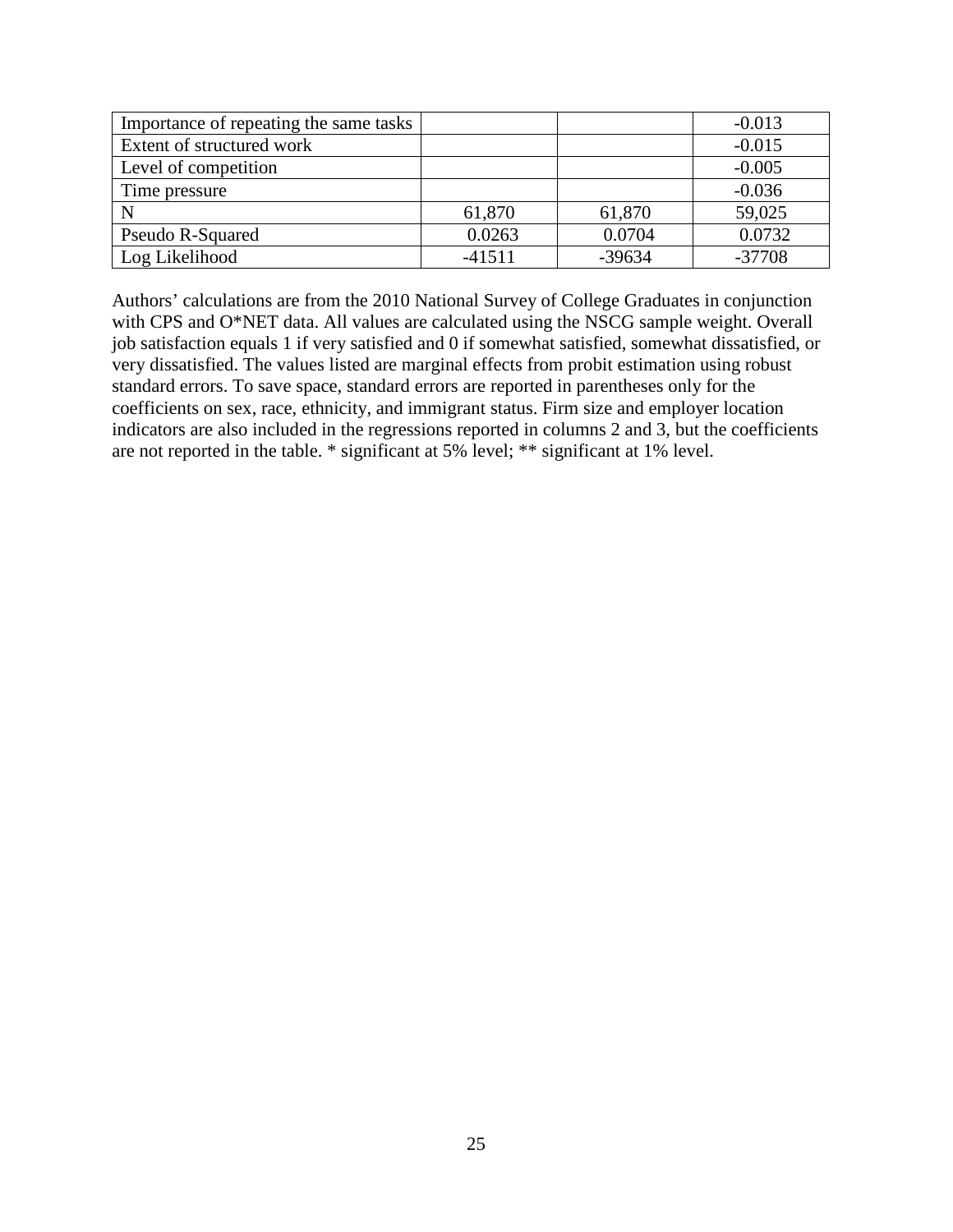### **Table 4. Overall Job Satisfaction Regressions by Sex**

|                            | (1)        | (2)        | (3)        |
|----------------------------|------------|------------|------------|
| Asian                      | $-0.084**$ | $-0.091**$ | $-0.086**$ |
|                            | (0.030)    | (0.030)    | (0.031)    |
| <b>Black</b>               | $-0.122**$ | $-0.126**$ | $-0.134**$ |
|                            | (0.028)    | (0.029)    | (0.029)    |
| <b>Other Race</b>          | $-0.061$   | $-0.066$   | $-0.061$   |
|                            | (0.051)    | (0.052)    | (0.054)    |
| Hispanic/Latino            | 0.034      | 0.030      | 0.033      |
|                            | (0.031)    | (0.031)    | (0.031)    |
| Demographics               | yes        | yes        | yes        |
| <b>Job Characteristics</b> |            | yes        | yes        |
| O*NET Variables            |            |            | yes        |
| N                          | 26,125     | 26,125     | 25,294     |
| Pseudo R-Squared           | 0.0327     | 0.0716     | 0.0776     |
| Log Likelihood             | $-17414$   | $-16712$   | $-16079$   |
| Panel B: Male              |            |            |            |
|                            | (1)        | (2)        | (3)        |
| Asian                      | $-0.059*$  | $-0.052*$  | $-0.045$   |
|                            | (0.026)    | (0.026)    | (0.028)    |

#### Panel A: Female

| Asian                      | $-0.059*$ | $-0.052*$ | $-0.045$  |
|----------------------------|-----------|-----------|-----------|
|                            | (0.026)   | (0.026)   | (0.028)   |
| <b>Black</b>               | $-0.078*$ | $-0.077*$ | $-0.077*$ |
|                            | (0.034)   | (0.033)   | (0.034)   |
| <b>Other Race</b>          | $-0.033$  | $-0.054$  | $-0.058$  |
|                            | (0.058)   | (0.060)   | (0.064)   |
| Hispanic/Latino            | $-0.025$  | $-0.028$  | $-0.027$  |
|                            | (0.032)   | (0.032)   | (0.033)   |
| Demographics               | yes       | yes       | yes       |
| <b>Job Characteristics</b> |           | yes       | yes       |
| O*NET Variables            |           |           | yes       |
| $\mathbf N$                | 35,745    | 35,745    | 33,731    |
| Pseudo R-Squared           | 0.0236    | 0.0837    | 0.0868    |
| Log Likelihood             | $-24051$  | $-22572$  | $-21239$  |

Authors' calculations are from the 2010 National Survey of College Graduates in conjunction with CPS and O\*NET data. All values are calculated using the NSCG sample weight. Overall job satisfaction equals 1 if very satisfied and 0 if somewhat satisfied, somewhat dissatisfied, or very dissatisfied. The values listed are marginal effects from probit estimation with robust standard errors in parentheses. The regressions in column 1 also include age, marital status, children, immigrant status, health limitations, and highest degree. Column 2 adds log of real annual salary, fringe benefits, log of usual hours worked, tenure, supervisor status, firm size, type of employer, employer location, occupation categories, job's relation to highest degree, percent union, percent female, and percent of race/ethnicity. Column 3 adds O\*NET occupational characteristics. \* significant at 5% level; \*\* significant at 1% level.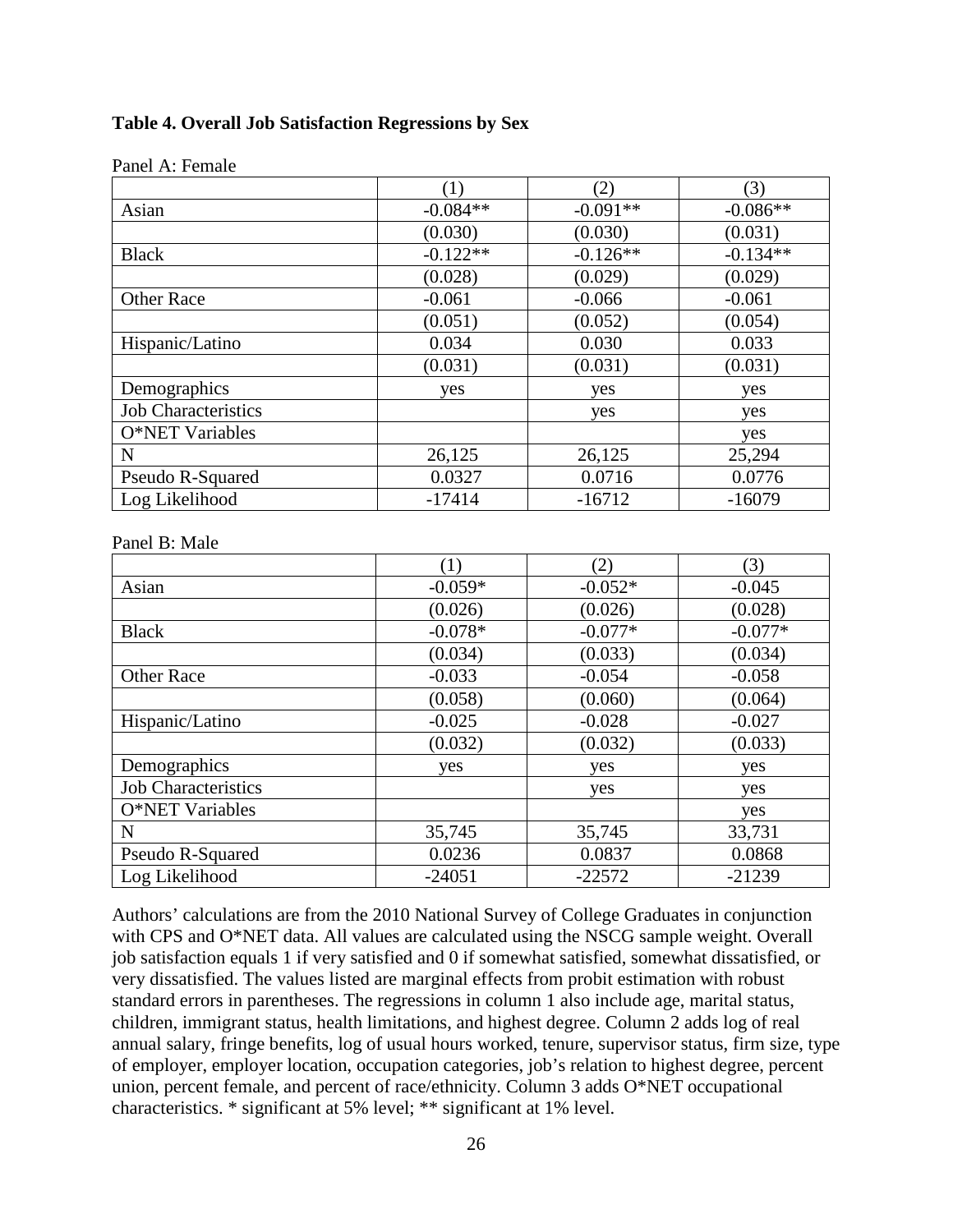### **Table 5. Labor Force Participation Rates by Sex, Race, and Ethnicity**

|                 | Female | Male      |
|-----------------|--------|-----------|
| White           | 77.89  | 86.90**   |
| Asian           | 76.05  | $90.43**$ |
| <b>Black</b>    | 87.01  | 86.80     |
| Other Race      | 81.13  | $91.65**$ |
| Hispanic/Latino | 83.46  | 89.95**   |
| All             | 78.94  | 87.49**   |
| $\mathbf N$     | 33,849 | 43,339    |

### Panel A: By Sex

Panel B: By Race (Significance Relative to White)

|        | White  | Asian     | <b>Black</b> | Other Race | Hispanic/Latino |
|--------|--------|-----------|--------------|------------|-----------------|
| Female | 77.89  | 76.05*    | $87.01**$    | 81.13      | 83.46**         |
| Male   | 86.90  | $90.43**$ | 86.80        | $91.65**$  | 89.95**         |
| All    | 82.27  | $83.57**$ | $86.92**$    | $85.63**$  | $86.35**$       |
|        | 48,012 | 12,378    | 7,080        | 2,185      | 7,533           |

Authors' calculations are from the 2010 National Survey of College Graduates. All values are calculated using the NSCG sample weight. Differences in percentages between female and male and between white and another race or ethnicity are tested using the Bonferroni comparison test. \* significant at 5% level; \*\* significant at 1% level.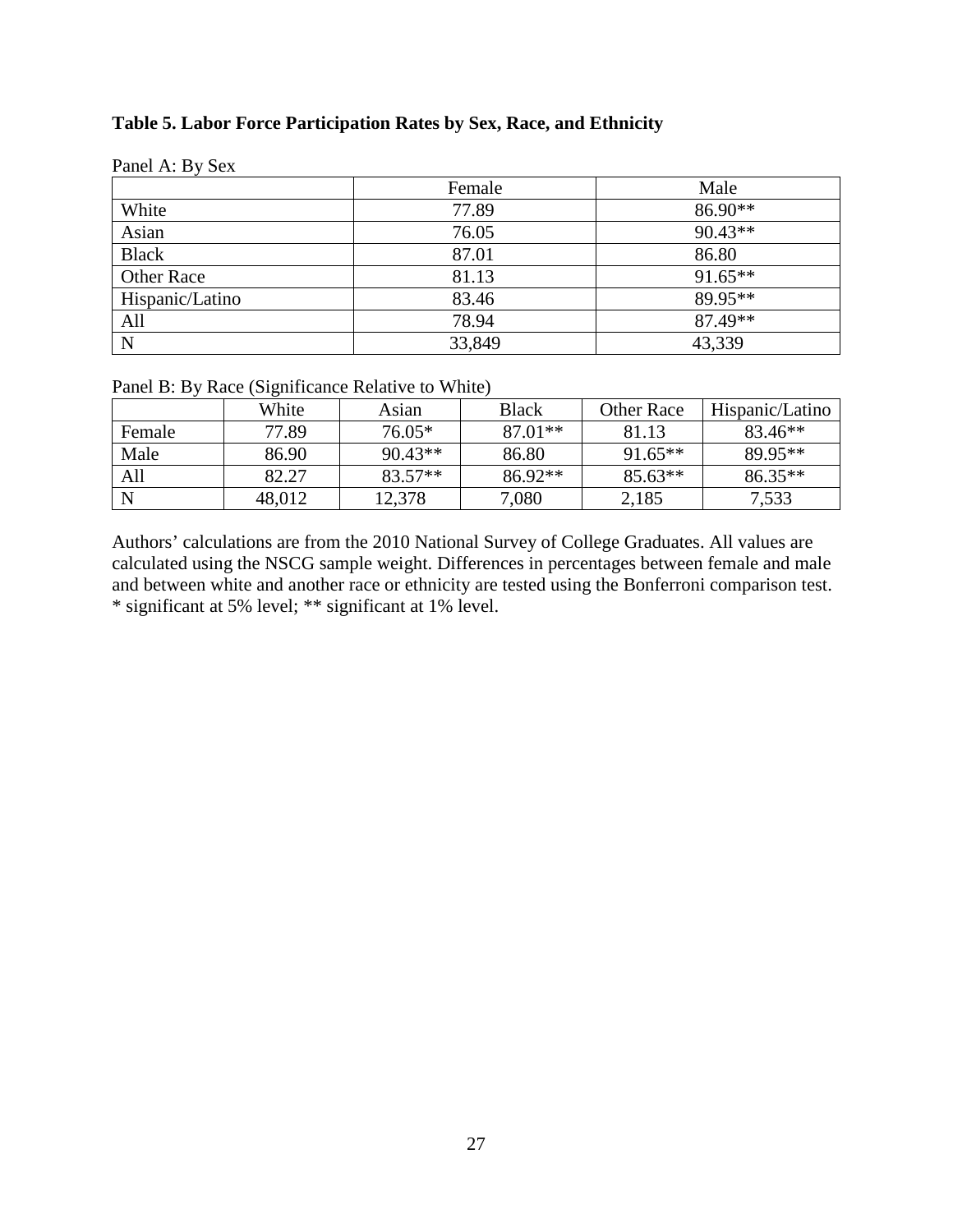|                               | All        | Female     | Male       |
|-------------------------------|------------|------------|------------|
| Female                        | 0.021      |            |            |
|                               | (0.012)    |            |            |
| White $-$ Immigrant           | $-0.058*$  | $-0.059$   | $-0.061*$  |
|                               | (0.023)    | (0.035)    | (0.029)    |
| Asian - Native U.S.           | $-0.059$   | $-0.109*$  | $-0.019$   |
|                               | (0.034)    | (0.044)    | (0.049)    |
| Asian - Immigrant             | $-0.119**$ | $-0.145**$ | $-0.099**$ |
|                               | (0.019)    | (0.031)    | (0.023)    |
| Black – Native U.S.           | $-0.111**$ | $-0.135**$ | $-0.080*$  |
|                               | (0.024)    | (0.030)    | (0.039)    |
| $Black - Immigrant$           | $-0.145**$ | $-0.180*$  | $-0.113$   |
|                               | (0.050)    | (0.073)    | (0.066)    |
| Other Race - Native U.S.      | $-0.058$   | $-0.055$   | $-0.059$   |
|                               | (0.045)    | (0.057)    | (0.069)    |
| Other Race – Immigrant        | $-0.149$   | $-0.163$   | $-0.106$   |
|                               | (0.107)    | (0.144)    | (0.112)    |
| Hispanic/Latino - Native U.S. | 0.014      | 0.047      | $-0.045$   |
|                               | (0.027)    | (0.036)    | (0.039)    |
| Hispanic/Latino – Immigrant   | $-0.056$   | $-0.077$   | $-0.043$   |
|                               | (0.040)    | (0.055)    | (0.057)    |
| $\mathbf N$                   | 59,025     | 25,294     | 33,731     |
| Pseudo R-Squared              | 0.0733     | 0.0777     | 0.0870     |
| Log Likelihood                | -37707     | $-16076$   | $-21235$   |

**Table 6. Overall Job Satisfaction Regressions Accounting for Immigrant Status Within Race**

Authors' calculations are from the 2010 National Survey of College Graduates in conjunction with CPS and O\*NET data. All values are calculated using the NSCG sample weight. Overall job satisfaction equals 1 if very satisfied and 0 if somewhat satisfied, somewhat dissatisfied, or very dissatisfied. The values listed are marginal effects from probit estimation with robust standard errors in parentheses. All regressions also include age, marital status, children, immigrant status, health limitations, highest degree, log of real annual salary, fringe benefits, log of usual hours worked, tenure, supervisor status, firm size, type of employer, employer location, occupation categories, job's relation to highest degree, percent union, percent female, percent of race/ethnicity, and O\*NET occupational characteristics. \* significant at 5% level; \*\* significant at 1% level.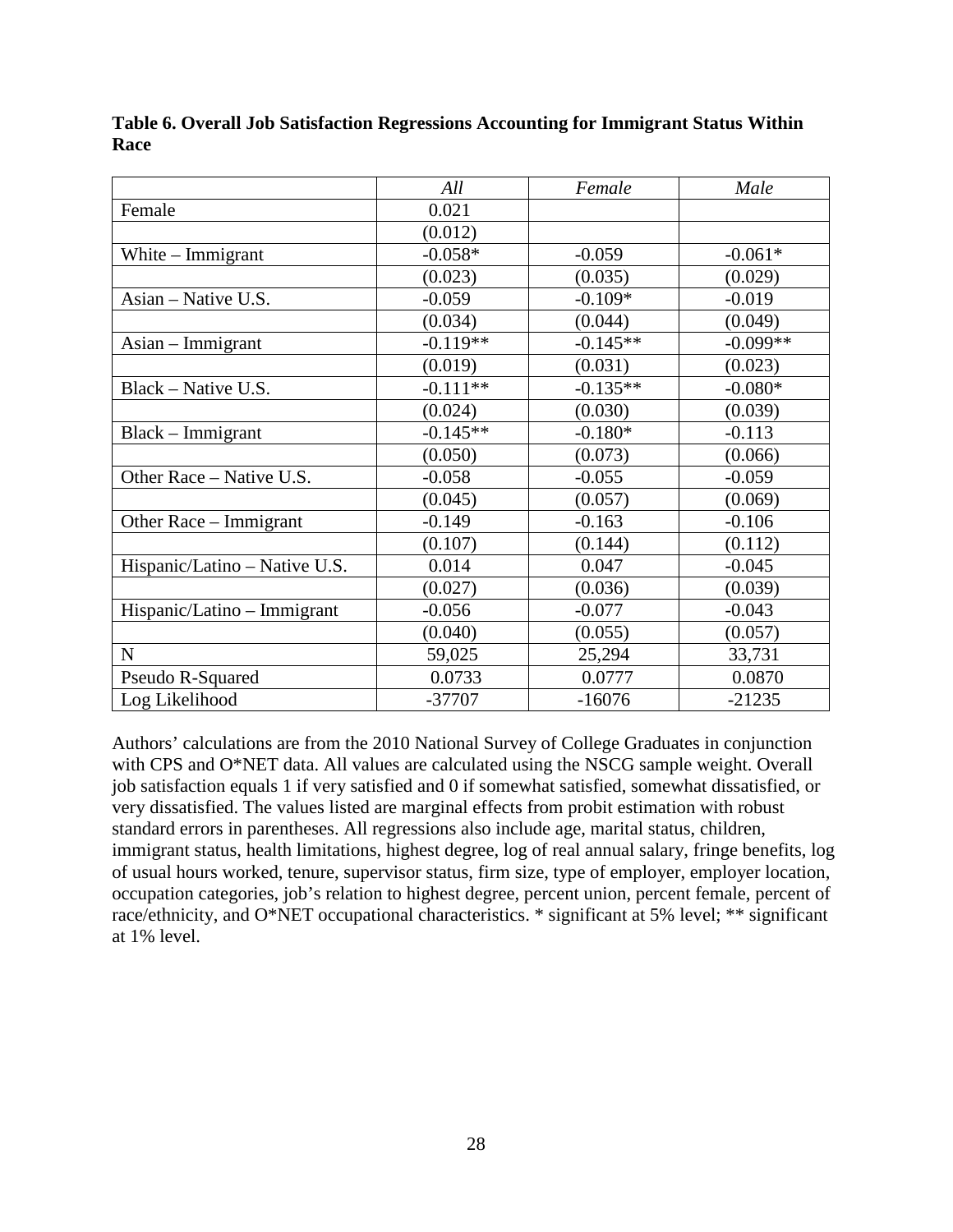| Dependent Variable:           |           |            |              | Other    | Hispanic/ |
|-------------------------------|-----------|------------|--------------|----------|-----------|
| Satisfaction with             | Female    | Asian      | <b>Black</b> | Race     | Latino    |
| Salary                        | 0.009     | $-0.049**$ | $-0.054**$   | $-0.056$ | $-0.013$  |
|                               | (0.011)   | (0.017)    | (0.019)      | (0.032)  | (0.019)   |
| <b>Benefits</b>               | 0.014     | $-0.092**$ | $-0.032$     | $-0.057$ | 0.002     |
|                               | (0.012)   | (0.019)    | (0.022)      | (0.036)  | (0.022)   |
| <b>Job Security</b>           | $-0.011$  | $-0.031$   | $-0.059**$   | $-0.001$ | $-0.010$  |
|                               | (0.012)   | (0.020)    | (0.022)      | (0.039)  | (0.023)   |
| <b>Job Location</b>           | $0.037**$ | $-0.027$   | $-0.064**$   | $-0.045$ | 0.028     |
|                               | (0.012)   | (0.020)    | (0.023)      | (0.038)  | (0.021)   |
| Opportunities for Advancement | $0.026*$  | 0.009      | $-0.006$     | $-0.028$ | 0.008     |
|                               | (0.010)   | (0.018)    | (0.019)      | (0.032)  | (0.019)   |
| <b>Intellectual Challenge</b> | $0.056**$ | $-0.027$   | $-0.070**$   | $-0.032$ | 0.006     |
|                               | (0.012)   | (0.021)    | (0.023)      | (0.037)  | (0.023)   |
| Level of Responsibility       | $0.061**$ | $-0.060**$ | $-0.063**$   | $-0.050$ | 0.013     |
|                               | (0.012)   | (0.021)    | (0.024)      | (0.036)  | (0.024)   |
| Degree of Independence        | 0.015     | $-0.097**$ | $-0.060**$   | $-0.043$ | $-0.031$  |
|                               | (0.012)   | (0.021)    | (0.023)      | (0.039)  | (0.023)   |
| Contribution to Society       | $0.036**$ | $-0.075**$ | $-0.024$     | $-0.007$ | $-0.005$  |
|                               | (0.013)   | (0.022)    | (0.024)      | (0.041)  | (0.024)   |

**Table 7. Different Aspects of Job Satisfaction**

Each row represents a different regression.  $N = 59,025$  for all regressions. Authors' calculations are from the 2010 National Survey of College Graduates in conjunction with CPS and O\*NET data. All values are calculated using the NSCG sample weight. Each job satisfaction measure equals 1 if very satisfied and 0 if somewhat satisfied, somewhat dissatisfied, or very dissatisfied. The values listed are marginal effects from probit estimation with robust standard errors in parentheses. All regressions also include age, marital status, children, immigrant status, health limitations, highest degree, log of real annual salary, fringe benefits, log of usual hours worked, tenure, supervisor status, firm size, type of employer, employer location, occupation categories, job's relation to highest degree, percent union, percent female, percent of race/ethnicity, and O\*NET occupational characteristics. \* significant at 5% level; \*\* significant at 1% level.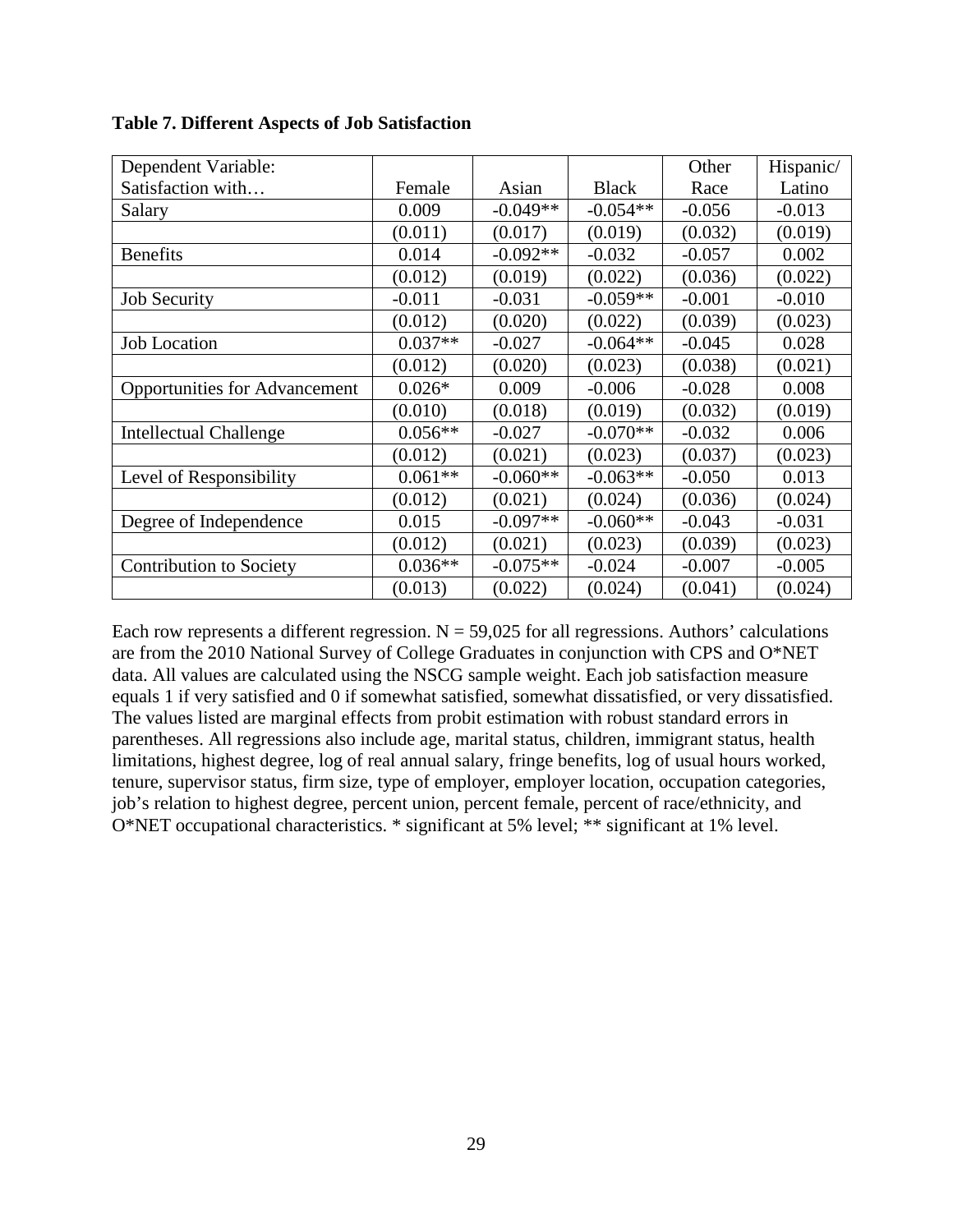## **Table 8. Different Aspects of Job Satisfaction by Sex**

| Dependent Variable:                  |            |              | Other      | Hispanic/ |
|--------------------------------------|------------|--------------|------------|-----------|
| Satisfaction with                    | Asian      | <b>Black</b> | Race       | Latino    |
| Salary                               | $-0.051*$  | $-0.054*$    | $-0.098**$ | $-0.010$  |
|                                      | (0.026)    | (0.023)      | (0.028)    | (0.024)   |
| <b>Benefits</b>                      | $-0.119**$ | $-0.037$     | $-0.080$   | $-0.018$  |
|                                      | (0.028)    | (0.028)      | (0.047)    | (0.030)   |
| <b>Job Security</b>                  | $-0.073*$  | $-0.084**$   | $-0.009$   | $-0.013$  |
|                                      | (0.030)    | (0.030)      | (0.053)    | (0.031)   |
| <b>Job Location</b>                  | $-0.001$   | $-0.062*$    | $-0.076$   | 0.033     |
|                                      | (0.031)    | (0.030)      | (0.053)    | (0.029)   |
| <b>Opportunities for Advancement</b> | $-0.014$   | $-0.017$     | $-0.065$   | 0.024     |
|                                      | (0.026)    | (0.024)      | (0.036)    | (0.027)   |
| <b>Intellectual Challenge</b>        | $-0.045$   | $-0.105**$   | $-0.092$   | 0.056     |
|                                      | (0.033)    | (0.030)      | (0.047)    | (0.032)   |
| Level of Responsibility              | $-0.088**$ | $-0.065*$    | $-0.093$   | 0.025     |
|                                      | (0.033)    | (0.031)      | (0.050)    | (0.032)   |
| Degree of Independence               | $-0.089**$ | $-0.072*$    | $-0.031$   | $-0.024$  |
|                                      | (0.032)    | (0.031)      | (0.051)    | (0.031)   |
| Contribution to Society              | $-0.132**$ | $-0.064*$    | $-0.015$   | $-0.013$  |
|                                      | (0.035)    | (0.031)      | (0.060)    | (0.034)   |

Panel A: Females  $(N = 25,294)$ 

## Panel B: Males ( $N = 33,731$ )

| Dependent Variable:                  |            |              | Other    | Hispanic/ |
|--------------------------------------|------------|--------------|----------|-----------|
| Satisfaction with                    | Asian      | <b>Black</b> | Race     | Latino    |
| Salary                               | $-0.048*$  | $-0.049$     | 0.005    | $-0.021$  |
|                                      | (0.024)    | (0.031)      | (0.054)  | (0.028)   |
| <b>Benefits</b>                      | $-0.072**$ | $-0.022$     | $-0.028$ | 0.019     |
|                                      | (0.025)    | (0.035)      | (0.054)  | (0.033)   |
| <b>Job Security</b>                  | 0.008      | $-0.013$     | 0.003    | $-0.011$  |
|                                      | (0.028)    | (0.033)      | (0.056)  | (0.033)   |
| <b>Job Location</b>                  | $-0.051$   | $-0.050$     | 0.004    | 0.015     |
|                                      | (0.027)    | (0.034)      | (0.056)  | (0.032)   |
| <b>Opportunities for Advancement</b> | 0.035      | 0.016        | 0.028    | $-0.011$  |
|                                      | (0.024)    | (0.029)      | (0.051)  | (0.027)   |
| <b>Intellectual Challenge</b>        | $-0.013$   | $-0.027$     | 0.042    | $-0.059$  |
|                                      | (0.027)    | (0.033)      | (0.052)  | (0.032)   |
| Level of Responsibility              | $-0.042$   | $-0.052$     | 0.007    | $-0.010$  |
|                                      | (0.027)    | (0.035)      | (0.050)  | (0.034)   |
| Degree of Independence               | $-0.105**$ | $-0.042$     | $-0.051$ | $-0.041$  |
|                                      | (0.027)    | (0.033)      | (0.058)  | (0.032)   |
| Contribution to Society              | $-0.020$   | 0.040        | 0.008    | $-0.003$  |
|                                      | (0.029)    | (0.035)      | (0.055)  | (0.033)   |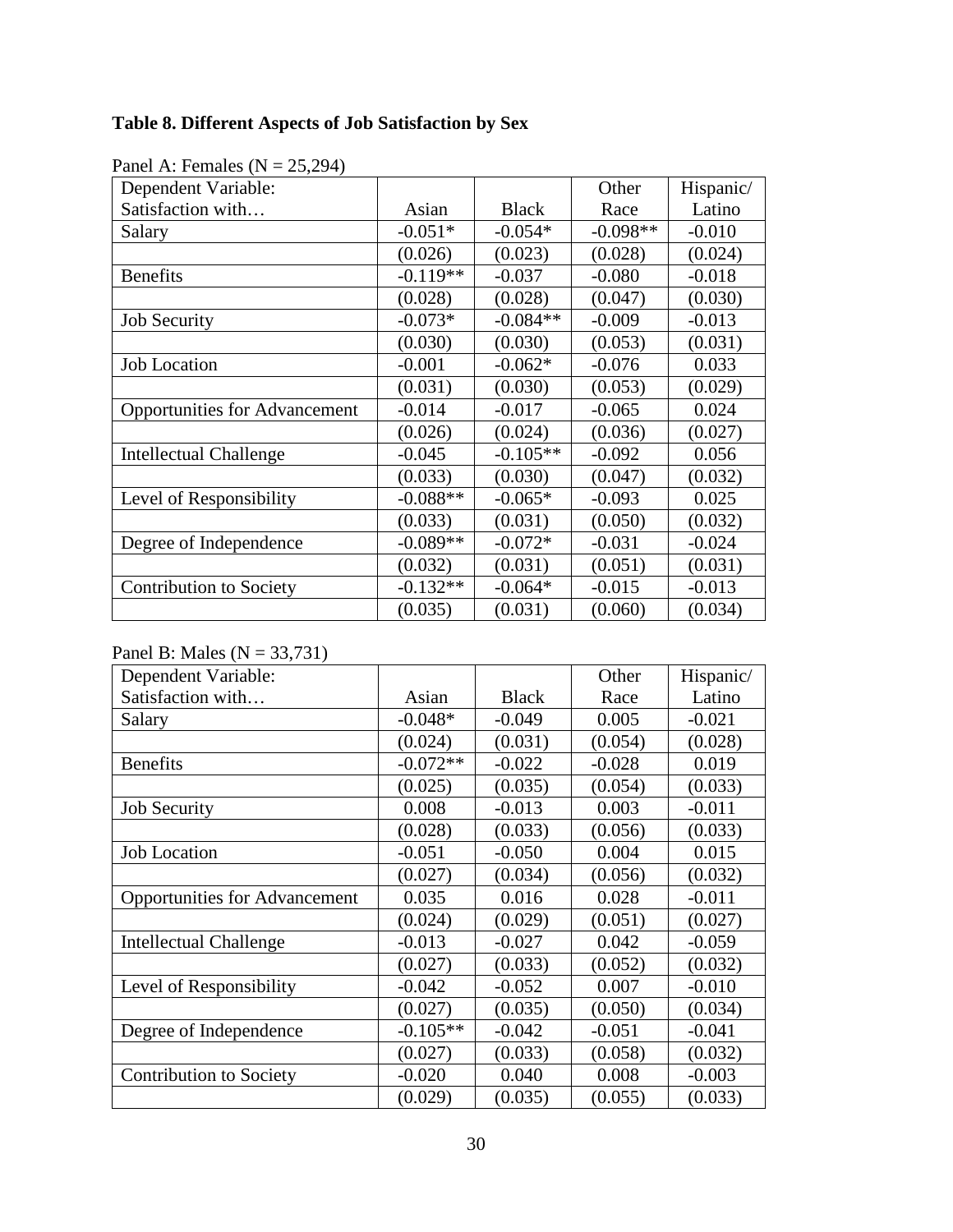Each row represents a different regression. Authors' calculations are from the 2010 National Survey of College Graduates in conjunction with CPS and O\*NET data. All values are calculated using the NSCG sample weight. Each job satisfaction measure equals 1 if very satisfied and 0 if somewhat satisfied, somewhat dissatisfied, or very dissatisfied. The values listed are marginal effects from probit estimation with robust standard errors in parentheses. All regressions also include age, marital status, children, immigrant status, health limitations, highest degree, log of real annual salary, fringe benefits, log of usual hours worked, tenure, supervisor status, firm size, type of employer, employer location, occupation categories, job's relation to highest degree, percent union, percent female, percent of race/ethnicity, and O\*NET occupational characteristics. \* significant at 5% level; \*\* significant at 1% level.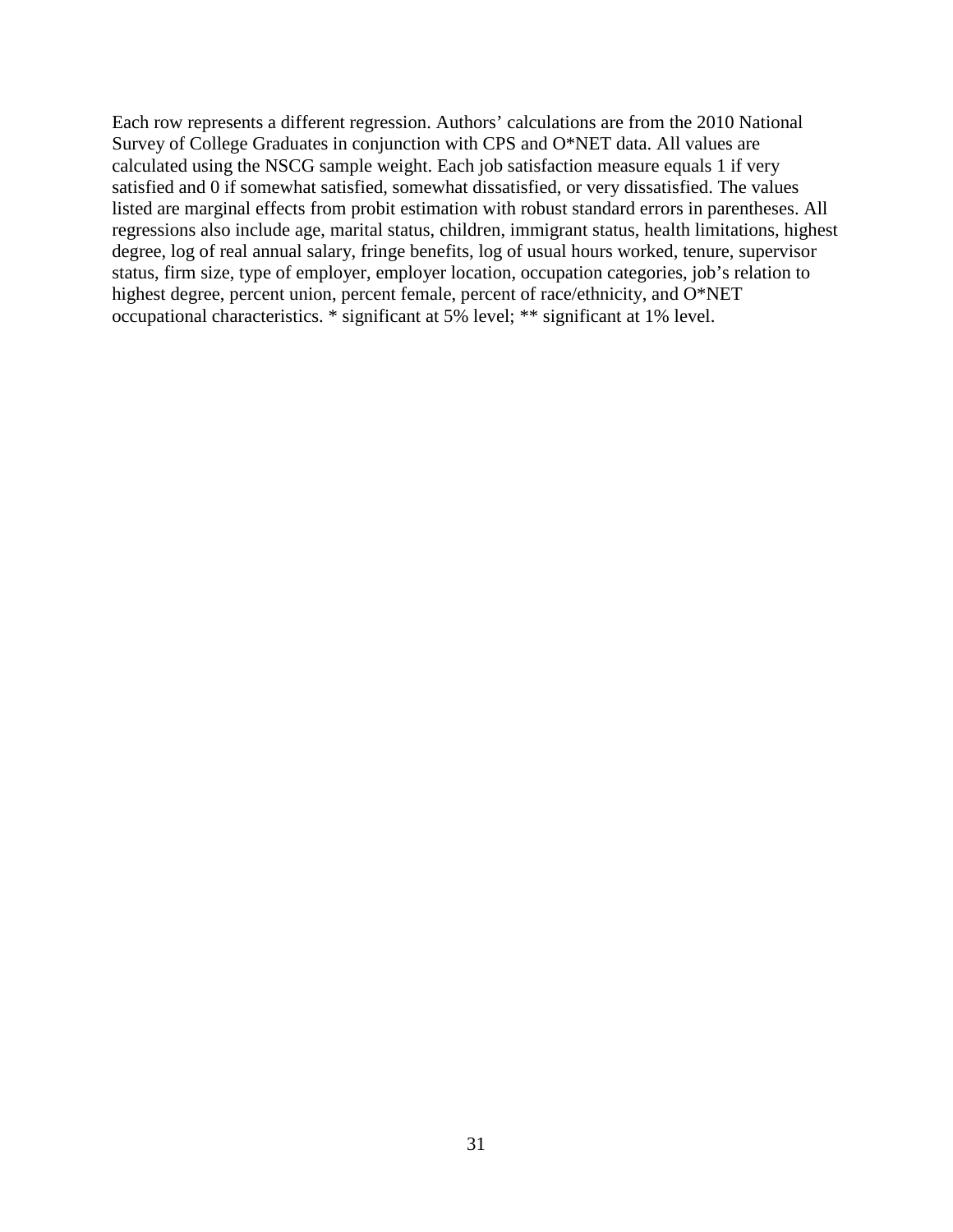## **Appendix 1. Construction of Sample**

|                                                        | All       | Female   | Male     |
|--------------------------------------------------------|-----------|----------|----------|
| Initial sample                                         | 77,188    | 33,849   | 43,339   |
| Not employed in survey week                            | $-14,906$ | $-7,574$ | $-7,332$ |
| Missing salary or reporting zero salary                | $-342$    | $-134$   | $-208$   |
| Employer location not in United States                 | $-70$     | $-16$    | $-54$    |
| Final sample size for regressions without O*NET        | 61,870    | 26,125   | 35,745   |
| variables                                              |           |          |          |
|                                                        |           |          |          |
| Missing O*NET variables                                | $-2,845$  | $-831$   | $-2,014$ |
| Final sample size for regressions with O*NET variables | 59,025    | 25,294   | 33,731   |

Authors' calculations are from the 2010 National Survey of College Graduates in conjunction with CPS and O\*NET data.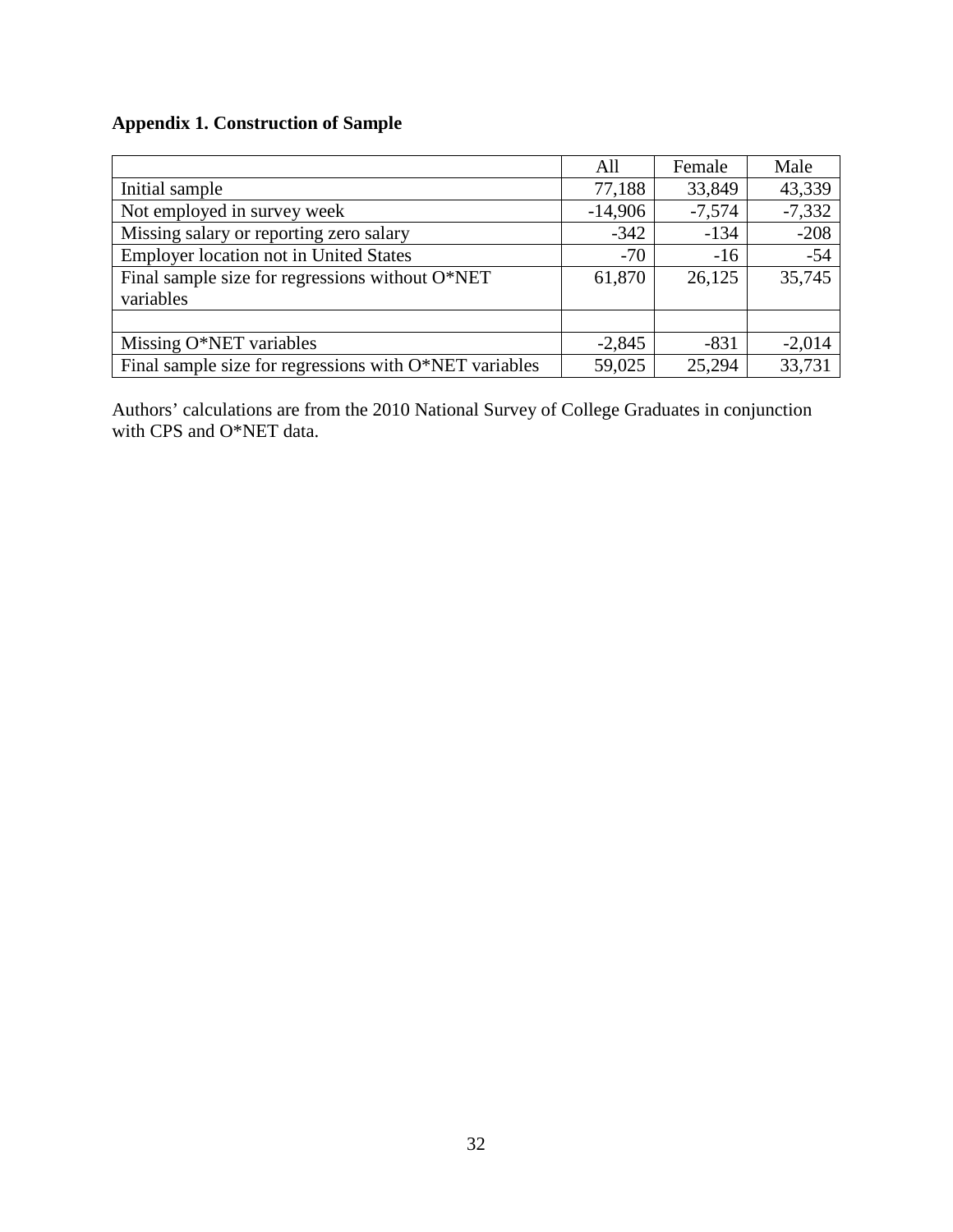|                                           | All    | Female    | Male       |
|-------------------------------------------|--------|-----------|------------|
| Demographics                              |        |           |            |
| Female (%)                                | 49.20  | ---       | ---        |
| White (%)                                 | 76.18  | 75.18     | 77.15**    |
| Asian $(\%)$                              | 7.88   | 6.81      | 8.91**     |
| Black $(\%)$                              | 6.79   | 8.13**    | 5.51       |
| Other Race (%)                            | 2.01   | $2.18**$  | 1.85       |
| Hispanic/Latino (%)                       | 7.14   | $7.70**$  | 6.59       |
| Immigrant (%)                             | 13.57  | 11.79     | 15.31**    |
| Age                                       | 44.10  | 43.11     | 45.06**    |
| Married (%)                               | 72.96  | 68.12     | $77.65**$  |
| Children under 18 in household            | 0.79   | 0.74      | $0.84**$   |
| Difficulty with seeing (%)                | 3.73   | 3.71      | 3.75       |
| Difficulty with hearing (%)               | 2.64   | 1.54      | $3.70**$   |
| Difficulty with walking (%)               | 1.12   | 1.05      | 1.18       |
| Difficulty with lifting (%)               | 1.36   | $1.65**$  | 1.09       |
| JD(%)                                     | 3.40   | 2.89      | 3.89**     |
| MD(%)                                     | 2.72   | 1.74      | $3.66**$   |
| MBA(%)                                    | 3.91   | 2.70      | $5.07**$   |
| MA not in business $(\%)$                 | 23.25  | 26.43**   | 20.16      |
| PhD $(\% )$                               | 3.71   | 2.62      | $4.76**$   |
| No graduate degree (%)                    | 63.02  | 63.62**   | 62.45      |
| <b>Job Characteristics</b>                |        |           |            |
| Salary $(\$)$                             | 71,675 | 55,538    | 87,303**   |
| Log(salary)                               | 10.83  | 10.59     | $11.07**$  |
| Predicted salary using full sample (\$)   | 71,675 | 55,538    | $87,303**$ |
| Predicted salary using white males (\$)   | 78,895 | 67,332    | 90,092**   |
| Health insurance (%)                      | 79.91  | 78.16     | $81.60**$  |
| Pension plan (%)                          | 68.79  | 69.21*    | 68.39      |
| Profit-sharing plan (%)                   | 24.58  | 21.55     | 27.51**    |
| Paid vacation, sick, or personal days (%) | 80.18  | 79.96     | 80.40      |
| Log(hours)                                | 3.67   | 3.58      | $3.75**$   |
| Tenure (years)                            | 7.80   | 7.04      | $8.53**$   |
| Supervisor (%)                            | 39.89  | 31.67     | 49.95**    |
| 10 or fewer employees (%)                 | 15.09  | 12.79     | 17.32**    |
| 11 to 24 employees $(\%)$                 | 6.05   | 5.94      | 6.16       |
| 25 to 99 employees $(\%)$                 | 10.93  | 11.31**   | 10.57      |
| 100 to 499 employees $(\%)$               | 15.49  | $16.39**$ | 14.62      |
| 500 to 999 employees (%)                  | 7.69   | $9.27**$  | 6.17       |
| 1,000 to 4,999 employees (%)              | 15.45  | 16.48**   | 14.45      |
| 5,000 to 24,999 employees (%)             | 13.13  | $13.41*$  | 12.86      |
| $25,000$ and more employees $(\%)$        | 16.17  | 14.42     | 17.86**    |
| Government employer (%)                   | 27.64  | 33.88**   | 21.60      |

**Appendix 2. Demographics and Job Characteristics Descriptive Statistics by Sex**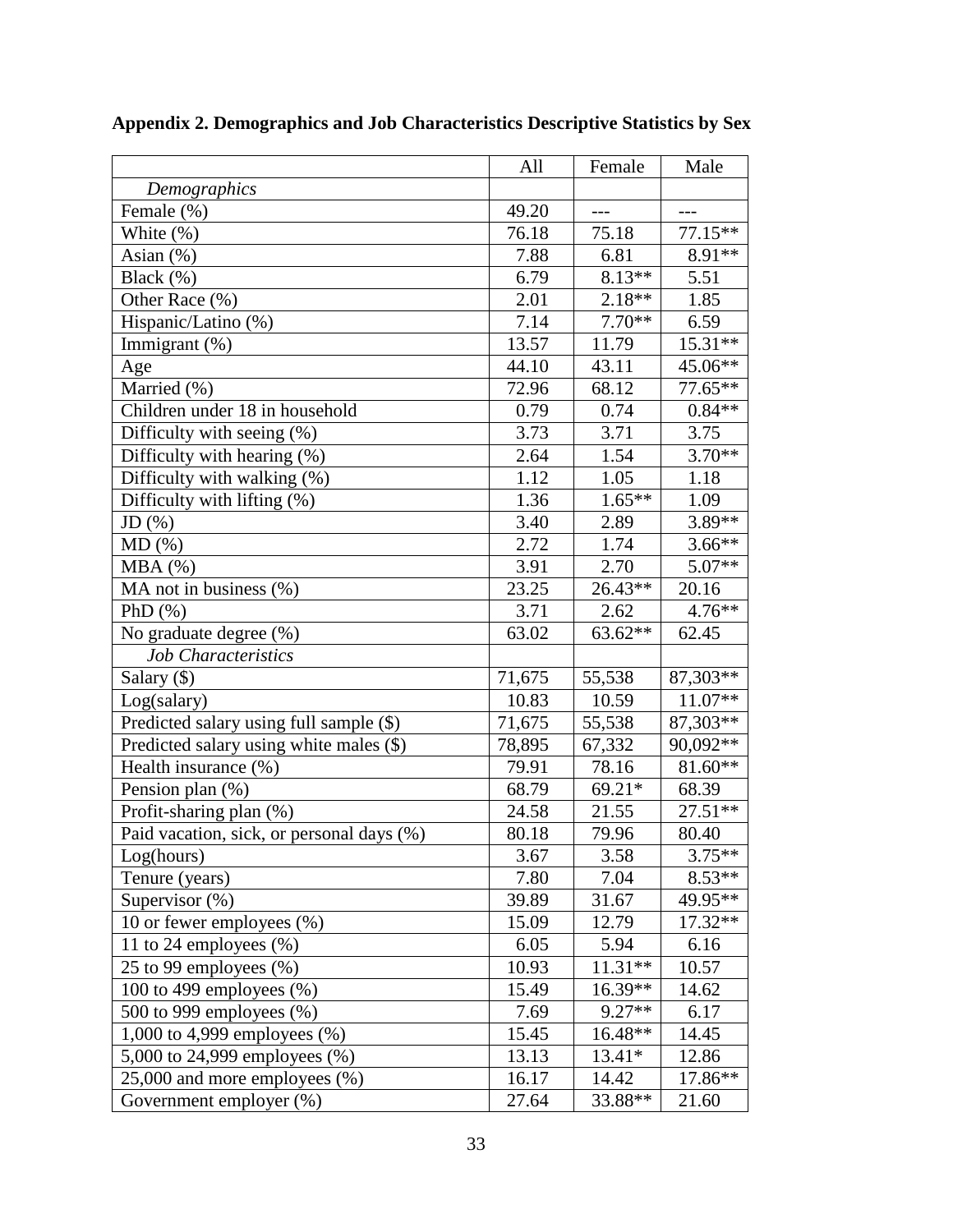|                                                | All    | Female   | Male      |
|------------------------------------------------|--------|----------|-----------|
| Self-employed (%)                              | 19.86  | 16.60    | 23.01**   |
| Non-profit employer (%)                        | 13.27  | 17.77**  | 8.91      |
| For-profit employer (%)                        | 38.97  | 31.49    | 46.22**   |
| Other employer type (%)                        | 0.26   | 0.26     | 0.26      |
| New England (%)                                | 6.12   | 5.85     | $6.39**$  |
| Middle Atlantic (%)                            | 14.47  | 14.97**  | 13.97     |
| East North Central (%)                         | 14.82  | 14.71    | 14.93     |
| West North Central (%)                         | 7.43   | $7.74**$ | 7.12      |
| South Atlantic (%)                             | 19.41  | 19.35    | 19.46     |
| East South Central (%)                         | 4.67   | 4.70     | 4.64      |
| West South Central (%)                         | 9.03   | 8.84     | 9.21      |
| Mountain (%)                                   | 6.76   | 6.79     | 6.74      |
| Pacific (%)                                    | 17.30  | 17.04    | 17.54     |
| Management, business, & financial (%)          | 26.54  | 20.75    | 32.16**   |
| Computer, engineering, & science (%)           | 15.20  | 8.47     | 21.73**   |
| Education, legal, & community service (%)      | 23.31  | 31.36**  | 15.52     |
| Arts & media (%)                               | 2.71   | $3.11**$ | 2.33      |
| Healthcare practitioners $\&$ technical $(\%)$ | 10.32  | 14.31**  | 6.46      |
| Service (%)                                    | 4.62   | 4.40     | 4.83*     |
| Sales & related (%)                            | 7.39   | 6.42     | 8.32**    |
| Office $\&$ administrative support $(\%)$      | 5.66   | $8.95**$ | 2.48      |
| Blue-collar (%)                                | 3.39   | 1.23     | 5.47**    |
| Other occupation (%)                           | 0.85   | $1.01**$ | 0.70      |
| Degree closely related (%)                     | 56.01  | 58.33**  | 53.77     |
| Degree somewhat related (%)                    | 23.64  | 20.23    | 26.95**   |
| Degree not related (%)                         | 20.35  | 21.44**  | 19.28     |
| Union percent <sup>+</sup> $(\% )$             | 12.74  | 15.15**  | 10.40     |
| Female percent <sup>+</sup> $(\% )$            | 54.61  | 62.54**  | 46.92     |
| White percent <sup>+</sup> $(\% )$             | 76.42  | 75.54    | $77.27**$ |
| Asian percent <sup>+</sup> $(\% )$             | 5.03   | 4.61     | 5.44**    |
| Black percent <sup>+</sup> $(\%)$              | 8.58   | 9.53**   | 7.65      |
| Other race percent <sup>+</sup> $(\%)$         | 2.25   | $2.32**$ | 2.17      |
| Hispanic/Latino percent <sup>+</sup> (%)       | 7.72   | $8.00**$ | 7.46      |
| ${\bf N}$                                      | 61,870 | 26,125   | 35,745    |

Authors' calculations are from the 2010 National Survey of College Graduates in conjunction with CPS. All values are calculated using the NSCG sample weight.  $^+$  signifies that the variable is created from the CPS, and the variable's mean is calculated across individuals in the NSCG. Differences between female and male are tested using the Bonferroni comparison test. \* significant at 5% level; \*\* significant at 1% level.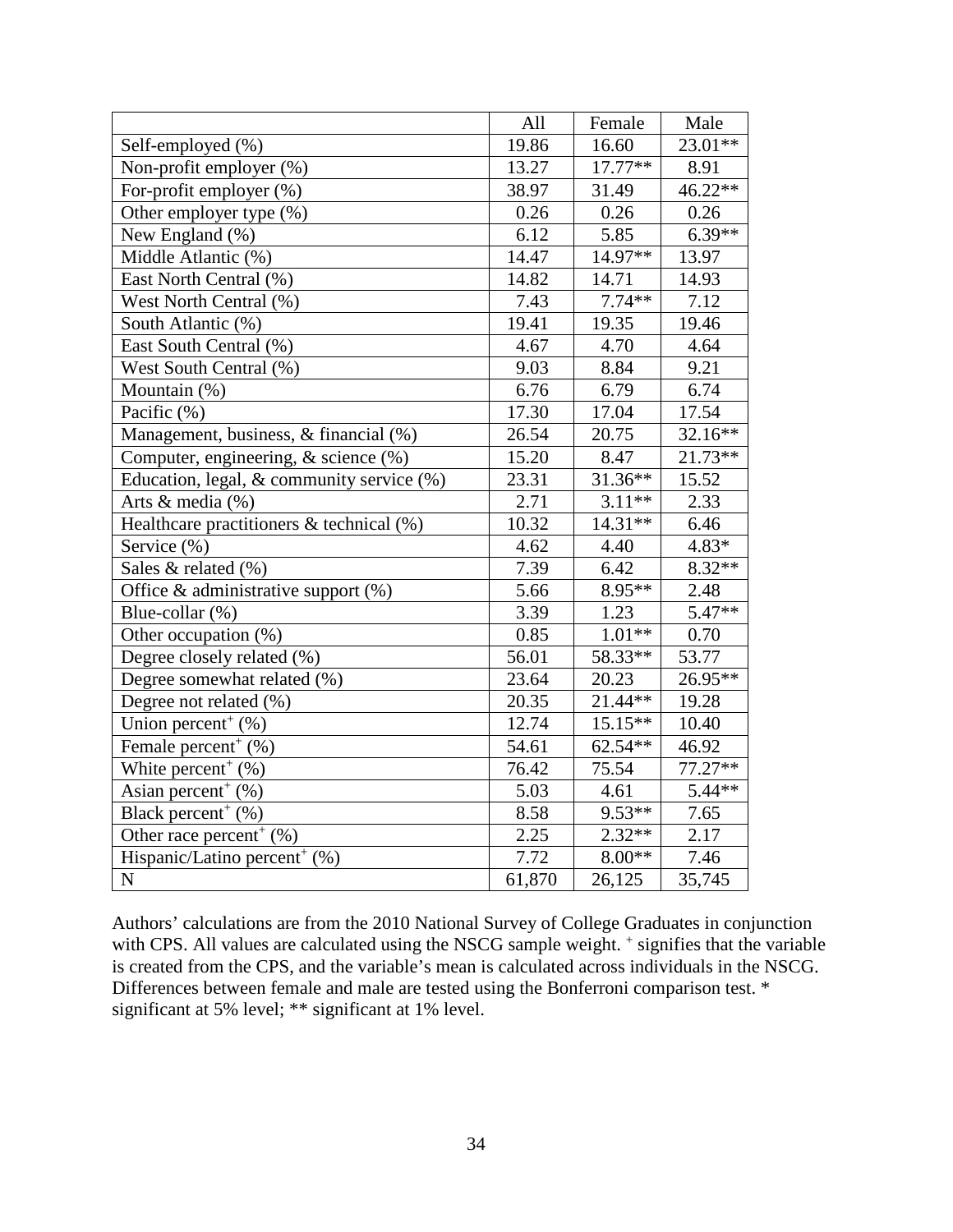|                                       |        |           |              | Other     | Hispanic/  |
|---------------------------------------|--------|-----------|--------------|-----------|------------|
|                                       | White  | Asian     | <b>Black</b> | Race      | Latino     |
| Demographics                          |        |           |              |           |            |
| Female (%)                            | 48.55  | 42.53**   | 58.84**      | 53.35**   | 53.09**    |
| Immigrant (%)                         | 5.04   | 80.91**   | 15.03**      | $10.72**$ | 29.73**    |
| Age                                   | 44.79  | $41.65**$ | 43.10**      | 40.55**   | 41.47**    |
| Married (%)                           | 75.27  | 75.68     | 53.68**      | 63.48**   | $66.43**$  |
| Children under 18 in household        | 0.77   | 0.76      | $0.91**$     | 0.77      | $0.90**$   |
| Difficulty with seeing $(\%)$         | 3.37   | 3.47      | $5.42**$     | 3.26      | $6.34**$   |
| Difficulty with hearing (%)           | 2.96   | $1.60**$  | $1.11**$     | 2.45      | 1.84**     |
| Difficulty with walking (%)           | 1.05   | 0.77      | $2.36**$     | $2.73**$  | $0.63*$    |
| Difficulty with lifting (%)           | 1.12   | $1.55**$  | $3.00**$     | $3.63**$  | $1.60*$    |
| JD(%)                                 | 3.77   | $1.47**$  | $2.07**$     | 3.88      | $2.66**$   |
| MD(%)                                 | 2.55   | $5.32**$  | $1.58**$     | 2.82      | 2.71       |
| $MBA$ (%)                             | 3.76   | 4.11      | $6.32**$     | 2.74      | 3.26       |
| MA not in business (%)                | 23.39  | 24.68     | 24.46        | 18.02**   | $20.46**$  |
| PhD $(\% )$                           | 3.53   | $7.61**$  | $2.75*$      | 2.38      | $2.65**$   |
| No graduate degree (%)                | 63.01  | 56.82     | 62.81        | 70.15     | 68.25      |
| <b>Job Characteristics</b>            |        |           |              |           |            |
| Salary (\$)                           | 72,917 | 77,826**  | 63,423**     | 65,833**  | $61,127**$ |
| Log(salary)                           | 10.84  | 10.97**   | 10.70**      | 10.85     | $10.70**$  |
| Predicted salary full sample (\$)     | 72,917 | 77,826**  | 63,423**     | 65,833**  | 61,127**   |
| Predicted salary white males (\$)     | 78,248 | 92,540**  | 74,180**     | 73,136**  | 76,858     |
| Health insurance (%)                  | 79.12  | 80.39*    | 85.47**      | 82.89**   | 81.69**    |
| Pension plan (%)                      | 68.70  | 63.64**   | 75.93**      | 67.93     | 68.95      |
| Profit-sharing plan (%)               | 24.02  | 25.75**   | 28.45**      | $19.01**$ | 27.22**    |
| Paid vacation, sick, or personal days | 79.49  | 80.29     | 84.12**      | 85.52**   | 82.25**    |
| $(\%)$                                |        |           |              |           |            |
| Log(hours)                            | 3.66   | $3.68*$   | 3.66         | 3.69      | 3.67       |
| Tenure (years)                        | 8.16   | $6.46**$  | $6.67**$     | $6.63**$  | $6.86**$   |
| Supervisor (%)                        | 40.92  | 37.02**   | 37.98**      | 37.97     | 34.45**    |
| 10 or fewer employees (%)             | 16.05  | 13.82**   | $8.40**$     | 15.98     | 12.34**    |
| 11 to 24 employees $(\%)$             | 6.30   | 5.95      | 2.99**       | $8.45**$  | 5.79       |
| 25 to 99 employees $(\%)$             | 11.40  | 9.73**    | $8.11**$     | 10.02     | 10.25      |
| 100 to 499 employees $(\%)$           | 15.99  | 12.53**   | 17.33        | 16.96     | 11.32**    |
| 500 to 999 employees $(\%)$           | 7.74   | 7.12      | 8.00         | $4.66**$  | 8.34       |
| 1,000 to 4,999 employees (%)          | 15.22  | 15.36     | 16.74*       | 13.66     | 17.24**    |
| 5,000 to 24,999 employees (%)         | 12.70  | 13.51     | 14.36**      | 12.68     | 16.18**    |
| $25,000$ and more employees $(\%)$    | 14.60  | 21.97**   | 24.06**      | 17.59**   | 18.54**    |
| Government employer (%)               | 26.74  | 19.42**   | 39.39**      | 31.28**   | 34.02**    |
| Self-employed (%)                     | 20.57  | 21.16     | 13.79**      | 16.42**   | 17.56**    |
| Non-profit employer (%)               | 13.61  | $10.55**$ | 14.31        | 15.38     | 11.04**    |

**Appendix 3. Demographics and Job Characteristics Descriptive Statistics by Race or Ethnicity**